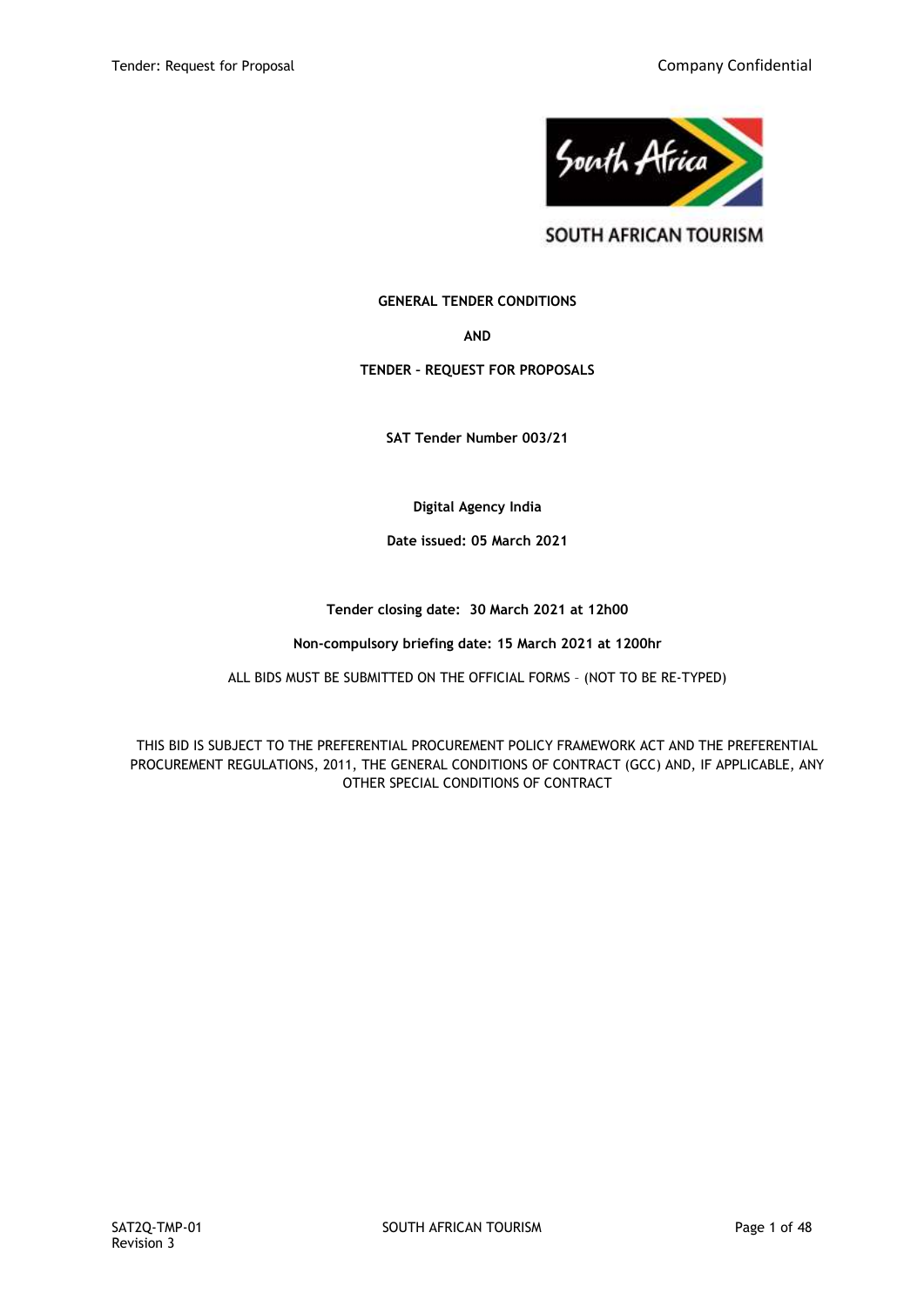| $\overline{1}$ | <b>INTRODUCTION</b>                                                        | 3               |
|----------------|----------------------------------------------------------------------------|-----------------|
| $\overline{2}$ | <b>CLOSING DATE</b>                                                        | $\overline{3}$  |
| $\overline{3}$ | E-PROCUREMENT TENDER PORTAL AND TENDER DOCUMENTS MARKING                   | $3 - 4$         |
| $\overline{4}$ | <b>CONTACT INFORMATION</b>                                                 | 4               |
| 5              | SECURITY AND INTEGRITY CLEARANCE                                           | $4 - 5$         |
| 5.1            | <b>FALSE INFORMATION</b>                                                   | 5               |
| 5.2            | VAT, DUTIES AND OTHER TAXES                                                | 5               |
| 6              | SPECIAL TENDER CONDITIONS                                                  | 5               |
| 6.1            | <b>TENDER SECURITY</b>                                                     | 5               |
| 6.2            | DOWNSCALING OF WORK                                                        | 5               |
| 6.3            | <b>VALIDITY PERIOD</b>                                                     | 5               |
| 6.4            | COMPLETENESS OF THE SOLUTION                                               | 6               |
| 6.5            | CONTRACTUAL IMPLICATIONS                                                   | 6               |
| 6.6            | <b>CONDITIONS OF PAYMENT</b>                                               | $6 - 7$         |
| 6.7            | <b>QUALITY ASSURANCE</b>                                                   | $\overline{7}$  |
| 6.8            | <b>INTELLECTUAL PROPERTY RIGHTS</b>                                        | $\overline{7}$  |
| 6.9            | AWARDING OF CONTRACT                                                       | $\overline{7}$  |
| 6.10           | CONFLICT OF INTEREST, CORRUPTION AND FRAUD                                 | $7 - 8$         |
| 6.11           | MISREPRESENTATION DURING THE LIFECYCLE OF THE CONTRACT                     | 8               |
| 6.12           | PREPARATION COST                                                           | 8               |
| 6.13           | <b>INDEMNITY</b>                                                           | 8               |
| 6.14           | PRECEDENCE                                                                 | 8               |
| 6.15           | <b>LIMITATION OF LIABILITY</b>                                             | 8               |
| 6.16           | <b>TAX COMPLIANCE</b>                                                      | 9               |
| 6.17           | TENDER DEFAULTERS AND RESTRICTED SUPPLIERS                                 | 9               |
| 6.18           | <b>GOVERNING LAW</b>                                                       | 9               |
| 6.19           | RESPONSIBILITY FOR SUB-CONTRACTORS AND BIDDER'S PERSONNEL                  | 9               |
| 6.20           | <b>CONFIDENTIALITY</b>                                                     | 9               |
| 6.21           | SOUTH AFRICAN TOURISM PROPRIETARY INFORMATION                              | 10              |
| 6.22           | <b>AVAILABILITY OF FUNDS</b>                                               | 10              |
| 6.23           | ANTI-CORRUPTION COMPLIANCE                                                 | 10              |
| 6.24           | <b>FRONTING</b>                                                            | 10              |
| 6.25           | SUPPLIER DUE DILIGENCE                                                     | 10 <sup>°</sup> |
| 6.26           | DURATION OF CONTRACT                                                       | $10 - 11$       |
| $\overline{7}$ | TERMINATION OF CONTRACT                                                    | 11              |
| 8              | PROPOSAL SUBMISSION                                                        | 11              |
| 9              | ANNEXURE A - DETAIL SPECIFICATION OF GOODS AND SERVICES                    | $12 - 30$       |
| 10             | ANNEXURE B - COMPANY INFORMATION                                           | $31 - 33$       |
| 11             | ANNEXURE C: DETAILED BREAKDOWN OF TOTAL COST AND STANDARD SERVICES         | 34              |
| 12             | TIME FRAMES                                                                | 34              |
| 13             | ANNEXURE D: ACCEPTANCE OF GENERAL TENDER CONDITIONS                        | $35 - 36$       |
| $14 - 15$      | ANNEXURE E: DECLARATION OF INTEREST FOR TENDERS + SBD4                     | $37 - 41$       |
| 16             | ANNEXURE G: NATIONAL TREASURY CENTRALIZED SUPPLIER DATABASE                | 42              |
| 17             | ANNEXURE H: DECLARATION OF BIDDER'S PAST SUPPLY CHAIN MANAGEMENT PRACTICES | $43 - 44$       |
| $18 - 19$      | ANNEXURE I: CERTIFICATE OF INDEPENDENT BID DETERMINATION (SBD9)            | $45 - 47$       |
| 20             | <b>BID DECLARATION</b>                                                     | 48              |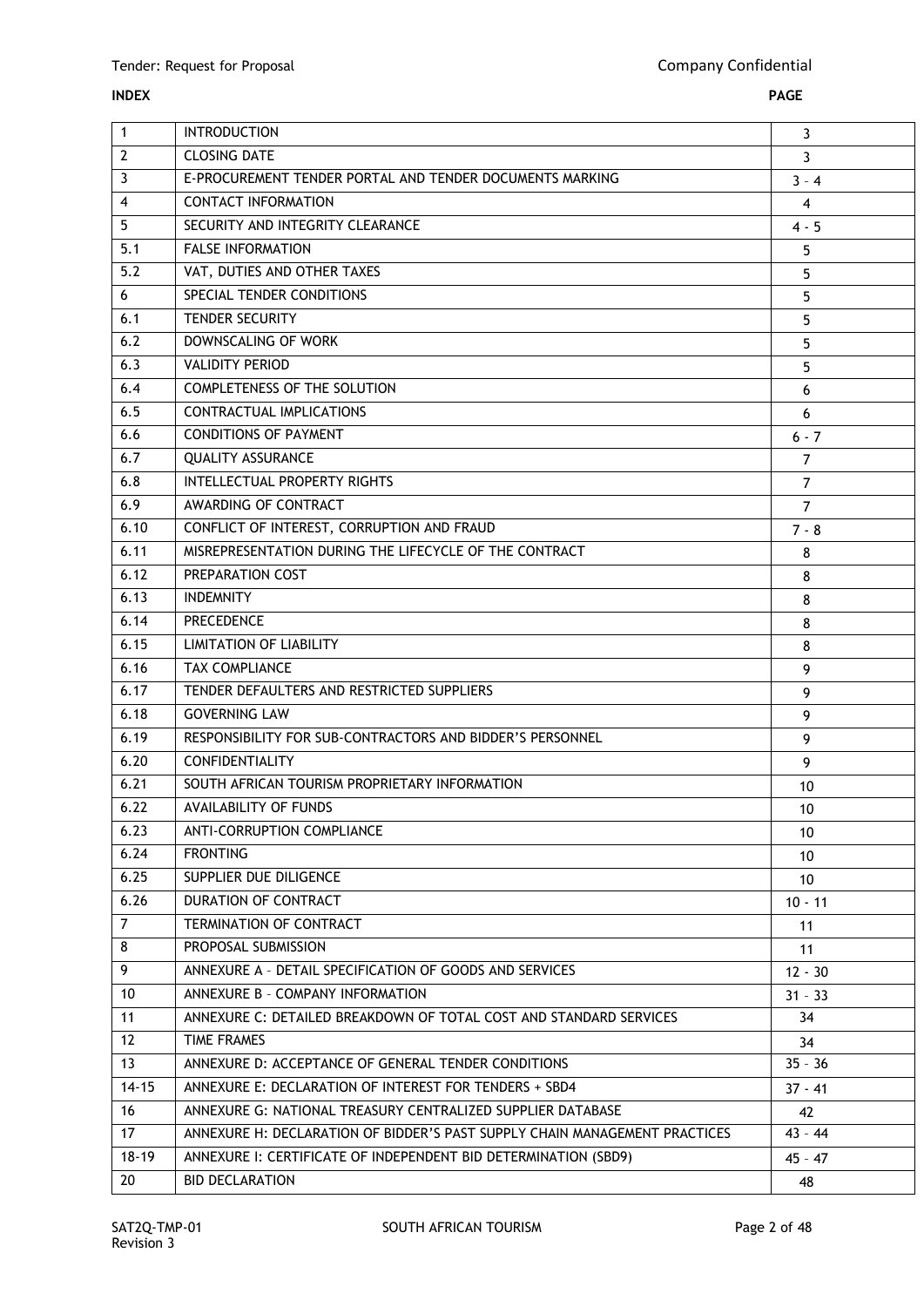#### **1 INTRODUCTION**

The South African Tourism Board (South African Tourism) was established by section 2 of the Tourism Act No 72 of 1993 and continues to exist in terms of section 9 of the new Tourism Act No 3 of 2014. SA Tourism is a schedule 3 A Public Entity in terms of schedule 3 of the Public Finance Management Act 1 of 1999.

The mandate of South African Tourism in terms of the Tourism Act is to provide for the development and promotion of sustainable tourism for the benefit of the Republic, its residents and its visitors. It is common cause that tourism is a strategic industry in terms of the National Tourism Sector Strategy as it supports government objectives of alleviating the triple challenges of unemployment, poverty and inequality.

The scope of South African Tourism's business includes four distinct areas of business focus and delivery, with different target markets and segments:

- I. International leisure tourism (travel trade and consumer); and domestic leisure tourism (travel trade and consumer)
- II. Business events through the delivery unit the South African National Convention Bureau (Meetings, Incentives, Conferences, Exhibitions);
- III. Quality assurance of the tourism sector/industry through the delivery of both Visitor Experience and the Tourism Grading Council of South Africa.
- IV. Corporate enhancing the South African Tourism brand

Section 217 of the Constitution of the Republic of South Africa, 1996, prescribes that goods and services must be contracted through a system that is fair, equitable, transparent, competitive and cost-effective and also confers a constitutional right on every potential supplier to offer goods and services to the public sector when needed.

The submission of proposals will be in terms of this document. All information requested, must be supplied and all annexures completed, whether such information or annexure refers to the eventual tender or not. This information will form part of the eventual tender and must therefore be completed, as there will not be an opportunity to do so later. Thus, it essential that the information supplied is both correct and true.

South African Tourism has a detailed evaluation methodology premised on Treasury Regulation 16A.3 promulgated under Section 76 of the Public Finance Management Act, 1999 (Act, No. 1 of 1999), the Preferential Procurement Policy Framework Act 2000 (Act, No.5 of 2000) read with Preferential Procurement Regulations 2017, and the Broad-Based Black Economic Empowerment Act, 2003 (Act, No. 53 of 2003).

# **2 CLOSING DATE**

The closing date for the submission of proposals is **12h00 on Thursday, 30 March 2021**. No late submissions will be accepted.

#### **3 E-PROCUREMENT TENDER PORTAL AND TENDER DOCUMENTS MARKING**

3.1 South African Tourism has developed and implemented an online e-Procurement Portal which will enable bidders to respond to procurement opportunities as and when they are issued by South African Tourism.

The portal is the official procurement portal for South African Tourism, which ensures an open, transparent, and competitive environment for any person participating in its procurement processes.

The portal enables a bidder to register as a supplier on the system and to RSVP to tender briefings and to submit tender responses on the portal.

The Portal's URL ([https://e-procurement.southafrica.net\)](https://e-procurement.southafrica.net/) is compatible with Google Chrome, Microsoft Edge, Internet Explorer, FireFox and Safari. Interested bidders should with immediate effect consider registering and submitting their bid proposals on the portal which has specifically been developed and implemented for this purpose.

The supplier user manual can be viewed and downloaded on South African Tourism's website at [https://www.southafrica.net/gl/en/corporate/page/tenders.](https://www.southafrica.net/gl/en/corporate/page/tenders)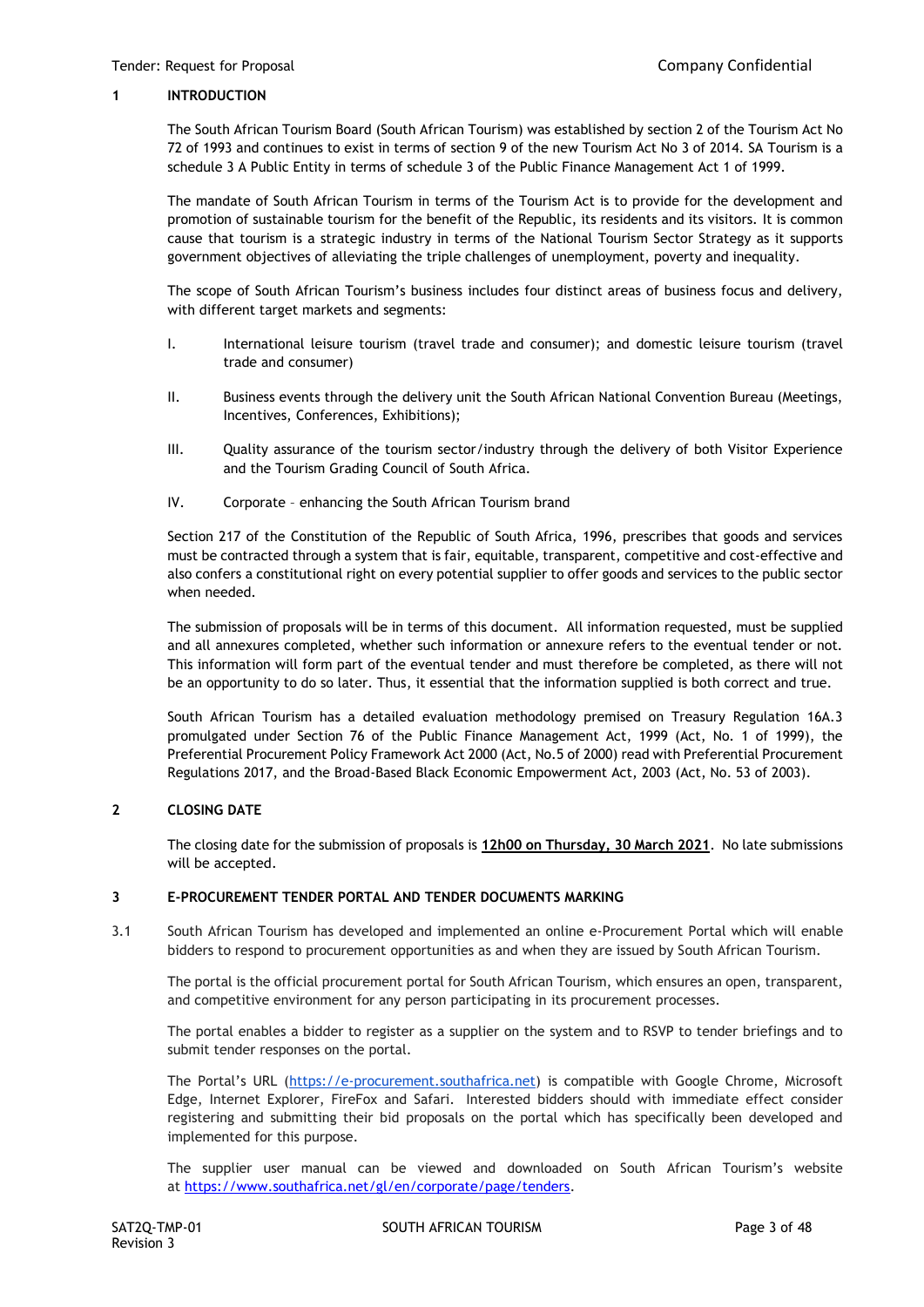Therefore, all bidders should note that the physical drop-offs and courier of bid responses to South African Tourism's physical address is no longer permitted. South African Tourism will not consider these bid proposals unless they are submitted through the e-procurement portal.

Prospective tenderers must periodically review both <http://www.southafrica.net/gl/en/corporate/page/tenders> and [https://e-procurement.southafrica.net](https://e-procurement.southafrica.net/) for updated information or amendments with regard to this tender, prior to due dates.

- 3.2 Failure on the part of the tenderer to sign/mark this tender form and thus to acknowledge and accept the conditions in writing or to complete the attached forms, questionnaires and specifications in all respects, may invalidate the tender.
- 3.3 Tenders must be completed in black ink where mechanical devices, e.g. typewriters or printers, are not used.
- 3.4 Tenderers will check the numbers of the pages and satisfy themselves that none are missing or duplicated. No liability will be accepted regarding claims arising from the fact that pages are missing or duplicated.

# **4. CONTACT AND COMMUNICATION**

- 4.1 A nominated official of the bidder(s) can make enquiries in writing, to the specified person, Ajay Shah via email [ajay@southafrica.net.](mailto:ajay@southafrica.net) Bidder(s) must reduce all telephonic enquiries to writing and send to the above email address.
- 4.2 Bidders are to communicate any technical enquiries through the nominated official in writing, no later than 15 March 2021.

All responses will be published by 16 March 2021 on the following links

[https://www.southafrica.net/gl/en/corporate/page/tenders;](https://www.southafrica.net/gl/en/corporate/page/tenders) and

[https://e-procurement.southafrica.net.](https://e-procurement.southafrica.net/)

- 4.2 Any communication to an official or a person acting in an advisory capacity for South African Tourism in respect of the bid after the closing date and the award of the bid by the Bidder(s) is discouraged.
- 4.3 All communication between the Bidder(s) and South African Tourism must be done in writing within the prescribed period.
- 4.4 Whilst all due care has been taken in connection with the preparation of this bid, South African Tourism makes no representations or warranties that the content of the bid or any information communicated to or provided to Bidder(s) during the bidding process is, or will be, accurate, current or complete. South African Tourism and its employees and advisors will not be liable with respect to any information communicated which may not be accurate, current or complete.
- 4.5 If Bidder(s) finds or reasonably believes it has found any discrepancy, ambiguity, error or inconsistency in this bid or any other information provided by South African Tourism (other than minor clerical matters), the Bidder(s) must promptly notify South African Tourism in writing of such discrepancy, ambiguity, error or inconsistency to South African Tourism to consider what corrective action is necessary (if any).
- 4.6 Any actual discrepancy, ambiguity, error or inconsistency in the bid or any other information provided by South African Tourism will, if possible, be corrected and provided to all Bidder(s) without attribution to the Bidder(s) who provided the written notice.
- 4.7 All persons (including Bidder(s)) obtaining or receiving the bid and any other information in connection with the Bid or the Tendering process must keep the contents of the Bid and other such information confidential, and not disclose or use the information except as required for developing a proposal in response to this Bid.

# 5 **SECURITY AND INTEGRITY CLEARANCE**

All information documents, records and books provided by South African Tourism to any tenderer, in connection with the invitation to tender or otherwise, are strictly private and confidential. These will not be disclosed by any tenderer to any third party, except with the express consent of South African Tourism, which will be granted in writing prior to such disclosure. South African Tourism, however, reserves the right to disclose any information provided by any tenderer to any of the employees of South African Tourism for successful tenders.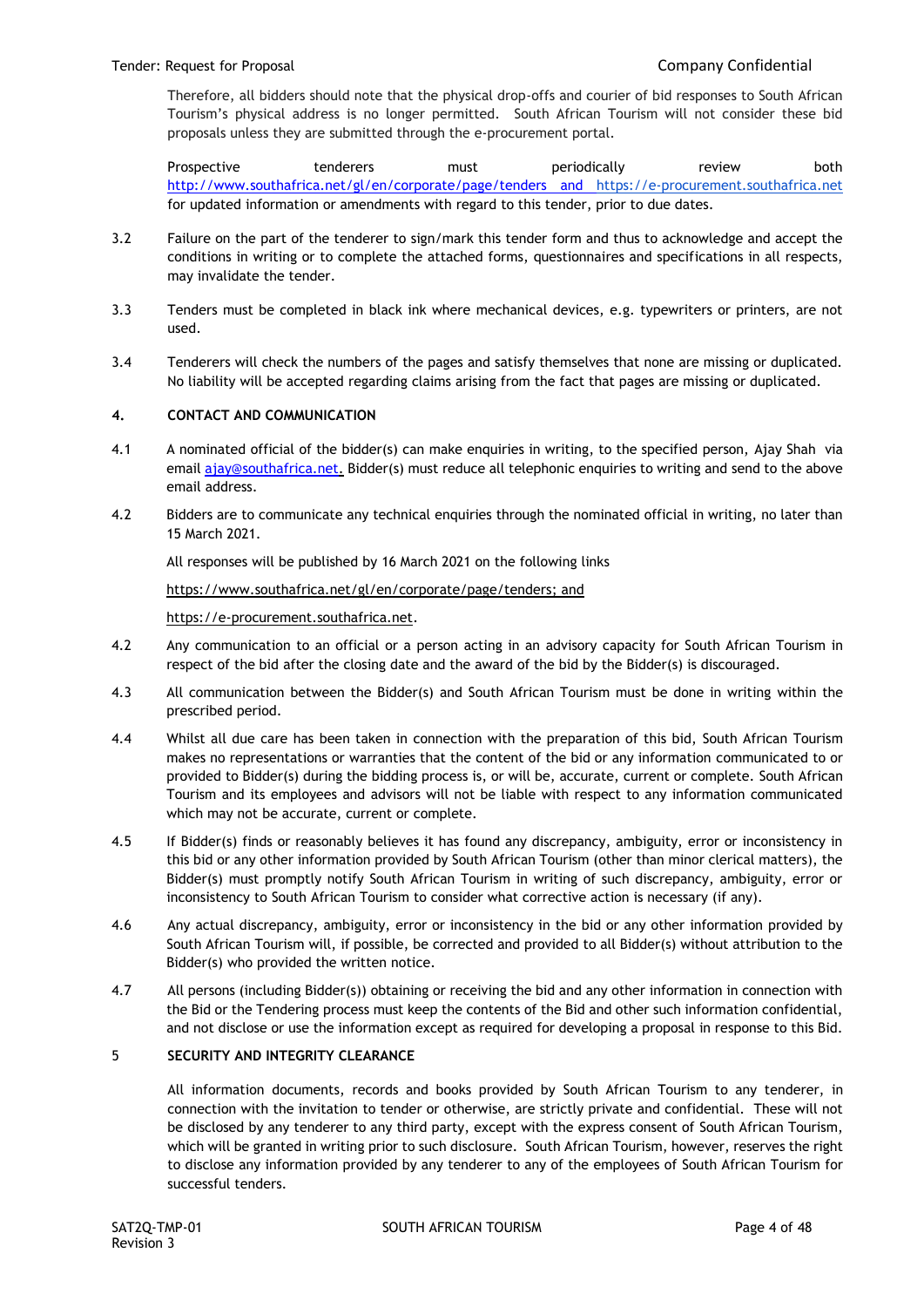A proposal for the award will be rejected if South African Tourism determines that the supplier recommended for the award, has engaged in corrupt or fraudulent activities in competing for the contract in question.

South African Tourism may require contractors to permit South African Tourism to inspect their accounts and records relating to the performance of the contract and to have them audited by auditors appointed by South African Tourism.

# **5.1 FALSE INFORMATION**

Should the Tenderer:

- provide and/or provides South African Tourism intentionally or negligently with false and/or misleading information;
- intentionally or negligently omits any material fact;
- render any statement that may be misleading;
- or any subsequent information or representation of information, as it relates to this tender

Shall entitle South African Tourism, in its sole discretion forthwith, to disqualify the Tenderer and/or to immediately terminate any agreements subsequently entered into without prejudice to any of the rights South African Tourism has in terms of such agreement and/or any law.

# **5.2 VAT, DUTIES AND OTHER TAXES**

Prices must be quoted inclusive of VAT and all other relevant taxes and duties (where applicable) should be shown separately.

5.2.1 The full price under this tender must be quoted in Indian Rupees (INR).

# **6 SPECIAL TENDER CONDITIONS**

This tender and its acceptance will be subject to the terms and conditions described below.

South African Tourism is/will not be liable for any costs incurred in the preparation and delivery of tenders. However, South African Tourism will consider contributing set amounts only to shortlisted agencies for this tender who will participate during phase two of the tender process to assist with the preparation of final agency pitches.

All documents, samples and materials submitted as part of a tender become the property of South African Tourism, and yet in any event South African Tourism will not be liable for loss or damage to any documents, samples and materials submitted.

# **6.1 TENDER SECURITY**

South African Tourism requires no proposal surety but reserves the right to review this position at contractual stages.

# **6.2 DOWNSCALING OF WORK**

South African Tourism reserves the right to downscale the required services and associated costs, should the need arise. In such cases, South African Tourism will only downscale such services after every completed contractual period of 12 months. At least 3 months' written notice of such downscaling will be provided to the successful bidder.

# **6.3 VALIDITY PERIOD**

The tender proposal must remain valid for at least six (6) months after the tender due date. All contributions/prices indicated in the proposal and other recurrent costs must remain firm for the period of the contract.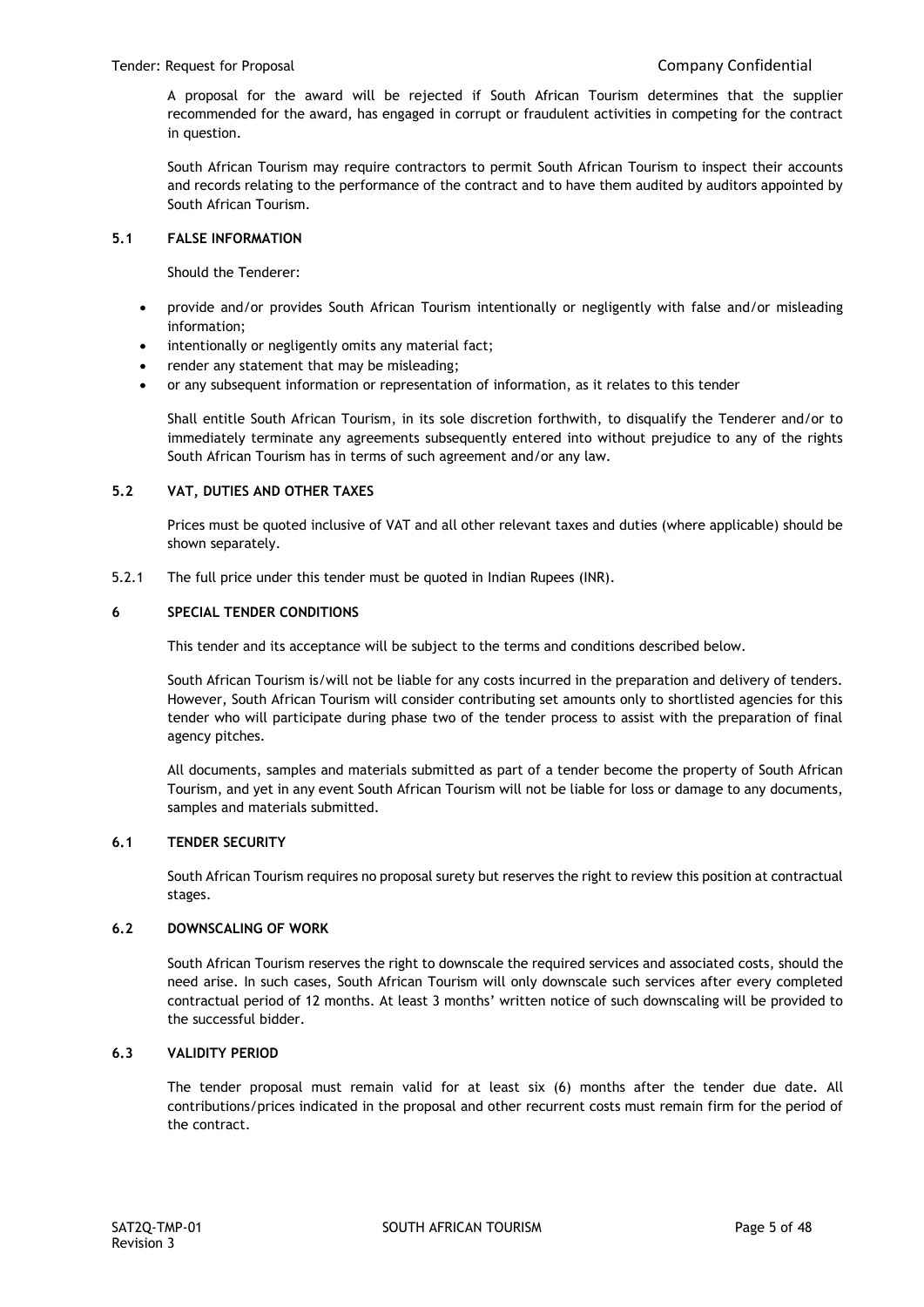## **6.4 COMPLETENESS OF THE SOLUTION**

The tenderer must complete all documents in full and submit these with the proposal. Failure to comply with these requirements may invalidate the tenderer or disqualify the proposal.

Notwithstanding any possible shortcomings and/or inconsistencies in the specifications, the tenderer must ensure that the solution offered will form a complete, cost-effective and functional proposal for the whole project solution.

#### **6.5 CONTRACTUAL IMPLICATIONS**

The tenderer must complete all documents in full and submit these with the proposal. Failure to comply with these requirements may invalidate the tenderer or disqualify the proposal.

- 6.5.1 Upon submission of the tender response, the Tenderer is unconditionally bound by the terms and conditions of the Request for Proposal (RFP) and the tender response. In the event of any conflict or confusion arising between the terms and conditions of the RFP and the tender response, the RFP shall prevail.
- 6.5.2 The Tenderer acknowledges that awarding of the Tender is based solely on the information supplied in the tender response, accordingly, the relevant Terms and Conditions of the Request for Proposal and the tender response will be incorporated in the subsequent written agreement, unless otherwise provided by South African Tourism.
- 6.5.3 Other than providing rights to South African Tourism, nothing in this Tender Request and tender response should be construed to give rise to South African Tourism having any obligations or liabilities whatsoever, express or implied.
- 6.5.4 The successful Tenderer shall only be entitled to render services and/or provide goods to South African Tourism once a separate written contract, which should be aligned to "GOVERNMENT PROCUREMENT GENERAL CONDITIONS OF CONTRACT" (Please visit [http://www.treasury.gov.za/divisions/ocpo/sc/GeneralConditions/default.aspx\)](http://www.treasury.gov.za/divisions/ocpo/sc/GeneralConditions/default.aspx) for further information issued in 2010 in this respect) and a service level agreement has been signed by both the Tenderer and South African Tourism, whereupon the Request for Proposal and tender response will cease to have force and effect.
- 6.5.5 The successful tenderer will assume sole responsibility, regardless of any third party or subcontracting agreements it may enter.
- 6.5.6 The terms and conditions of this Request for Proposal and any agreement entered between South African Tourism and Tenderer because of a successful proposal by the Tenderer to this Request for Proposal (RFP) shall always be interpreted and subject to the laws of the Republic of South Africa and the jurisdiction of the South Gauteng High Court in Johannesburg. The terms and conditions of this sub-clause 6.5.6 shall survive any subsequent contractual provision or agreement attempting to evade, amend or nullify the said provisions of this sub-clause 6.5.6 to the Request for Proposal.

#### **6.6 CONDITIONS OF PAYMENT**

No service should be provided to South African Tourism in terms of this tender and no amount will become due and payable by South African Tourism before:

- a cost estimate and relevant  $3<sup>rd</sup>$  party supporting documents (where applicable) has been provided by the service provider/supplier.

- an official purchase order or similar written instruction has been issued to the supplier where service delivery will be within the specified time scale after the receipt of the official purchase order or similar written instruction; and

Unless otherwise determined in the contract or other agreement, all payments due to creditors will be settled within 30 days from receipt of an invoice or, in the case of civil claims, from the date of settlement or court judgment. This implies that amounts owing will be paid within 30 days from receipt of invoice if the goods, works or services were delivered to the satisfaction of South African Tourism.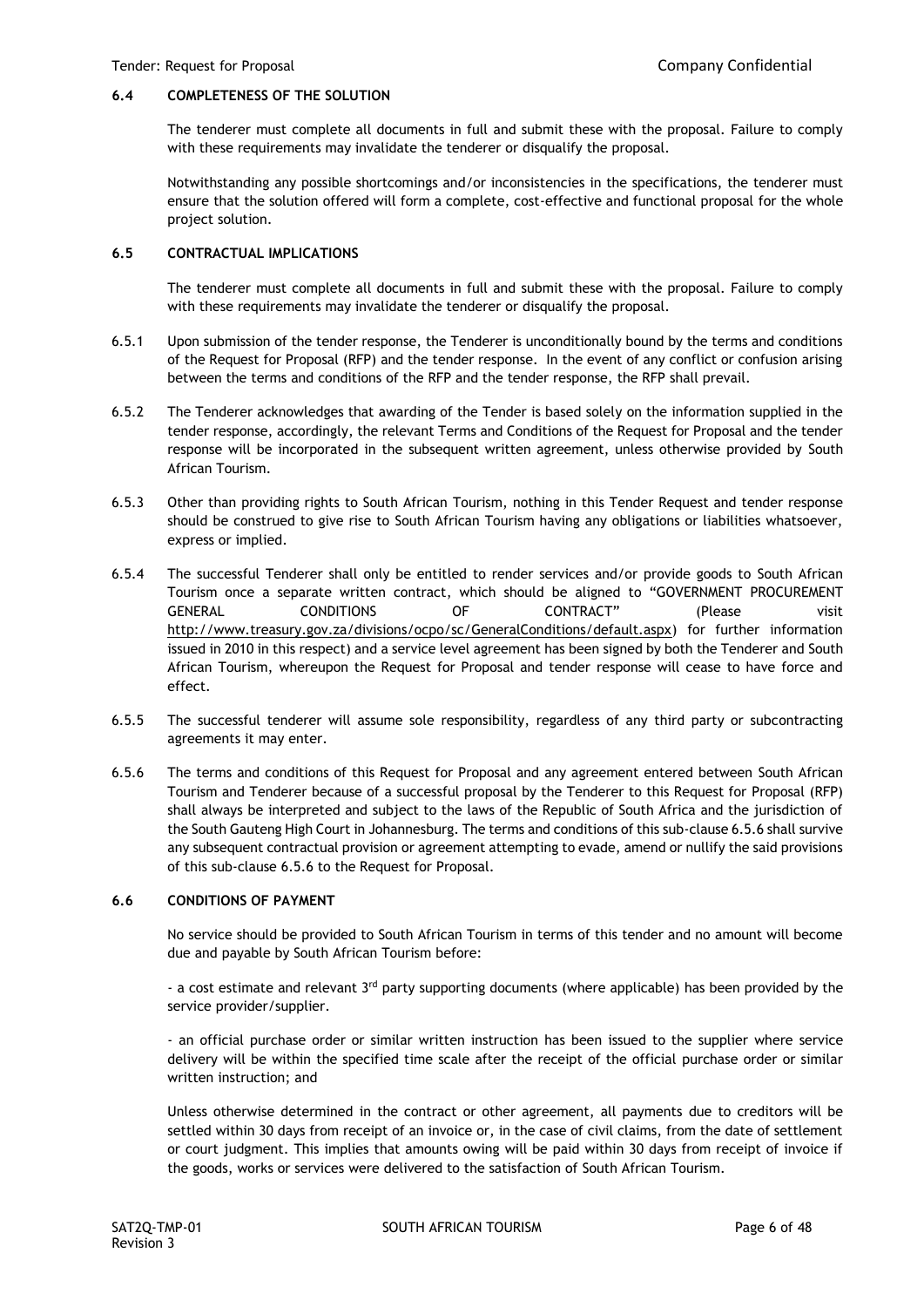Notwithstanding any provisions in this document, no payment will become due or payable unless the invoice is accompanied with:

- a statement, reconciling all monies already paid and still outstanding; and

- all relevant supporting documentation.

All invoices to be issued must be issued in the relevant currency in which the contract is done with South African Tourism. No GST or VAT may be levied on work that meets the criteria of an export.

The tenderer shall be responsible for any foreign exchange losses incurred due to currency fluctuations, without having any recourse whatsoever against South African Tourism for such loss.

#### **6.7 QUALITY ASSURANCE**

All services rendered by the Tenderer, its personnel, agents or sub-contractors will be subject to on-going evaluation to determine its effectiveness and will be so guaranteed for the full contract period by the Tenderer after acceptance by South African Tourism.

# **6.8 INTELLECTUAL PROPERTY RIGHTS**

All intellectual property rights, applicable to the awarded bidder, including, but not limited to, copyright, trademarks, design rights, patent rights, and other similar rights in the Request for Proposal and the tender response and in any works or products created as a result of the performance of the Tenderer in relation to this Request for Proposal and tender response, will vest in, and are hereby assigned to South African Tourism, unless specifically agreed otherwise, in the form of individual written Agreements signed by both parties.

#### **6.9 AWARDING OF CONTRACT**

Proven relevant experience and success, as well as the ability to deliver services required, will be important considerations. By the submission of tender, each submitter warrants that he/she/it is highly skilled, professional, competent, and experienced in the area for which he/she has tendered. Any work performed by a successful tenderer will be evaluated.

The tenderer also warrants that the service provided will be of a superior standard and is unlikely to cause undue difficulties.

In part or in full, the proposal may be awarded at the sole discretion of South African Tourism, to one or more concerns on a non-exclusive basis. Proposals that are qualified by a tenderer's own conditions may be rejected as being invalid, and failure of the submitter to renounce such conditions when called upon to do so may invalidate the proposal. This tender will be awarded on a project fee basis.

South African Tourism may request clarification or additional information regarding any aspect of the proposal. The tenderer must supply the requested information within 24 hours after the request has been made, otherwise, the tenderer may be disqualified. South African Tourism may also request a demonstration/presentation and submitters must comply with such a request within 24 hours or within such a time as mutually agreed.

#### **6.10 CONFLICT OF INTEREST, CORRUPTION AND FRAUD**

South African Tourism reserves its right to disqualify any bidder who either itself or any of whose members (save for such members who hold a minority interest in the bidder through shares listed on any recognized stock exchange), indirect members (being any person or entity who indirectly holds at least a 15% interest in the bidder other than in the context of shares listed on a recognized stock exchange), directors or members of senior management, whether in respect of South African Tourism or any other government organ or entity and whether from the Republic of South Africa or otherwise ("Government Entity")

- (a) engages in any collusive tendering, anti-competitive conduct, or any other similar conduct, including but not limited to any collusion with any other bidder in respect of the subject matter of this bid;
- (b) seeks any assistance, other than assistance officially provided by a Government Entity, from any employee, advisor or other representatives of a Government Entity to obtain an unlawful advantage in relation to procurement or services provided or to be provided to a Government Entity;
- (c) makes or offers any gift, gratuity, anything of value or another inducement, whether lawful or unlawful, to any of South African Tourism officers, directors, employees, advisors or other representatives;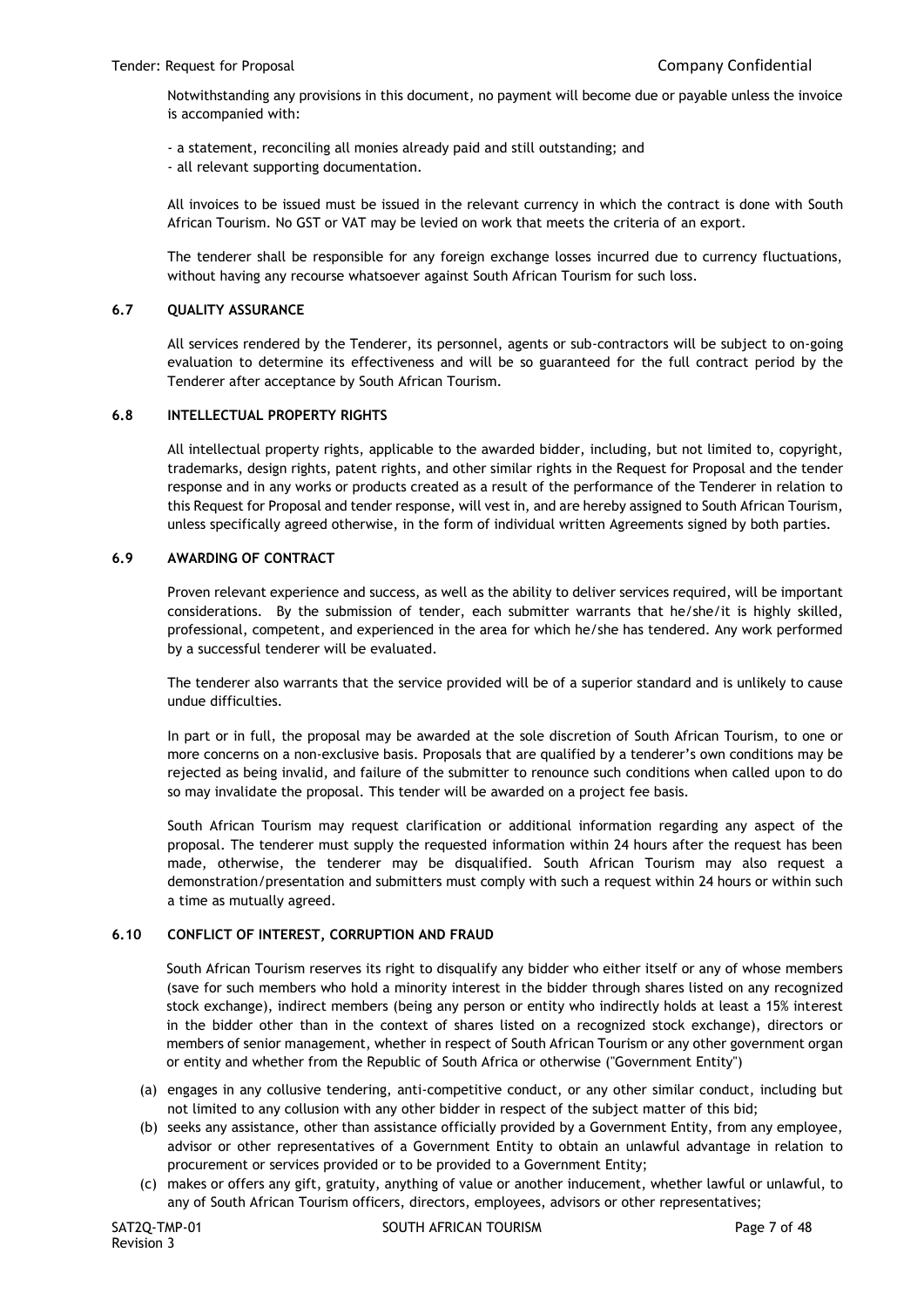- (d) makes or offers any gift, gratuity, anything of any value or other inducement, to any Government Entity's officers, directors, employees, advisors or other representatives to obtain any unlawful advantage in relation to procurement or services provided or to be provided to a Government Entity;
- (e) accepts anything of value or an inducement that would or may provide financial gain, advantage or benefit in relation to procurement or services provided or to be provided to a Government Entity;
- (f) pays or agrees to pay to any person any fee, commission, percentage, brokerage fee, gift or any other consideration, that is contingent upon or results from, the award of any tender, contract, right or entitlement which is in any way related to procurement or the rendering of any services to a Government Entity;
- (g) has in the past engaged in any matter referred to above; or
- (h) has been found guilty in a court of law on charges of fraud and/or forgery, regardless of whether a prison term was imposed and despite such bidder, member or director's name not specifically appearing on the List of Tender Defaulters kept at National Treasury.

# **6.11 MISREPRESENTATION DURING THE LIFECYCLE OF THE CONTRACT**

The bidder should note that Tender terms will be incorporated in the proposed contract by reference and that South African Tourism relies upon the bidder's Tender as a material representation in making an award to a successful bidder and in concluding an agreement with the bidder.

Therefore, it follows that misrepresentations in a Tender may give rise to service termination and a claim by South African Tourism against the bidder notwithstanding the conclusion of the Service Level Agreement between South African Tourism and the bidder for the provision of the Service in question. In the event of a conflict between the bidder's proposal and the Service Level Agreement concluded between the parties, the Service Level Agreement will prevail.

# **6.12 PREPARATION COSTS**

The Bidder will bear all its costs in preparing, submitting and presenting any response or Tender to this bid. Furthermore, no statement in this bid will be construed as placing South African Tourism, its employees or agents under any obligation whatsoever, including in respect of costs, expenses or losses incurred by the bidder(s) in the preparation of their response to this bid.

# **6.13 INDEMNITY**

Suppose a bidder breaches the conditions of this bid and, as a result of that breach, South African Tourism incurs costs or damages (including, without limitation, the cost of any investigations, procedural impairment, repetition of all or part of the bid process and/or enforcement of intellectual property rights or confidentiality obligations). In that case, the bidder indemnifies and holds South African Tourism harmless from any and all such costs which South African Tourism may incur and for any damages or losses South African Tourism may suffer

# **6.14 PRECEDENCE**

This document will prevail over any information provided during any briefing session whether oral or written, unless such written information provided, expressly amends this document by reference.

Prospective tenderers must periodically review the following links for updated information or amendments with regard to this tender, prior to due dates.

# [https://www.southafrica.net/gl/en/corporate/page/tenders;](https://www.southafrica.net/gl/en/corporate/page/tenders) or

[https://e-procurement.southafrica.net.](https://e-procurement.southafrica.net/)

# **6.15 LIMITATION OF LIABILITY**

A bidder participates in this bid process entirely at its own risk and cost. South African Tourism shall not be liable to compensate a bidder on any grounds whatsoever for any costs incurred or any damages suffered because of the Bidder's participation in this Bid process.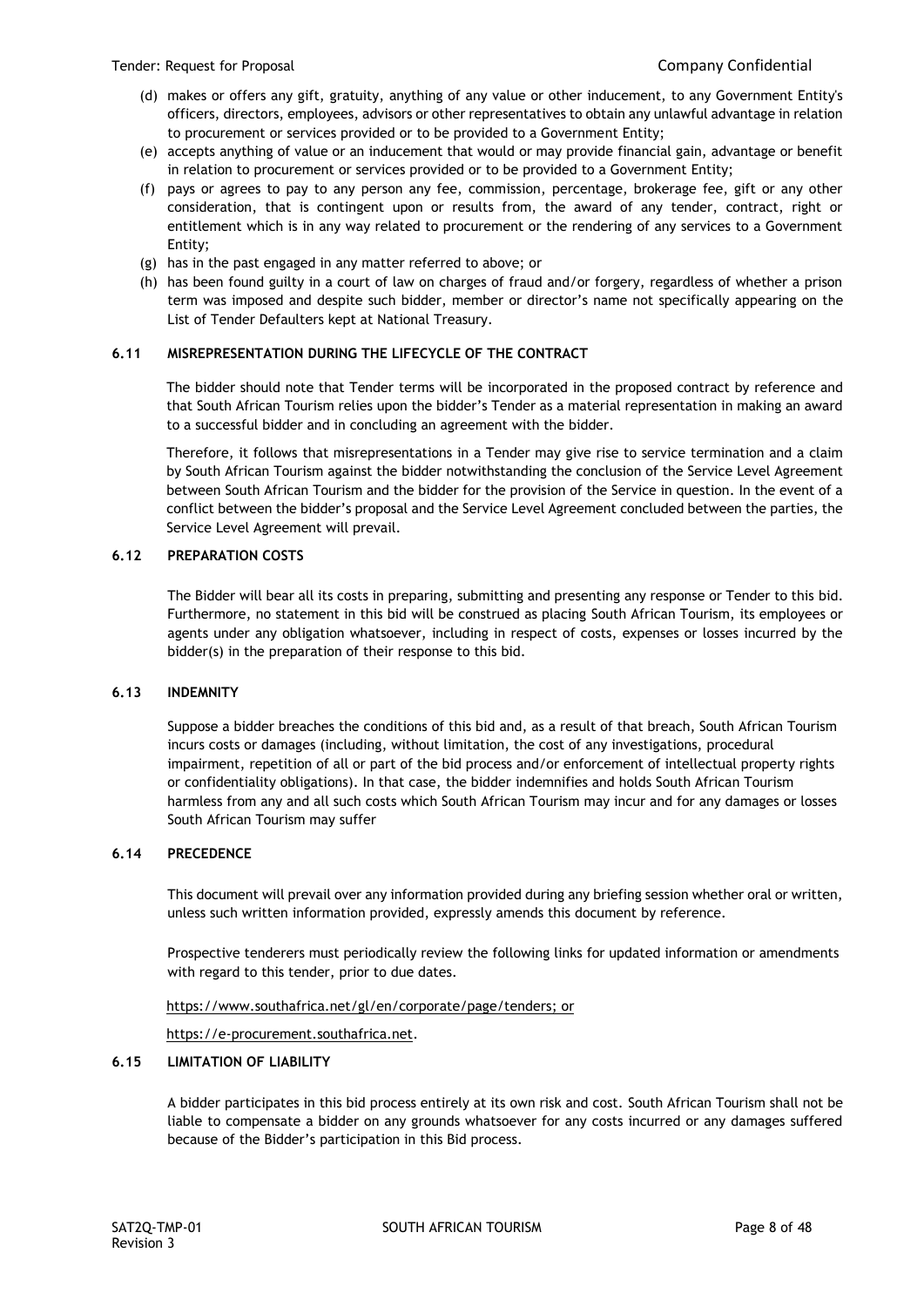# **6.16 TAX COMPLIANCE (Only applicable to legal entities registered within South Africa)**

No tender shall be awarded to a bidder who is not tax compliant. South African Tourism reserves the right to withdraw an award made, or cancel a contract concluded with a successful bidder if it is established that such bidder was in fact not tax compliant at the time of the award or has submitted a fraudulent Tax Clearance Certificate to South African Tourism, or whose verification against the Central Supplier Database (CSD) proves non-compliant. South African Tourism further reserves the right to cancel a contract with a successful bidder if such bidder does not remain tax compliant for the full term of the contract.

The Central Supplier Database (CSD) and the tax compliance status PIN are the approved methods of verifying the tax compliance of a bidder. The South African Revenues Services (SARS) does not issue Tax Clearance Certificates anymore but has introduced an online provision via e-Filing, for bidders to print their own Tax Clearance Certificates which they can submit with their bids or price quotations.

South African Tourism will therefore accept printed or copies of Tax Clearance Certificates submitted by bidders but will verify their authenticity on e-Filing.

This is applicable for all individual bidders and their sub-contractors (if any) and also consortiums or joint ventures.

# **6.17 TENDER DEFAULTERS AND RESTRICTED SUPPLIERS**

No tender shall be awarded to a bidder whose name (or any of its members, directors, partners or trustees) appear on the Register of Tender Defaulters kept by National Treasury, or who have been placed on National Treasury's List of Restricted Suppliers. South African Tourism reserves the right to withdraw an award, or cancel a contract concluded with a Bidder should it be established, at any time, that a bidder has been blacklisted with National Treasury by another government institution.

# **6.18 GOVERNING LAW**

The law of the Republic of India governs this bid and the bid response process. The bidder agrees to submit to the exclusive jurisdiction of the Indian courts in any dispute of any kind that may arise out of or in connection with the subject matter of this bid, the bid itself and all processes associated with the bid.

# **6.19 RESPONSIBILITY FOR SUB-CONTRACTORS AND BIDDER'S PERSONNEL**

A bidder is responsible for ensuring that its personnel (including agents, officers, directors, employees, advisors and other representatives), its sub-contractors (if any) and personnel of its sub-contractors comply with all terms and conditions of this bid. If South African Tourism allows a bidder to make use of subcontractors, such sub-contractors will always remain the responsibility of the bidder and South African Tourism will not under any circumstances be liable for any losses or damages incurred by or caused by such sub-contractors.

# **6.20 CONFIDENTIALITY**

Except as may be required by operation of law, by a court or by a regulatory authority having appropriate jurisdiction, no information contained in or relating to this bid or a bidder's tender(s) will be disclosed by any bidder or other person not officially involved with South African Tourism's examination and evaluation of a Tender.

No part of the bid may be distributed, reproduced, stored or transmitted, in any form or by any means, electronic, photocopying, recording or otherwise, in whole or in part except for the purpose of preparing a Tender. This bid and any other documents supplied by South African Tourism remain proprietary to South African Tourism and must be promptly returned to South African Tourism upon request together with all copies, electronic versions, excerpts or summaries thereof or work derived therefrom.

Throughout this bid process and thereafter, bidder(s) must secure South African Tourism's written approval prior to the release of any information that pertains to (i) the potential work or activities to which this bid relates; or (ii) the process which follows this bid. Failure to adhere to this requirement may result in disqualification from the bid process and civil action.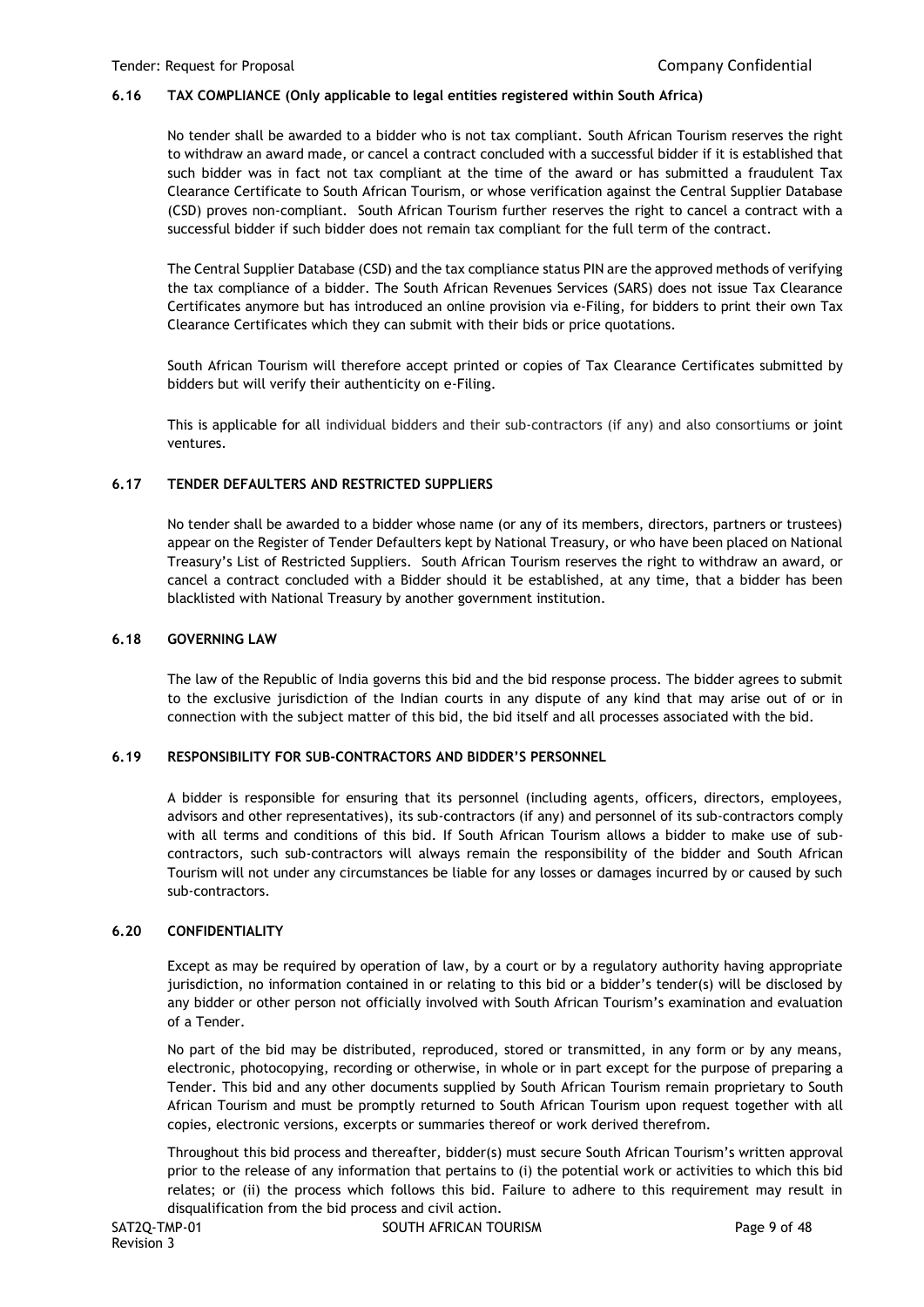#### **6.21 SOUTH AFRICAN TOURISM PROPRIETARY INFORMATION**

Bidder will on their bid cover letter make declaration that they did not have access to any South African Tourism proprietary information or any other matter that may have unfairly placed that bidder in a preferential position in relation to any of the other bidder(s).

# **6.22 AVAILABILITY OF FUNDS**

Should funds no longer be available to pay for the execution of the responsibilities of this bid (RFP SAT 003/21, South African Tourism may terminate the Agreement at its own discretion or temporarily suspend all or part of the services by notice to the successful bidder who shall immediately make arrangements to stop the performance of the services and minimise further expenditure: Provided that the successful bidder shall thereupon be entitled to payment in full for the services delivered, up to the date of cancellation or suspension.

#### **6.23 ANTI-CORRUPTION COMPLIANCE**

South African Tourism is committed to conducting its business ethically and to achieving and maintaining the highest standards of corporate governance, particularly in respect of anti-corruption compliance. We require all our business partners, suppliers, vendors, contractors and service providers, who play an important and valued role in our continuing business success, to behave ethically and to avoid engaging in corrupt business activities.

Successful bidders will be required to undertake contractually that, in carrying out their responsibilities on behalf of South African Tourism, neither they nor their owners, officers, directors, employees, or their agents or subcontractors will pay, offer, or promise to pay, or authorize the payment directly or indirectly, of any money, gift, or anything of value to any government official or anyone else for the purpose of influencing any act or decision of such official or of the government to obtain or retain business, or to direct business to any person.

# **6.24 FRONTING**

South African Tourism supports the spirit of broad-based black economic empowerment and recognizes that real empowerment can only be achieved through individuals and businesses conducting themselves in accordance with the Constitution and in an honest, fair, equitable, transparent and legally compliant manner. Against this background, South African Tourism condemns any form of fronting.

South African Tourism, in ensuring that Bidders conduct themselves in an honest manner will, as part of the bid evaluation processes, conduct or initiate the necessary enquiries/investigations to determine the accuracy of the representation made in bid documents. Should any of the fronting indicators as contained in the Guidelines on Complex Structures and Transactions and Fronting, issued by the Department of Trade and Industry, be established during such enquiry/investigation, the onus will be on the Bidder/contractor to prove that fronting does not exist. Failure to do so within a period of 14 days from the date of the notification may invalidate the bid/contract and may also result in the restriction of the Bidder /contractor to conduct business with the public sector for a period not exceeding ten years, in addition to any other remedies South African Tourism may have against the Bidder/contractor concerned.

Should fronting be inferred or detected, it will be referred to the BEE commission for investigation.

#### **6.25 SUPPLIER DUE DILIGENCE**

South African Tourism reserves the right to conduct supplier due diligence prior to final award or at any time during the contract period. This may include site visits and requests for additional information.

#### **6.26 DURATION OF THE CONTRACT**

South African Tourism intends to enter into a 36 (thirty-six) month contract and service level agreement with the successful bidder. A service level agreement/contract, with performance indicators based on the specification of the bid, will be concluded with the successful bidder to facilitate contract management and performance monitoring. The said agreement will quantify cost-benefits and mitigate risks to South African Tourism whilst protecting the successful bidder from scope creep.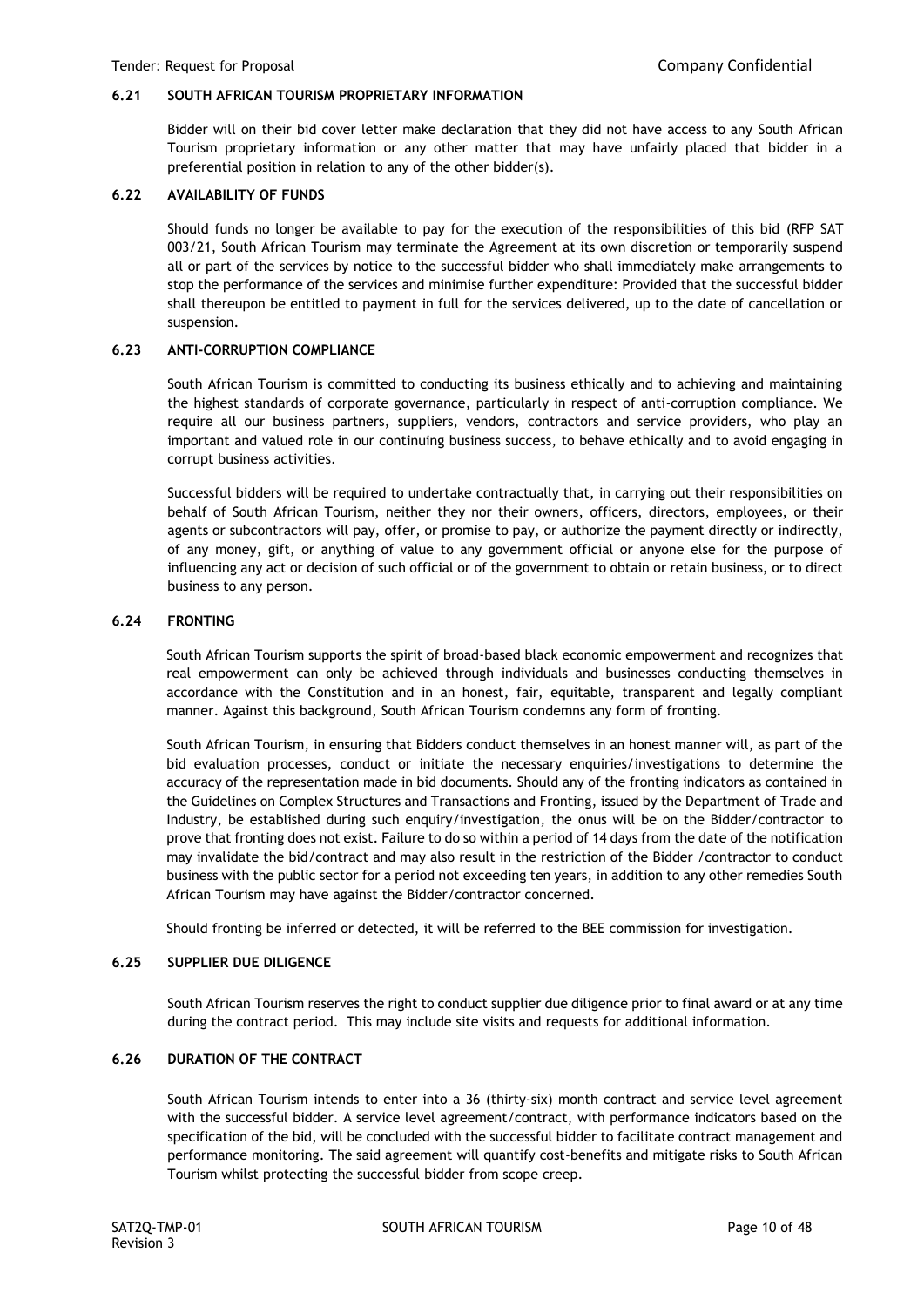Deliverables will be monitored continuously to ensure that products/services are delivered in accordance with the conditions of the contract. The preferred bidder will be required to submit performance reports, i.e. through a progress tracking report after the completion of each individual project.

# **7 TERMINATION OF CONTRACT**

South African Tourism reserves the right to curtail the scope of any tender awarded or to curtail any aspect of any tenderer. In the event of any such curtailment, the tenderer will have no claim against South African Tourism.

South African Tourism also reserves the right to terminate, in South African Tourism's sole discretion and without providing any reason for the termination, the award of any proposal to any party if such party breaches, on 2 or more occasions, any component of the Service Level Agreement to be signed by both the supplier and South African Tourism.

#### **8 PROPOSAL SUBMISSION**

All annexures must be completed in full, using the given numbering format. All attachments or references to attachments must be clearly marked and specific to the information required. Compliance or Noncompliance with detailed information must be indicated per paragraph as per numbering format if there are additional and/or alternative products/services, options must be separately tendered for in the form of a separate proposal, and with a complete schedule describing deviations from specifications and technical brochures must be submitted where applicable.

Own conditions submitted by small, micro-enterprises will be considered sympathetically by South African Tourism, however, South African Tourism reserves the right to call upon the tenderer to renounce such conditions.

If any of the conditions on this tender form conflict with any special conditions, stipulations or provisions incorporated in the tender, such special conditions, stipulations or provisions will apply.

#### **ANNEXURES TO TENDER – REQUEST FOR PROPOSAL**

#### **8.1 ANNEXURE A: DETAILED SPECIFICATION OF GOODS & SERVICES**

#### **8.2 ANNEXURE B: COMPANY INFORMATION**

The affidavit provides vital information required to evaluate a tender. It is therefore compulsory that the document be completed and stamped by a Commissioner of Oath. (An oath commissioner is appointed by the Registrar of respective High Court under whose jurisdiction the appointment is to be made or a notary is adjusted by the State Government of the Central Government under Indian Notaries Act.)

In the case of more than one party participating in a joint venture that jointly submits a tender for work, the information of all legal entities participating in the joint venture must be provided.

#### **8.3 ANNEXURE C: DETAILED BREAKDOWN OF TOTAL COST AND STANDARD SERVICES**

#### **8.4 ANNEXURE D: ACCEPTANCE OF GENERAL TENDER CONDITIONS OF SOUTH AFRICAN TOURISM**

# **8.5 ANNEXURE E: DECLARATION OF INTEREST FOR TENDERS**

# **8.6 ANNEXURE F: TENDER ENTERPRISE DECLARATION AFFIDAVIT:**

An affidavit detailing the company structure, classification, sector, assets etc. of a firm is required. The affidavit provides vital information required to evaluate a tender e.g. the SMME/ HDI status of a firm may be ascertained from the information provided. It is therefore compulsory that the document be completed and stamped by a Commissioner of Oath. (SMME/HDI status for South African bidders only.)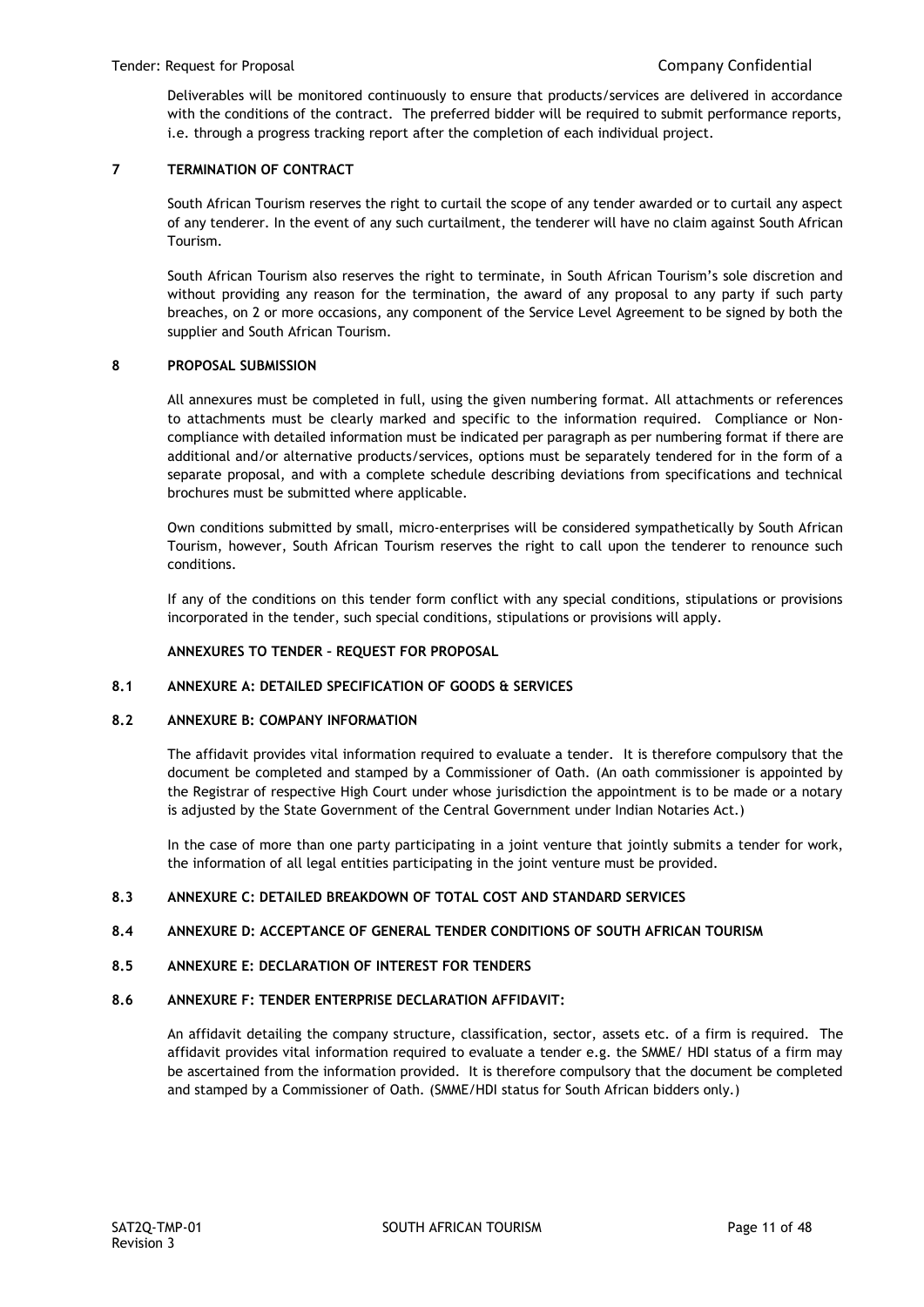# **8.7 ANNEXURE G: NATIONAL TREASURY CENTRALISED SUPPLIER DATABASE (only applicable to legal entities registered in the Republic of South Africa)**

- (a) Bidders are required to be registered on the Central Supplier Database and the National Treasury shall verify the bidder's tax compliance status through the Central Supplier Database.
- (b) Where Consortia / Joint Ventures / Sub-contractors are involved, each party must be registered on the Central Supplier Database and their tax compliance status will be verified through the Central Supplier Database. Consortia and Joint Ventures are also expected to register the respective Consortia and Joint Ventures on CSD.
- (c) Bidder(s) must be compliant when submitting a proposal to South African Tourism and remain compliant for the entire contract term with all applicable tax legislation, including but not limited to the Income Tax Act, 1962 (Act No. 58 of 1962) and Value Added Tax Act, 1991 (Act No. 89 of 1991).
- (d) It is a condition of this bid that the tax matters of the successful bidder be in order, or that satisfactory arrangements have been made with the South African Revenue Service (SARS) to meet the bidder's tax obligations.
- (e) The Tax Compliance status requirements are also applicable to foreign bidders/individuals who wish to submit bids.
- (f) It is a requirement that bidders grant a written confirmation when submitting this bid that SARS may on an ongoing basis during the tenure of the contract disclose the bidder's tax compliance status and by submitting this bid such confirmation is deemed to have been granted.

Bidders who are not registered on CSD can do so on<https://secure.csd.gov.za/>

# **8.8 ANNEXURE H: DECLARATION OF BIDDER'S PAST SUPPLY CHAIN MANAGEMENT PRACTICES**

This annexure serves as a declaration to be used by institutions in ensuring that when goods and services are being procured, all reasonable steps are taken to combat the abuse of the supply chain management system.

The tender of any tenderer may be disregarded if that tenderer or any of its directors have:

- Abused the institution's supply chain management system;
- Committed fraud or any other improper conduct in relation to such system; or
- Failed to perform on any previous contract.

# **8.9 ANNEXURE K: CERTIFICATE OF INDEPENDENT BID DETERMINATION**

# **9 ANNEXURE A: DETAILED SPECIFICATION OF GOODS AND SERVICES**

# **9.1 BACKGROUND ON SOUTH AFRICAN TOURISM**

South African Tourism was established by section 2 of the Tourism Act No 72 of 1993 and continues to exist in terms of section 9 of the new Tourism Act No 3 of 2014. South African Tourism is a schedule 3 A Public Entity in terms of schedule 3 of the Public Finance Management Act 1 of 1999.

"Objects of the Tourism Act 3 of 2014" which are to:

- a. promote the practising of responsible tourism, contemplated in subsection (2) of the act, for the benefit of the Republic and for the enjoyment of all its residents and foreign visitors;
- b. provide for the effective domestic and international marketing of South Africa as a tourist destination;
- c. promote quality tourism products and services;
- d. promote growth in and development of the tourism sector; and
- e. enhance cooperation and coordination between all spheres of government in developing and managing tourism.

# **9.2 SOUTH AFRICAN TOURISM'S BUSINESS UNITS AND COUNTRY OFFICES**

South African Tourism executes a broad spectrum of segment-specific marketing activities and support activities throughout the world through its various Business Units.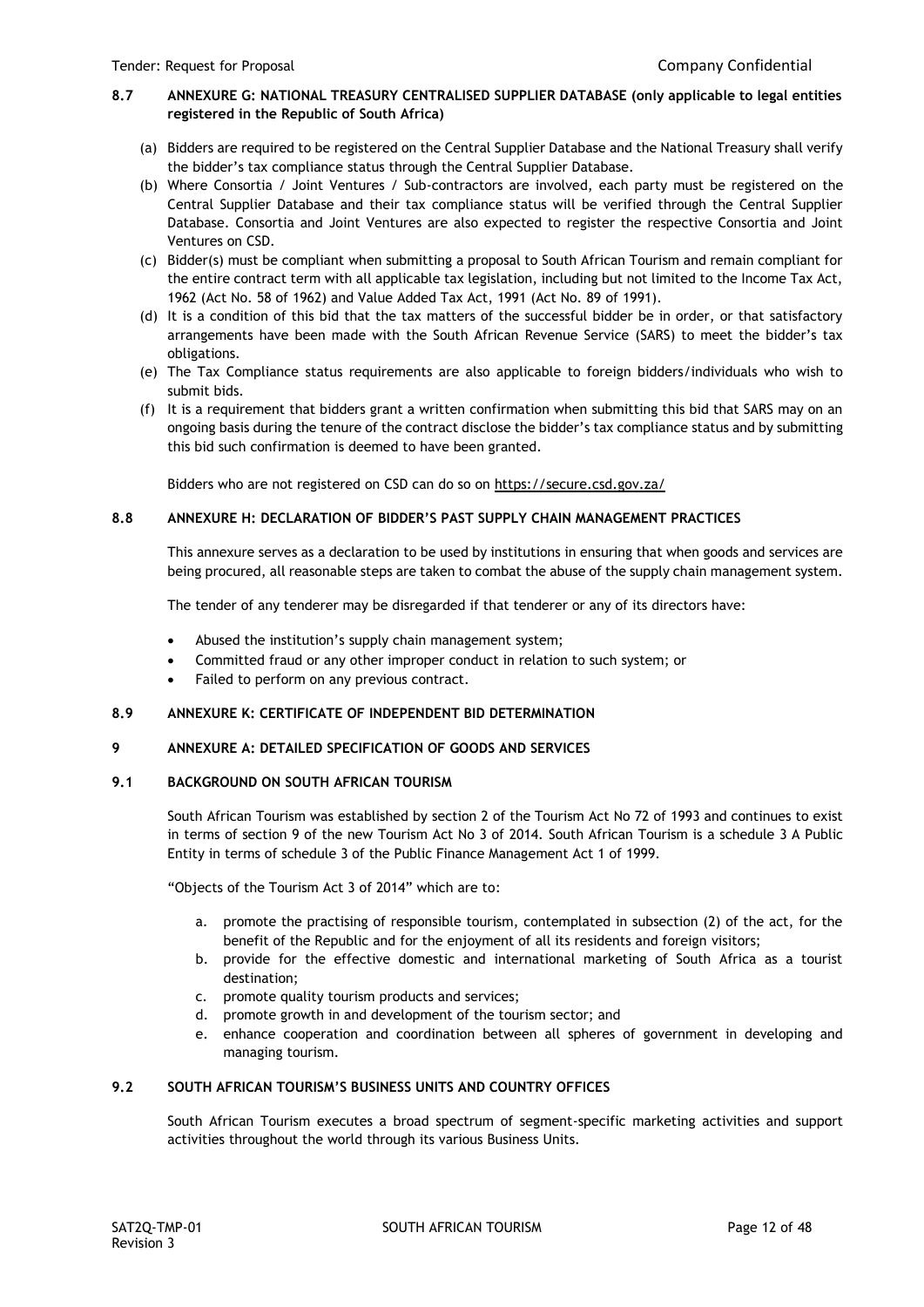# Details of these are as follows:

| 1            | Office of the CEO               | <b>Internal Audit</b>                                                |  |  |
|--------------|---------------------------------|----------------------------------------------------------------------|--|--|
|              |                                 | Corporate Governance                                                 |  |  |
|              |                                 | <b>Corporate Legal Services</b>                                      |  |  |
| $\mathbf{2}$ | <b>Chief Strategy Officer</b>   | Insights                                                             |  |  |
|              |                                 | Analytics                                                            |  |  |
|              |                                 | <b>Strategy and Innovation</b>                                       |  |  |
| 3            | <b>Chief Financial Officer</b>  | <b>Financial Management</b>                                          |  |  |
|              |                                 | Supply Chain and Asset Management                                    |  |  |
| 4            | <b>Chief Convention Bureau</b>  | Meetings, Incentives, Conference & Exhibitions                       |  |  |
|              | Officer                         | <b>Strategic Events and Exhibitions</b>                              |  |  |
|              |                                 | Business Events development and Services Support                     |  |  |
|              |                                 | Mega events including but not limited to Africa's Travel Indaba and  |  |  |
|              |                                 | Meetings Africa                                                      |  |  |
| 5            | <b>Chief Operations Officer</b> | Human Capital                                                        |  |  |
|              |                                 | Information and Communications Technology                            |  |  |
|              |                                 | Domestic (South Africa)                                              |  |  |
|              |                                 | Africa                                                               |  |  |
|              |                                 | East Africa (Kenya, Tanzania, Uganda)                                |  |  |
|              |                                 | West Africa * (Nigeria, Ghana)                                       |  |  |
|              |                                 | Africa Land Markets (Botswana, Lesotho, Malawi, Mozambique, Namibia, |  |  |
|              |                                 | Eswatini, Zambia, Zimbabwe)                                          |  |  |
|              |                                 | Angola                                                               |  |  |
|              |                                 | <b>Europe</b>                                                        |  |  |
|              |                                 | South Europe Hub                                                     |  |  |
|              |                                 | France *                                                             |  |  |
|              |                                 | Spain                                                                |  |  |
|              |                                 | Portugal                                                             |  |  |
|              |                                 | Italy                                                                |  |  |
|              |                                 | Central Europe hub                                                   |  |  |
|              |                                 | Germany <sup>*</sup>                                                 |  |  |
|              |                                 | Austria                                                              |  |  |
|              |                                 | Switzerland                                                          |  |  |
|              |                                 | <b>UK and Ireland Hub</b>                                            |  |  |
|              |                                 | UK *                                                                 |  |  |
|              |                                 | Ireland                                                              |  |  |
|              |                                 | North Europe Hub                                                     |  |  |
|              |                                 | Netherlands *                                                        |  |  |
|              |                                 | Belgium                                                              |  |  |
|              |                                 | <b>Nordics</b>                                                       |  |  |
|              |                                 | <b>Americas</b>                                                      |  |  |
|              |                                 | North Americas Hub                                                   |  |  |
|              |                                 | $US^*$                                                               |  |  |
|              |                                 | Canada                                                               |  |  |
|              |                                 | South Americas Hub                                                   |  |  |
|              |                                 |                                                                      |  |  |
|              |                                 | <b>Brazil</b>                                                        |  |  |
|              |                                 | Argentina                                                            |  |  |
|              |                                 | Chile                                                                |  |  |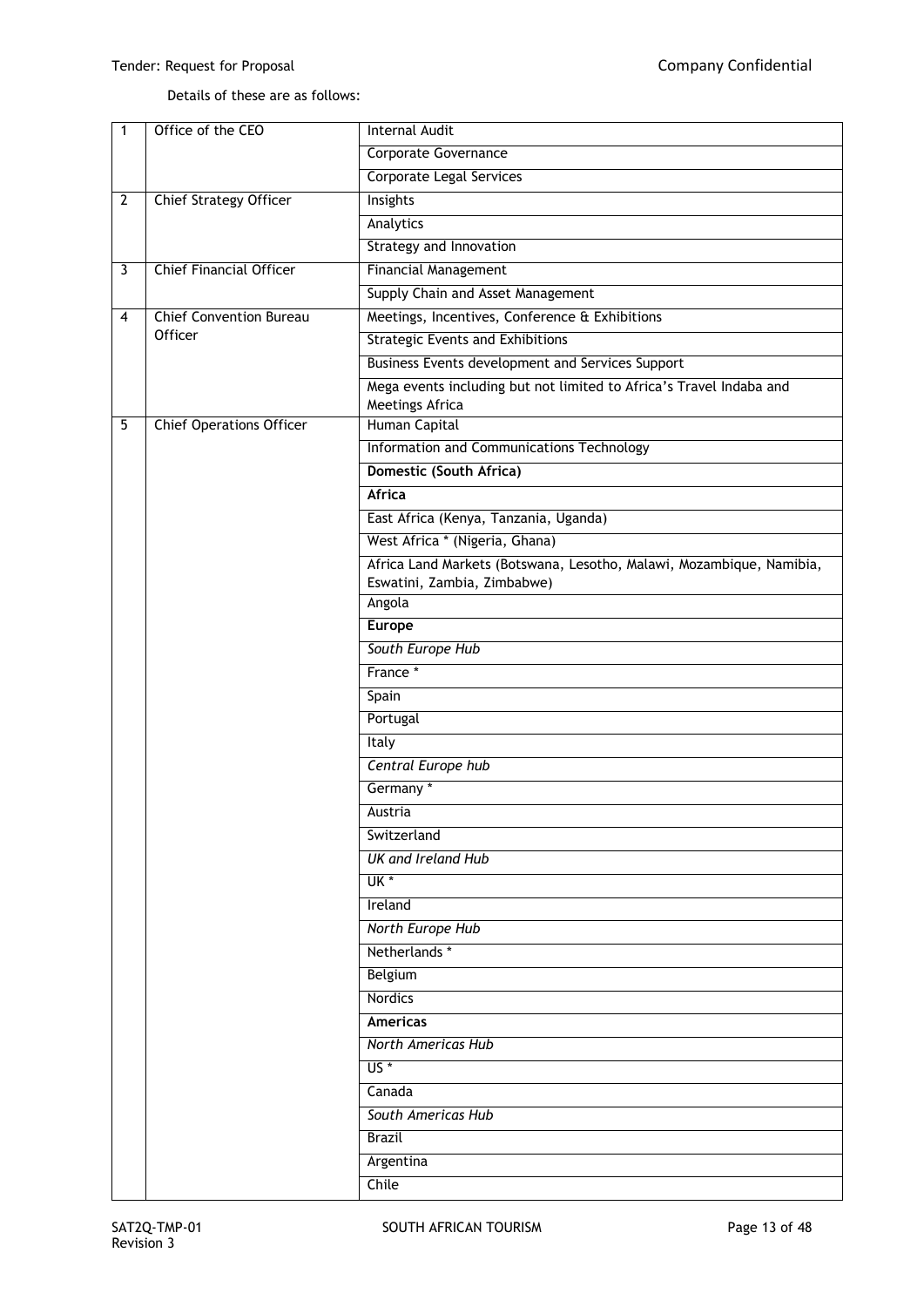|                |                                        | Asia, Australasia and the Middle East             |
|----------------|----------------------------------------|---------------------------------------------------|
|                |                                        | Australasia                                       |
|                |                                        | Australia*                                        |
|                |                                        | New Zealand                                       |
|                |                                        | <b>MEISEA</b>                                     |
|                |                                        | India *                                           |
|                |                                        | Singapore                                         |
|                |                                        | Malaysia                                          |
|                |                                        | Turkey                                            |
|                |                                        | <b>UAE</b>                                        |
|                |                                        | Asia Pacific                                      |
|                |                                        | China*                                            |
|                |                                        | Japan*                                            |
|                |                                        | <b>South African Missions</b>                     |
| 6              | <b>Chief Marketing Officer</b>         | <b>Brand and Marketing</b>                        |
|                |                                        | <b>Global Public Relations and Communications</b> |
| $\overline{7}$ | <b>Chief Quality Assurance Officer</b> | <b>Brand Experience</b>                           |
|                |                                        | <b>Global Trade Relations</b>                     |
|                |                                        | <b>Tourism Grading Council</b>                    |
|                |                                        | Visitor Experience                                |

#### **\* SA Tourism operates physical offices**

# **9.3 BUSINESS CASE**

Indian travellers are not convinced that South Africa's value proposition as a tourist destination is compelling enough to drive visitation. This, coupled with functional barriers such as an unpredictable visa issuance regime, safety and security concerns, lack of direct flights and limited product diversity have also proven to be points of impediment for travellers.

The majority of the world's national tourism boards are represented in India, resulting in the outbound market being highly competitive and the Indian international travellers being inundated with offerings from competitor destinations. South African Tourism is looking for a digital agency that will allow us to break through the clutter and ensure that Destination South Africa is easily recognisable amongst our competitors. Our digital agency needs to be able to use an insights-based approach to inspire Indian travellers and activate their desire to travel to South Africa. The agency will have to be able to localise the South African Tourism global brand for local execution and provide integrated end-to-end solutions across all digital platforms. The development of consumer and trade social media initiatives, language specific community management (including translation) and database collation and management will all form part of the expectation.

The winning bidder will have a good understanding of the tourism industry; sales and buying cycles; retail and sales marketing; consumer insights and source opportunities for brand associations/partnerships to elevate our brand and to ensure synergies with trusted brands in the region. The agency is required to also liaise with global and local agencies if and or when required. The winning agency will be requested to avail themselves to partake in certain SA Tourism business activities (e.g. business planning, brand reviews, hosting's, etc.) – some of which may take place in South Africa.

This tender is for India but the South African Tourism India office can commission work for other markets (listed under paragraph 9.2) on a needs basis. The commissioned agency will need to render/bill these services through their India office only in INR. Please note:

#### (i) this is NOT a global tender

(ii) No affiliates in other countries will be required as the India agency must operate and liaise from India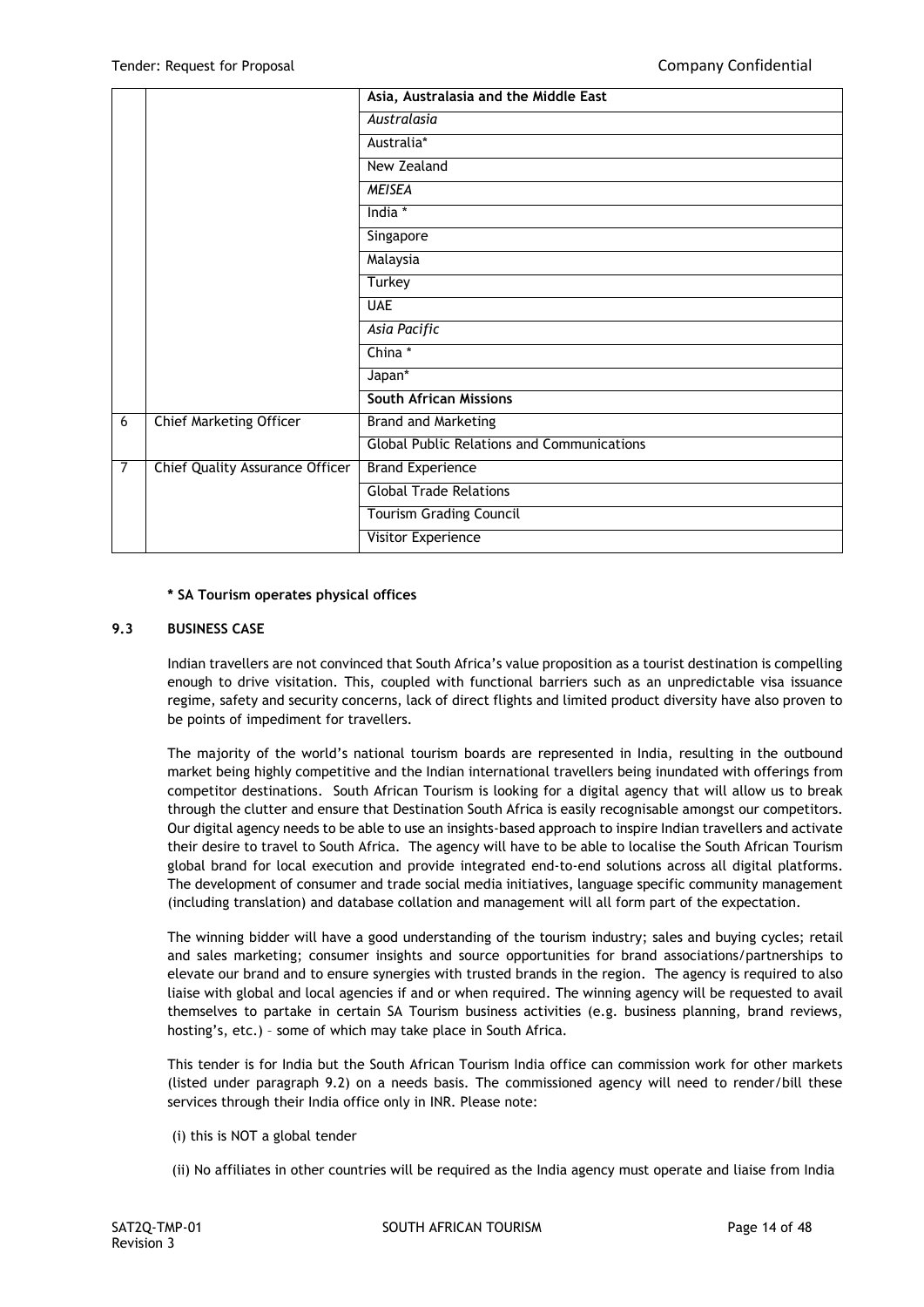# **A. OPERATING ENVIRONMENT**

South Africa's performance has grown over the past few years but still does not index as strongly as New Zealand, Australia, US, France or Thailand in terms of brand strength. Key barriers in the customer journey affect our ability to deliver arrivals. These barriers include concerns for personal safety; perceived to be expensive, uncertain about political climate; concern about health risks coupled with no direct airlift from India. Visa issuance has been problematic in the past, and South Africa is launching an e-visa application scheme in India that should address one of our barriers but will require amplification to ensure that all role players are aware of the change. Post COVID-19 health and safety protocols of the country will be crucial along with the economic impact the pandemic has had on the traveller.

South African Tourism in India has always worked predominantly through the trade, but we have seen a consumer shift away from traditional channels. Insights indicate that consumers are looking for new experiences and new areas of South Africa to explore. Our new approach should explore how do we reach these new consumers from awareness to conversion in a seamless manner, whilst still servicing our traditional trade market.

#### **B. TARGET AUDIENCE**

The majority of travellers to South Africa fall into the 25 – 44-year-old category and most of them will be first time travellers. The configuration is very evenly split between MICE (28 %), holiday (34 %) and business travellers (18 %), with Visiting Friends and Relatives (8 %) contributing slightly less.

The majority of travellers are independent travellers (i.e. they purchase from more than two points), followed by fully inclusive travelers. Trade still plays an integral part in the channel, but we are see a movement to more fully independent travellers that book digitally/online and/or through alternative channels.

Lead times are short – the majority book and travel within 30 days – but this could substantially change because of the pandemic.

Lifestyle activities are very popular, followed strongly by wildlife and natural attractions. The beautiful scenery and friendly people are the biggest sources of satisfaction, with safety and security the biggest concern.

Recommendation rates from travellers that have visited South Africa are very high.

The majority of travellers to South Africa travel during the monsoon period (April to June with a May peak) and we have a smaller secondary peak over Diwali.

South African Tourism India's focused target audiences are as follows:

# **I. MILLENNIALS**

Millennial travellers are the first generation of digital-natives and they have very different priorities as compared to other generations. This segment is using new channels and platforms not all yet explored by South African Tourism. There are over one billion millennials in APAC of which a third is in India. India's millennials are 30 % of the population, but they contribute 38 % of the nation's total gross income.

Indian millennials are tech-savvy and hyper-connected. They have grown up online and on social media and have an 'always on' mindset. They are fearless and open to travel. Prepandemic, they were positive about the future and 80 % of Indian millennials expected the economy to improve.

Indian millennials require high impact, packed itineraries and are open to explore the 'unknown'. They are keen users of social media and use their travels to boast online about having visited places never seen before, touched before, places that are off the beaten track and have not been explored before by their peers and/or tribe.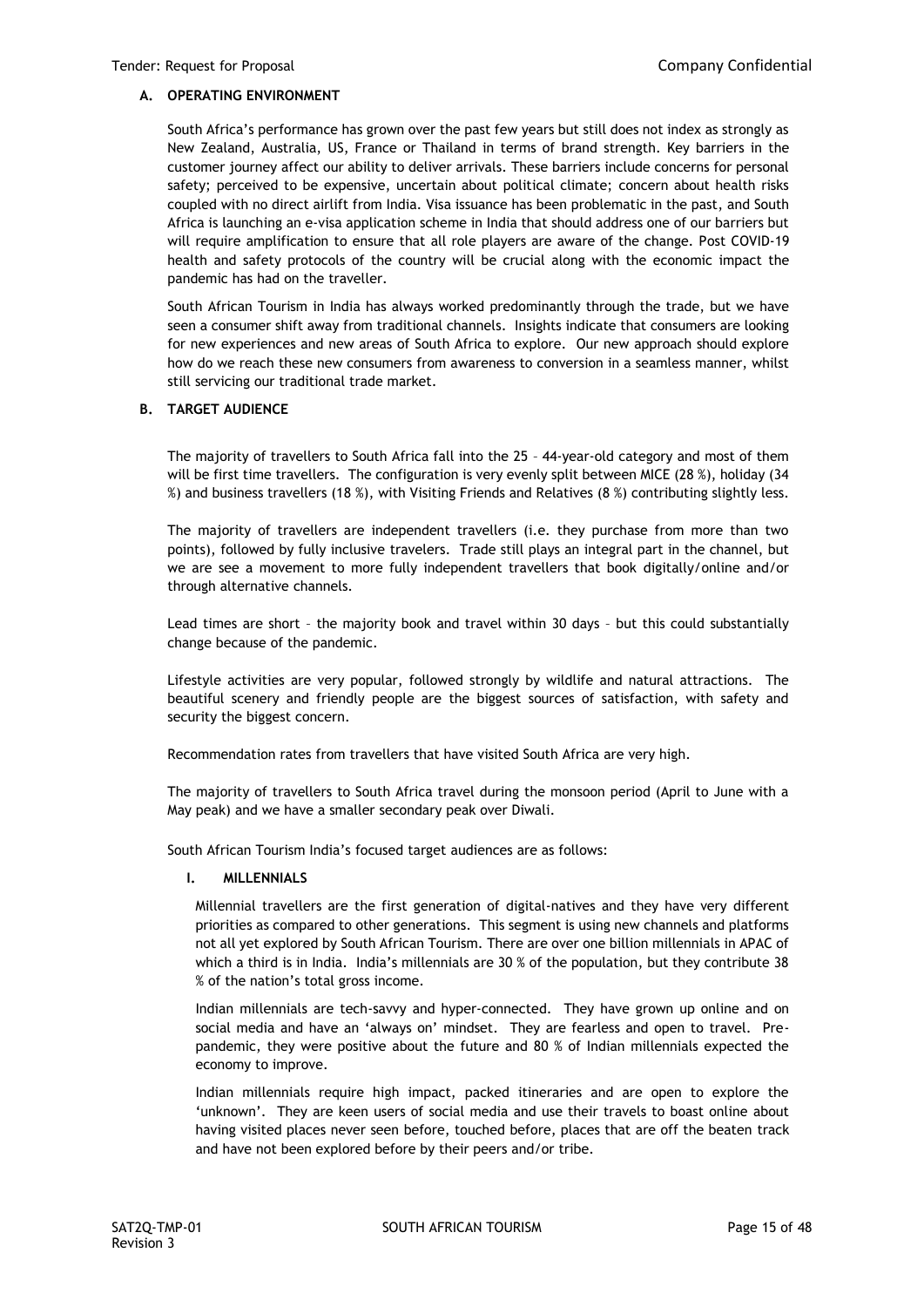#### **II. FAMILIES**

Globally, Indian travellers are the most family-orientated and prefer destinations that offer fun activities for all (multi-generational travel). Indian families are more predisposed to travel internationally than ever before: In 2013 the frequency at which Indian families took leisure trips abroad was 21 months, but today that has shrunk to 13 months.

Travel requirements include the comfort of wanting to travel in groups and experience the local culture and tasting local produce. Families often travel with children and although their spending power may be less than younger couples or solo travellers, they maximise their vacation with as many activities as possible.

The segment craves privacy, space, new products coupled with safety and assurances along the way. They want the destination to walk them through their potential journey.

#### **III. MICE AND CORPORATE**

Pre-pandemic India expected to witness an impressive rise in MICE travel. The country's outbound MICE travel was expected to ready USD9 billion by 2025. South Africa's beautiful scenery, wildlife, beaches and wine have kept leisure tourism as the sector's key contributor, but the contribution from the MICE sector has increased in recent years. South African Tourism has recognized the untapped potential in this market and has elevated MICE as a key priority. South Africa is the leading MICE destination in Africa and is aiming to expand the product offering beyond Cape Town to include other metros (e.g. Johannesburg and Durban) and to introduce the potential and offering of secondary cities.

Business travel and tourism are an investment that drives great return over a period of time. This does not only include the conference and meetings industry (i.e. corporates travelling to meet international buyers and sellers and attending important global events), but the incentive industry also plays a crucial role. Corporates often incentivize suppliers and their own staff to travel to exotic locations as part of their strategy to enhance and reward performance.

Companies in India are realizing the benefits that accrue to their businesses from organizing MICE trips and travelling happens throughout the year. In additional to Indian corporates expanding their global footprint, we have seen a rise in leisure travel – business executives travelling overseas incorporating leisure into their business trips. Often families are incorporated in these trips and the majority of time this leads to an extension on length of stay. The expectation is that this trend will grow even more in the future.

Awareness of newer destination, flight connectivity and cheaper airfares are the major demand drivers for outbound MICE from India. Travellers in this segment are seeking something new, require a seamless ease of accessing South Africa and want their employees/suppliers/clients to explore more and experience things beyond the norm.

# **IV. TRADE**

Traditional trade continues to be a target group as the expertise of tour operators/travel specialists continues to hold sway for the family segment and first-time travellers in India's Tier-II and Tier-III markets. The travel trade in India today have introduced hybrid clicks & bricks model which has seen strong uptake given an omni-channel experience, providing customers with the option to book their travel online and continuing their journey offline at their closest tour operator. This ensures that the destination and its endless products are available both online and offline through a travel operator that the consumer trusts.

# **9.3.1 SCOPE OF WORK**

# **A. CAMPAIGN STRATEGY**

South African Tourism India is looking for a digital agency to deliver a campaign development and fulfilment strategy with strong integration across all digital platforms (SA Tourism and partner owned). The strategy needs to be multipronged but integrated, addressing the entire digital spectrum and the entire customer journey from awareness to conversion. The strategic approach should provide clarity on direction and intention on organic vs paid media, brand partnerships, influencers, online communities, etc. The strategy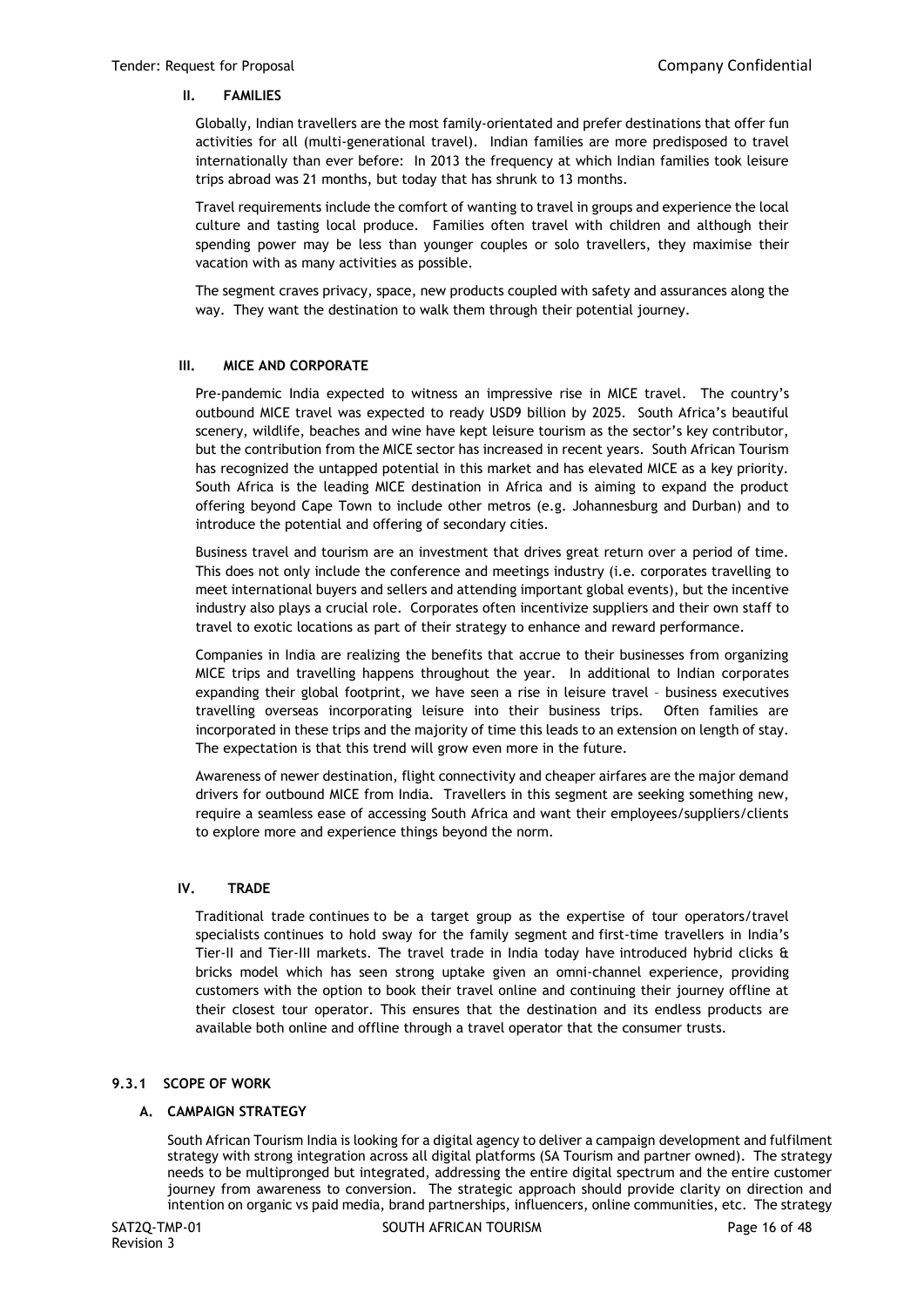must also provide clear direction on community, reputation, narrative and barrier management against the environment provided with an agility to adjust to a mid- and post-pandemic environment.

Apart from creating a localized strategy + content for the India market, the winning agency will also be expected to localize the global strategy to make it relevant for local audiences and increase engagement across all steps of the consumer and purchasing cycle.

Post COVID it is important we understand consumer mindset and thought processes in order to respond to their needs proactively and with agility. There is a lack of understanding of [who our potential customers](https://blog.infegy.com/what-do-your-customers-want-use-social-listening)  [are](https://blog.infegy.com/what-do-your-customers-want-use-social-listening) and what they're saying about us, their needs and pain points, and their potential buying behaviours. Our expectation is that the agency will do an analysis of the entire traveller's journey and ecosystem, from awareness to consideration, from promotion to purchase, etc.)

The agency must also be able to adapt and tweak the strategy to the ever-changing travel landscape and customer mindset in a post COVID-19 world. Where there's change, there are new possibilities. They agency must seize opportunities, take action, transform, and move forward.

- Perception: how many people are talking about the brand
- Consideration: how many people are hinting at making a purchase (what is their background, demographics, interests, etc.)
- Purchase: Which audiences made a purchase; what led them to do so
- Service: who is commenting on the service provided and how do they feel about it
- Retention: what is the satisfaction level of customers
- Loyalty: who is expressing they are committed to your brand by specific emotions like love and joy and other indicators

# Evaluation:

- South African Tourism is looking for 'digital that sells and build' and in evaluating the digital strategy, we will pay particular attention to the agency's ability to interpret the global brand strategy and the subsequent creation of localised promotional/sales driven/retail campaign. The strategy needs to ensure that SA Tourism has a thriving digital community as way of creating customer engagement, community growth and loyalty.
- The agency must be proficient in multiple Indian languages like Hindi, Marathi and Tamil to monitor content in those languages as well
- The strategy must demonstrate an understanding of the peculiarities of tourism retail and sales marketing, as well as the sales cycle.
- The strategy must demonstrate a complete understanding of the customer journey right from the purchasing cycle to the end journey by ensuring all digital touchpoints and experiences work towards creating a positive sentiment about the brand
- The strategy must validate the audience selection, how the brand will be built per target segment and why certain elements (e.g., new niche markets, featured experiences, influencer suggestions) were included.
- The strategy must clearly address the usage of influencers, micro-influencers, etc. SA Tourism will pay particular attention to the ROI that can be derived from limited budget, selection of proposed influencers vs projects, matching of proposed influencers to the South African Tourism brand and how the strategy will enable to South African Tourism to break through the clutter.
- Channel/platform selection must be corroborated with audience categories with a clear indication of how data, analytics, etc. were used in the decision-making process. Once briefed, the agency can request South African Tourism for insights which will then help the agency determine the channel selection. The channel selection must be corroborated with audience categories showcasing reasons on why the channel/medium would suit South African Tourism
- The strategy must include benchmarking and outcomes-based ROI. The strategy must show longevity after the specified campaign period.
- Develop an excellent content marketing strategy that covers end to end techniques and tactics by using the most relevant content to serve, attract, convert, retain and engage the target audience
- The strategy must include optimization of the website to get higher rankings in organic search results (i.e. ensure an SEO optimized website that is easily understood by search engine crawlers that will increase the chances of ranking higher in SERPS (search engine results pages).
- Optimize SEM to motivate potential travellers to book/convert.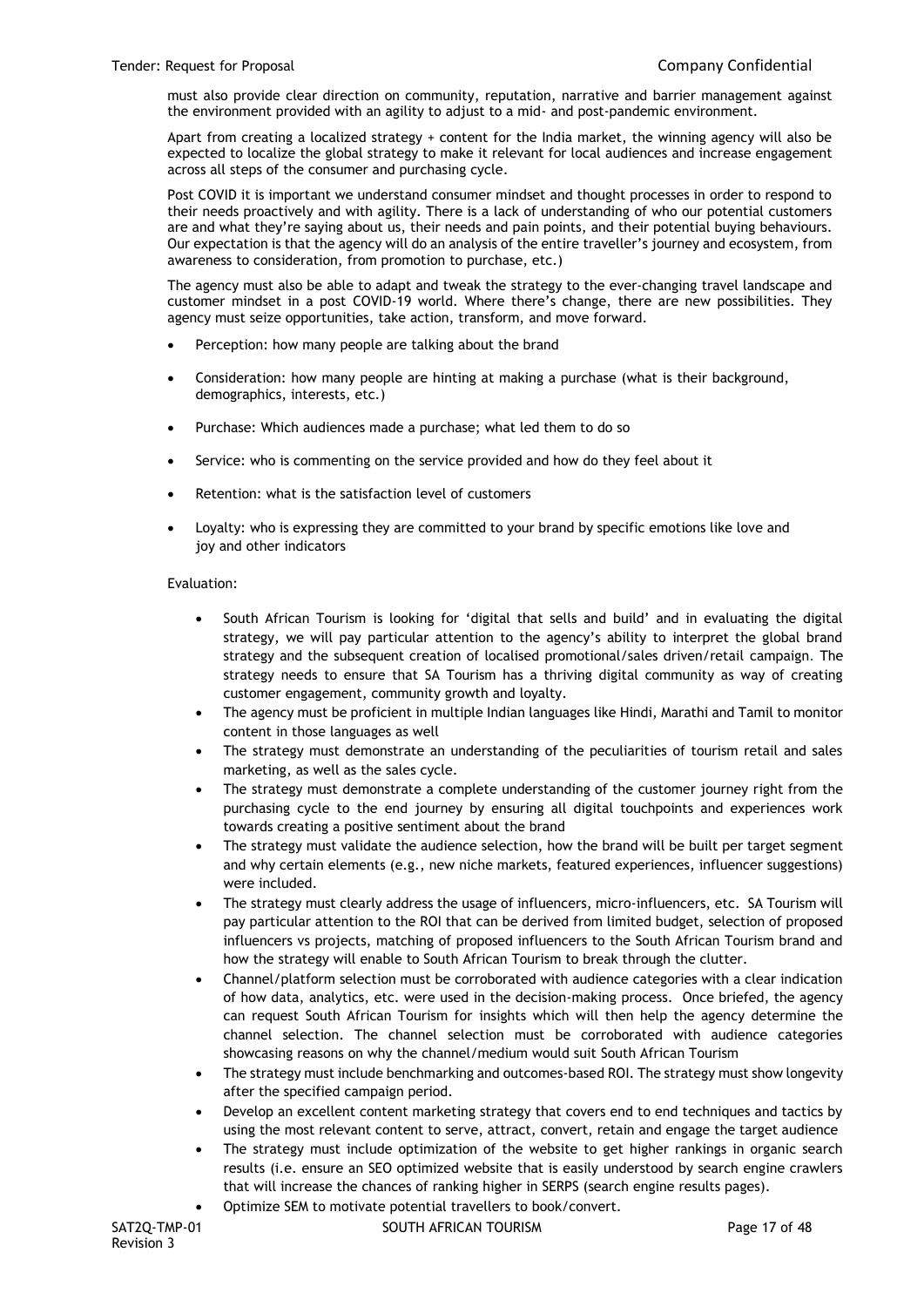- conduct comprehensive research as part of the SEM [keyword management](https://www.wordstream.com/keyword-management) strategy
- South African Tourism often works with partners (traditional and non-traditional) and part of the strategy needs to indicate the selection of partners and how the campaign strategy will create a win-win for both partners.
- Due to the uncertain times around the pandemic, the strategy must address the volatile environment we operate in and contingency plans to mitigate that.

#### **B. CAMPAIGN MECHANICS AND EXECUTION**

SA Tourism is specifically looking for an agency that brings in conversion, audience growth & retention into the execution of the campaign. Execution could entail an adaptation of global creative or locally developed created against market needs. South African Tourism is looking for an end-to-end solution and the digital agency appointed should also be able to buy media and purchase all elements when required (this includes collateral, media buy across all channels, imagery and videos from third party, etc.). Quick turnaround time for production of imagery + videography will be crucial. The imagery and videography needs to be captivating and engaging to keep the consumer interested at all times. The agency should develop a social media platform road map that articulates why SAT is on social media, channel by channel, and what they would like to accomplish. A digital image cleanse of the website, social media handles along with a profile cleanse should also be included

#### Evaluation:

- The digital campaign must be executable through varied platforms and must reach a diverse set of audience on those platforms
- Considering the market conditions (high congestion) in India, the evaluation will be performed against how identifiable and 'ownable', the execution is for South Africa.
- It is important that all actions on the digital platforms whether campaigns or creative, must resonate with our Indian target markets and display a strong call to action. Our digital platforms need to be highly engaging with enthralling imagery.
- Execution must be shown both as localisation from global brand as well as the development of new creative.
- All the executions must be suitable for the required purpose for both consumer and trade
- The campaign must show longevity beyond the campaign period.
- Campaign mechanics and management must be clearly explained.
- If the agency does any media buy for South African Tourism, it needs to show proficiency in the standard tracking used by South African Tourism (Google stack, Facebook Analytics, Twitter Analytics, etc.) and how that can be integrated into the South African Tourism GA dashboard.
- Development of a digital toolkit for both trade and media which would also include development of e-presentations, development of eye-catching creative communication solutions, etc.
- South African Tourism is looking for an end-to-end solution. The campaign mechanics must include a project plan on how the various executions and underlying logistics will be co-ordinated and managed.
- Audience management and optimization is key (ex: building audience buckets, conversion journey tracking, re-targeting, others)
- 24/7 response availability and support system for any crisis communications management
- Showcase how analytics are employed to inform and predict conversational opportunities
- Sentiment reporting and 24/7 detection of conversations.
- Online behaviour segmentation to create customer/buyer personas.

# **C. MEASUREMENT AND REPORTING**

Although measurement and reporting have been included in the campaign element, we will evaluate the agency separately on their ability to monitor any campaigns and market conditions, including individual elements of the campaign. We request actionable advice on how to rebuild and thrive in the current marketing environment which would include implications, takeaways, data-led insights, etc. that would help us achieve our targets and grow.

Evaluation: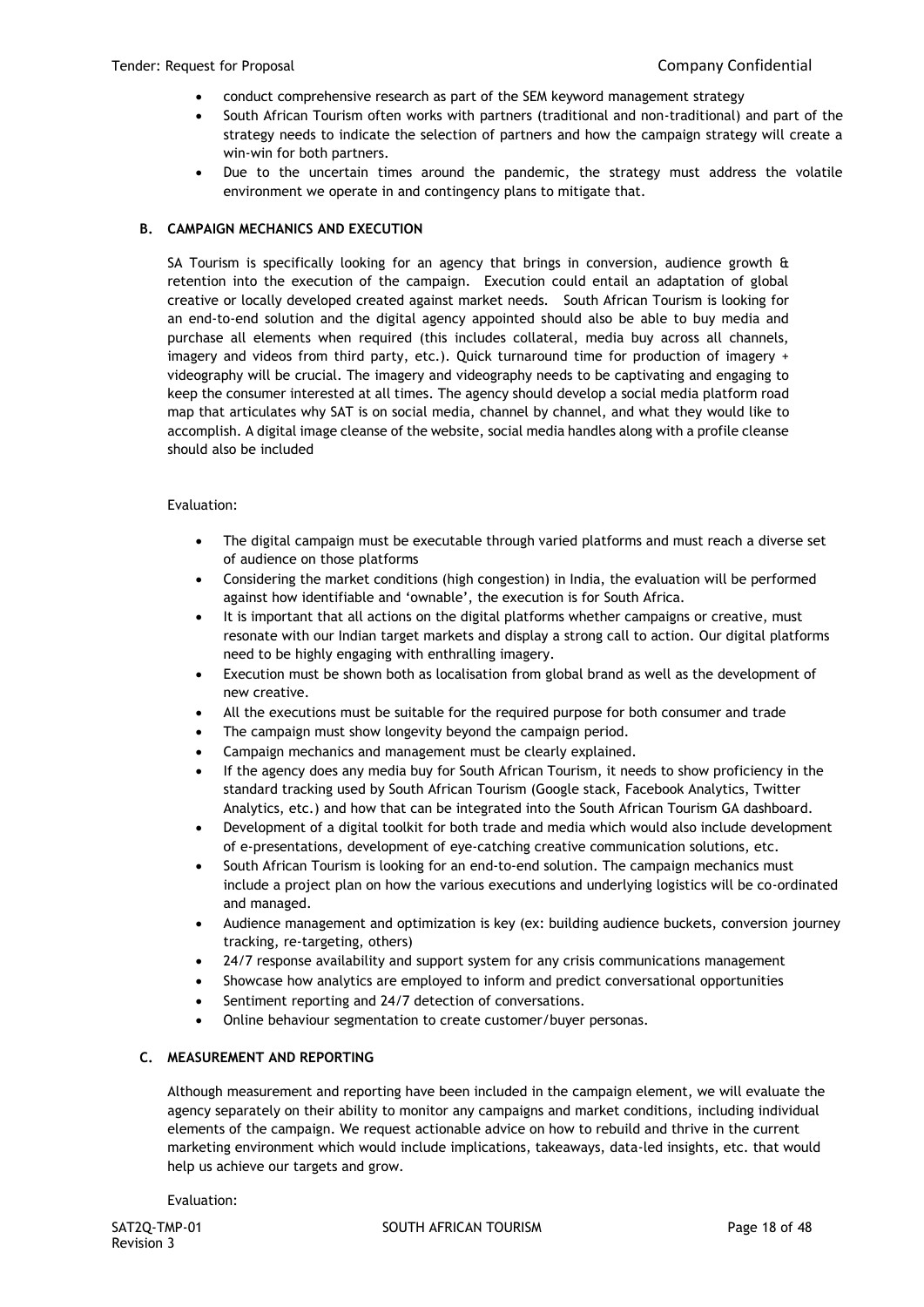- Interval reporting (this will be decided on per campaign) must be supplied against objectives, inclusive of sentiment tracking, performance, awareness, etc.
- The agency needs to show an integration model on how they will collaborate with other incountry agencies, SA Tourism's global agencies, etc. The model must show how learnings can be integrated across all the above.
- South African Tourism will expect images testing to be done for all campaigns testing parameters and hypothesis to be jointly decided on by SA Tourism and the agency – and the report feedback must include optimisations. AB testing is mandatory for all campaigns which will include full performance analysis of content and imagery recommendations for optimisation.
- The report must showcase the level of engagement and reach for each post/campaign which includes shares, saves, likes etc. The agency should be able to advise on which of the factors contributed to the success of the campaign/post
- Post report campaign results must include full decks of data and the accompanying insights which will also showcase community, reputation, and narrative management across various digital verticals (social media channels, blogs, vlogs and other online communities)
- A comprehensive framework of tools (including the maintenance of visualisation tools to South African Tourism) must be included.
- The chosen agency will have to work with the media buying agency (where appropriate) to evaluate the success/ failure of the campaign using industry approved tools.

# **D. INTELLIGENCE AND INFORMATION USAGE**

South African Tourism understands that we are operating in a constantly changing environment and that attitudes towards travel will not remain static. Our expectation would be that our agency will have the ability to monitor these constant consumer changes through our campaign work and contribute to our insights deck. The agency will also have to provide intelligence on our competitors through competition mapping along with showcasing the tools used by them digitally. It is imperative that the agency understands social algorithms, audience segmentation and analytics in its full capacity. The agency should conduct quarterly trainings for the in-market SA Tourism staff on trends, tech updates, campaigns do's and don'ts, updates on social algorithms, update on new channels and latest measurement technics and tools, etc.

# Evaluation:

- SA Tourism would wish to see which data was used, how it was used, how it was authenticated (throughout the process) and what analysis was done.
- The agency will have to be able to deliver an insight report with learnings after every campaign element and a complete insights deck on campaign completion.
- The agency must indicate how 'live' insights will be delivered and cross-reference how these updated insights will be used to optimise the campaign, as well as how these insights will be used to craft and define future campaigns.
- Basis intelligence generated the digital agency must also aim to expand brand presence across all digital platforms including social media and also help in identification of new social/digital platforms

# 9.3.2 **ADDITIONAL DOCUMENTATION**

# **A. AGENCY CREDENTIALS**

The agency will be expected to present a body of evidence that clearly illustrated their ability to interpret global brand strategies and the localisation of promotional, sales driven and retail campaigns. The case studies must include promotions that were created and developed for DMOs and/or other tourism players. Please clearly indicate the linkage of the performance of the campaign to the relevant sales performance. Case studies must include campaigns that were executed over multiple platforms and illustrate an end solution.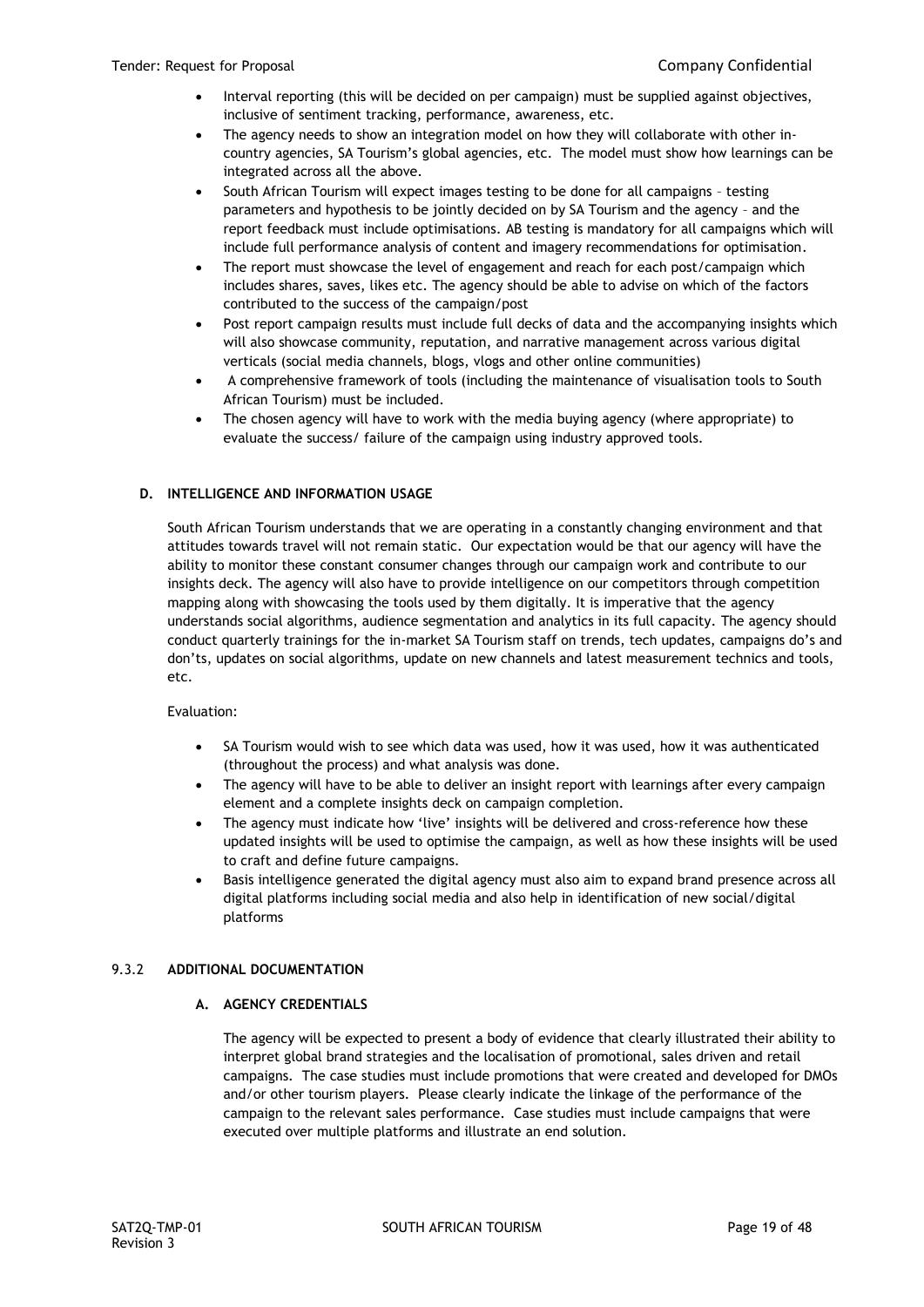# **B. SERVICING TEAM**

Senior Management and Executive Management should be part of the servicing team. A minimum of 7 years of experience in the industry is crucial. The servicing team that would potentially service the account should be active participants during the pitch along with the business development/sales team. The servicing team should be strategic, creative and bring the brand to life.

# **9.3.3 PITCH PRESENTATION**

All agencies will be expected to present a short pitch revert against the background, environment and scope of work stated above. The pitch presentation also needs to address the below:

Prepare an engaging call to action campaign for business and leisure consumers, clearly indicating when it would be appropriate to commence this campaign and how/if South African can leverage occasions in the Indian calendar. Clearly indicate how this campaign will reposition South Africa's offering once COVID-19 has ended and/or travel resumes as per the new normal.

*The campaign should ensure a* top of mind recall for the destination during the current COVID-19 crisis. Clearly indicate the channels, messaging and platforms require to dominate the consumer travel preference. The campaign must be multi-platform, integrated and show how and end to end solutions will be delivered.

Based on the current COVID-19 crisis, show your understanding of the consumers' concerns and how South African Tourism should address them.

Evaluation:

The campaign would be evaluated against the evaluation criteria supplied above for the various aspects.

# **9.3.4 PRICING SCHEDULE**

# **Share a commercial proposal for a 3-year project based contract with South African Tourism Tender 003/21.**

With reference to the above tender, the contract period for the successful bidders will be for a period of three years. We therefore are inviting the shortlisted bidders to supply commercial proposals for the above period based on the following specific briefs per agency discipline.

Please note this tender is for an agency that will be used on a project/needs basis by South African Tourism in India, but may be required to do work for any other business units of South African Tourism. The agency, while quoting their estimates, must take the above scope of work into consideration along with providing solutions to the business problems listed above. The price quoted by the agency during submission will be used whilst evaluation. However, it is important to note that this is not a fixed retainer amount and the agency will be briefed per project during the year.

A detailed price schedule should be included in the proposal where the following should be considered:

- Agency fees basis projects i.e. responsibilities, levels of seniority, creatives, client service, strategy, production management etc.
- In-house rate for the resources
- Mark-up policy on external costs, i.e. third-party production, etc.
- Full disclosure of commercial agreements with partners, where South African Tourism is a beneficiary, where gratuitous services and inter-agency agreements are applied, i.e. total transparency for all commercial deals relating to South African Tourism
- Indicate any once-off costs that may occur

**It is however important to note that South African tourism will contract based on project fee model structure only.**

# **9.4 COMPETITIVE BIDDING PROCEDURE:**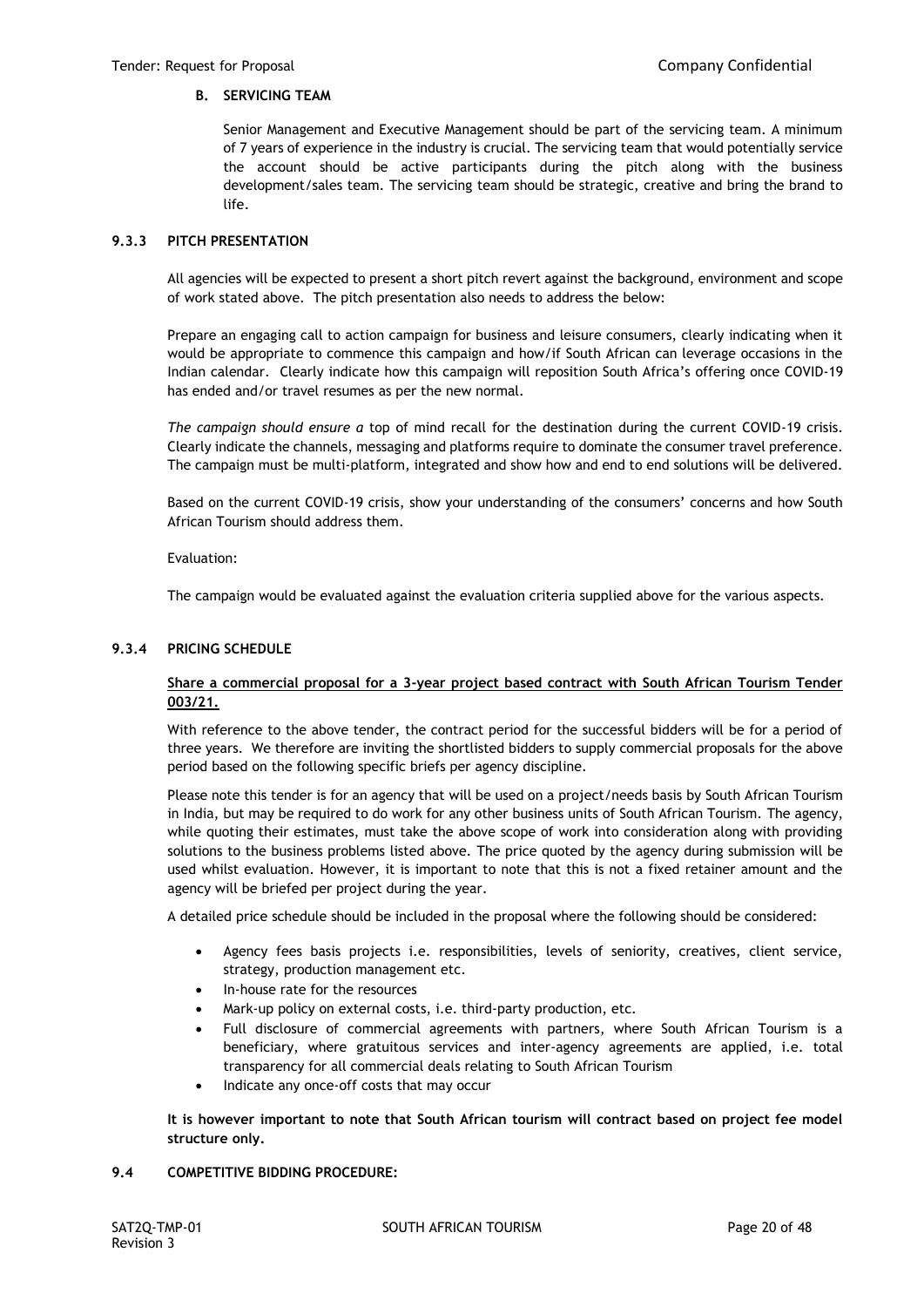#### Tender: Request for Proposal Company Confidential

South African Tourism is issuing this tender through a competitive bidding procedure because there are sufficient suppliers/service providers in the market to afford the opportunity to be considered for the bid. As a schedule 3A Public Entity in terms of schedule 3 of the Public Finance Management Act 1 of 1999, South African Tourism fully conforms and supports the obligatory transformation initiatives embedded in the Preferential Procurement Regulations, 2017 issued in terms of section 5 of the Preferential Procurement Policy Framework Act, Act Number 5 of 2000 (PPPFA) when procuring goods or services from suppliers.

#### **9.5 BID PROTOCOL AND PACKAGING OF BIDS**

Bidders should take precaution to not contravene the provisions of Section 4 (1) (b) (iii) of the Competition Act No. 89 of 1998, as amended, which prohibits an agreement between, or concerted practice by, firms, or a decision by an association of firms, if it is between parties in a horizontal relationship and if it involves collusive bidding (or bid rigging).

An agreement to engage in a restrictive horizontal practice is presumed to exist between two or more firms if –

- a) any one of those firms owns a significant interest in the other, or they have at least one director or substantial shareholder in common; and
- b) any combination of those firms engages in that restrictive horizontal practice;
- c) an agreement for co-operation between two or more competing businesses operating at the same level in the market;
- d) Price fixing- an arrangement in which several competing businesses make a secret agreement to set prices for their products to prevent real competition.

South African Tourism requires bidder(s) to declare the following in the Bidder's Technical response:

Confirm that the bidder(s) is to: –

- (a) Act honestly, fairly, and with due skill, care and diligence, in the interests of South African Tourism;
- (b) Have and employ effectively the resources, procedures and appropriate technological systems for the proper performance of the services;
- (c) Act with circumspection and treat South African Tourism fairly in a situation of conflicting interests;
- (d) Comply with all applicable statutory or common law requirements applicable to the conduct of business;
- (e) Make adequate disclosures of relevant material information including disclosures of actual or potential own interests, in relation to dealings with South African Tourism;
- (f) Avoidance of fraudulent and misleading advertising, canvassing and marketing;
- (g) To conduct their business activities with transparency and consistently uphold the interests and needs of South African Tourism as a client before any other consideration; and
- (h) To ensure that any information acquired by the bidder(s) from South African Tourism will not be used or disclosed unless the written consent of the client has been obtained to do so.
- 9.5.1 Proposals are expected to be presented in one pack where the pack, however, should be noticeably **subdivided into 3 sections** under the following headings:

#### **PART A- Legal and commercial information**

This refers to documents and information relating to the vetting of company information of all bidders where the below portfolio of evidence and supporting documents should be provided in sequential order:

- a) A cover letter introducing your company and any sub-contractor who will participate in the bid/contract;
- b) Bidder credentials (comprehensive company profile, the ownership structure of the company, B-BBEE profile, etc.);
- *c)* Confirmation of valid tax status (refer to paragraph 6.16 for the acceptable method(s) of proof);
- *d)* Valid certified copy of B-BBEE certificate (if applicable South African companies only);
- *e)* Proof of VAT/GST registration (if applicable);
- f) Copies of latest audited Statement of financial position, Statement of financial performance and Cash flow statement and latest audit report (issued by independent auditors). Shortlisted bidders will be required to submit a full set of latest financials upon request from South African Tourism;
- g) Proof of registration with Unemployment Insurance Fund and Workmen's Compensation Fund (South African companies only – international companies any proofs of employee insurance);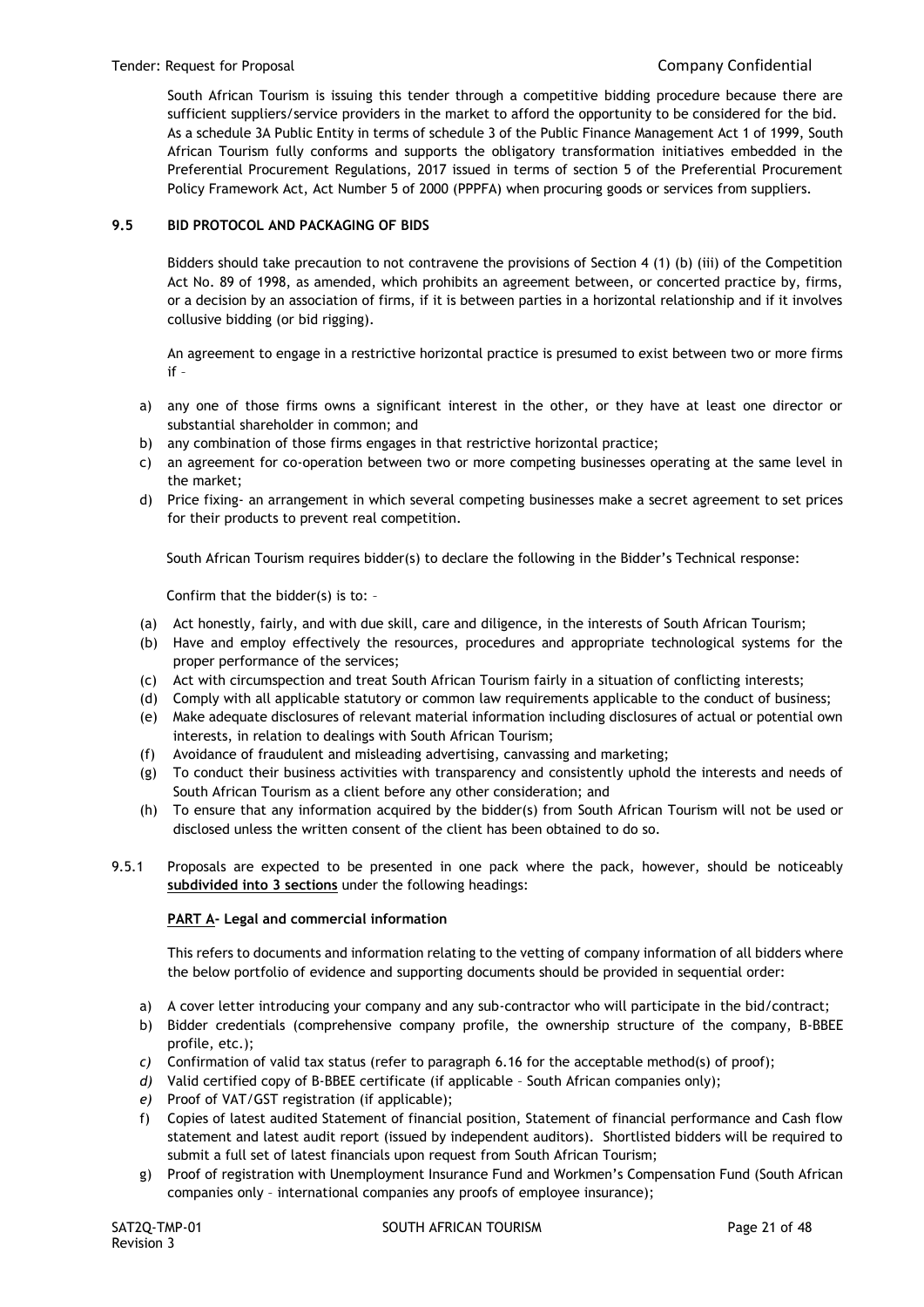- h) Certified copy of the Companies and Intellectual Property Commission (CIPC) registration documents (if applicable);
- i) Certified copies of South African Identity Documents or Valid Passports of Members, Directors or owner *(Copy with original stamp)*;
- j) Certified copies of all latest share certificates, in case of a company *(Copy with original stamp)*;
- k) Bidders must have specific experience and submit at least three recent references (in a form of written proof(s) on their client's letterhead including relevant contact person(s), office telephone & fax number, website and email address) where similar work was undertaken.
- **Part B** All documents and completed annexures of the Request for Proposal (RFP) in sequential order as they have been issued where bidders are required to:
- a) Initial each page of the Request for Proposal (RFP) to confirm that they have read and understood the contents of the bid;
- b) Duly complete all Standard Bidding Documentations (SBD's) and Declarations.
- **Part C** Credentials against the proposed scope of services considering the criteria that will be used to evaluate bid proposals as outlined under section 9.7.2 and also a cover letter introducing your company and any information which will demonstrate:
- a) Bidders' capability and any partnerships or sub-contractors to provide the required services, this may include but not limited to resources e.g. equipment, staff, asset register, etc. in line with SA Tourism's request for proposals (RFP);
- b) Proof of previous relevant experience;
- c) Proposed team structure and skills of team members who will be assigned to the contract;
- d) Proposed project implementation plan and timelines;
- e) Mini-pitch proposal as outlined under 9.3
- f) A detailed cost breakdown is based on your understanding of what the scope of work will entail (also see paragraph 9.3).

*Companies who fail to adhere to the requirements under paragraph 9.5.1 may be disqualified from the evaluation process.*

# **9.6 ANTI-CORRUPTION COMPLIANCE**

South African Tourism is committed to conducting its business ethically and to achieving and maintaining the highest standards of corporate governance, particularly with respect to anti-corruption compliance. We require all of our business partners, suppliers, vendors, contractors and service providers, who play an important and valued role in our continuing business success, to behave ethically and to avoid engaging in corrupt business activities.

To assist South African Tourism in respect of its commitment to ethical business practices, all successful bidders are required to complete an anti-bribery compliance questionnaire and thereafter to undergo an anti-bribery due diligence check. The outcome thereof may determine, at South African Tourism's discretion, whether South African Tourism will enter into any contractual agreement or other arrangements with the supplier, or not.

South African Tourism reserves the right to disqualify bidders based on the results and outcomes of its risk based anti-bribery due diligence procedures and will not furnish reasons for such decisions.

Successful bidders may further be required to sign warranties and undertake contractually that, in carrying out their responsibilities on behalf of South African Tourism, neither they nor their owners, officers, directors, employees, or their agents or subcontractors will pay, offer, or promise to pay, or authorize the payment directly or indirectly, of any money, gift, or anything of value to any government official or anyone else for the purpose of influencing any act or decision of such official or of the government to obtain or retain business, or to direct business to any person.

# **9.7 BID EVALUATION PROCESS**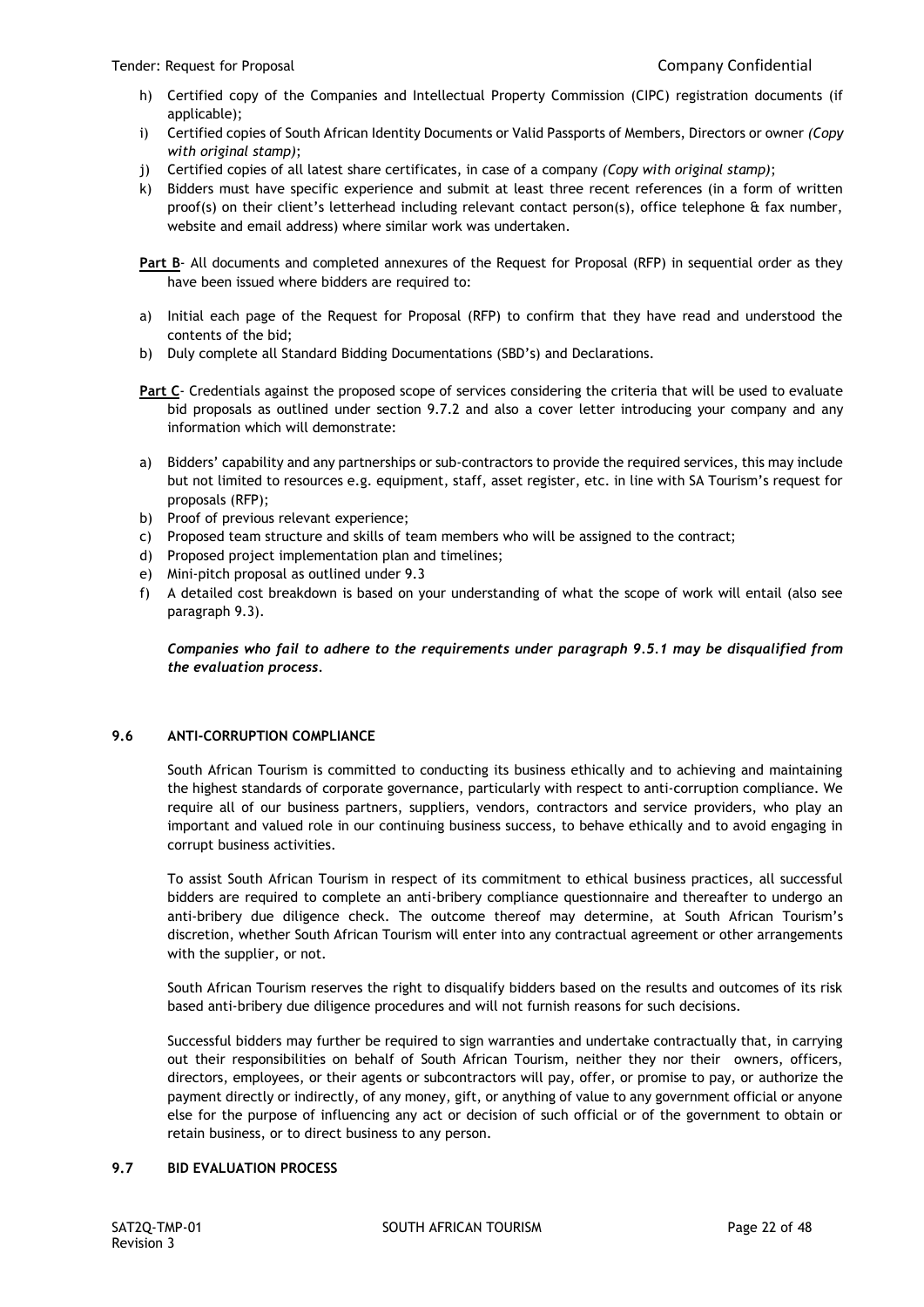South African Tourism has set minimum standards (Gates) that a bidder needs to meet to be evaluated and selected as a successful bidder. The minimum standards consist of the following:

| <b>GATE 1</b>                                                       | <b>GATE 2</b>                                                                                                                                                                                                                                                                                                                                                                                                                                                                                                                                                                                                                     | <b>GATE 3</b>                                                                                                                                                                                                                                                                                       |
|---------------------------------------------------------------------|-----------------------------------------------------------------------------------------------------------------------------------------------------------------------------------------------------------------------------------------------------------------------------------------------------------------------------------------------------------------------------------------------------------------------------------------------------------------------------------------------------------------------------------------------------------------------------------------------------------------------------------|-----------------------------------------------------------------------------------------------------------------------------------------------------------------------------------------------------------------------------------------------------------------------------------------------------|
| Pre-qualification<br>Criteria                                       | <b>Pitch Presentation and Technical Evaluation</b><br>Criteria                                                                                                                                                                                                                                                                                                                                                                                                                                                                                                                                                                    | <b>Price and B-BBEE Evaluation</b>                                                                                                                                                                                                                                                                  |
| <b>Bidders</b><br>submit<br>to<br>paragraph 9.5.1 PART A, B &<br>C. | $all\beta$ all $B$ are required to achieve a minimum The tender will be evaluated on either<br>documents as outlined under threshold of 70% to proceed to Gate 3<br>The Tender/Evaluation Matrix Cross Reference:<br>Bidders should reference the criteria to the Once a tender is received, the lowest<br>portfolio of evidence in the bid proposal. $-$ it is of acceptable tender will be used to<br>vital importance that systematic scoring can be determine the preference point system<br>carried out.<br>Bidders are required to reference page numbers in<br>Bid Proposals next to the criteria under paragraph<br>9.7.2 | the 80/20 or 90/10 preference point<br>system.<br>to be used for the evaluation. Where<br>the lowest acceptable tender is below<br>R50 million, the 80/20 preference point<br>system must be used and If the lowest<br>acceptable tender is above R50 million,<br>the 90/10 preference point system |

# **9.7.1 GATE 1: PRE-QUALIFICATION CRITERIA**

Without limiting the generality of South African Tourism's other critical requirements for this Bid, bidder(s) must submit the documents listed in paragraph 9.5.1.

All documents must be completed and signed by the duly authorized representative of the prospective bidder(s). During this phase Bidders' response will be evaluated based on compliance with the listed administrative and mandatory bid requirements. The bidder(s) proposal may be disqualified for the nonsubmission of any of the documents.

# **9.7.2 GATE 2: PITCH PRESENTATION AND TECHNICAL EVALUATION CRITERIA = WEIGHTING OUT OF 100 BASIS POINTS**

All bidders are required to respond to the technical evaluation criteria scorecard and provide information/portfolio of evidence that they unconditionally hold the available capacity, ability, experience, and qualified staff to provide the requisite system, technical and functional support to South African Tourism under this tender. Bidders will be required to present their proposal and must achieve a minimum threshold of 70% in order to proceed to Gate 3. Bidders who do not achieve the minimum threshold, will not be further considered.

# **Category A: Digital Agency**

| 100%           | Percentage points allocated for FUNCTIONALITY                                                                                                                                                                                                                                                                                |    |                                 |  |  |
|----------------|------------------------------------------------------------------------------------------------------------------------------------------------------------------------------------------------------------------------------------------------------------------------------------------------------------------------------|----|---------------------------------|--|--|
| 70%            | Lowest acceptable % for FUNCTIONALITY - Tenderers with less than this score will be<br>eliminated                                                                                                                                                                                                                            |    |                                 |  |  |
|                | Deliverables / Performance Indicators                                                                                                                                                                                                                                                                                        |    |                                 |  |  |
| Ishared above. | Please refer to the detailed evaluation pointers under the scope of work Value allocated                                                                                                                                                                                                                                     |    | Reference page<br>in submission |  |  |
| brand.         | Campaign strategy: Showcase a localised/desi relevant digital/social marketing<br>strategy, design, and creation in conjunction with other marketing disciplines<br>to enable campaign integration across the various online platforms and<br>activities, SEM, SEO, utilizing innovative mechanisms to enhance campaigns and | 30 |                                 |  |  |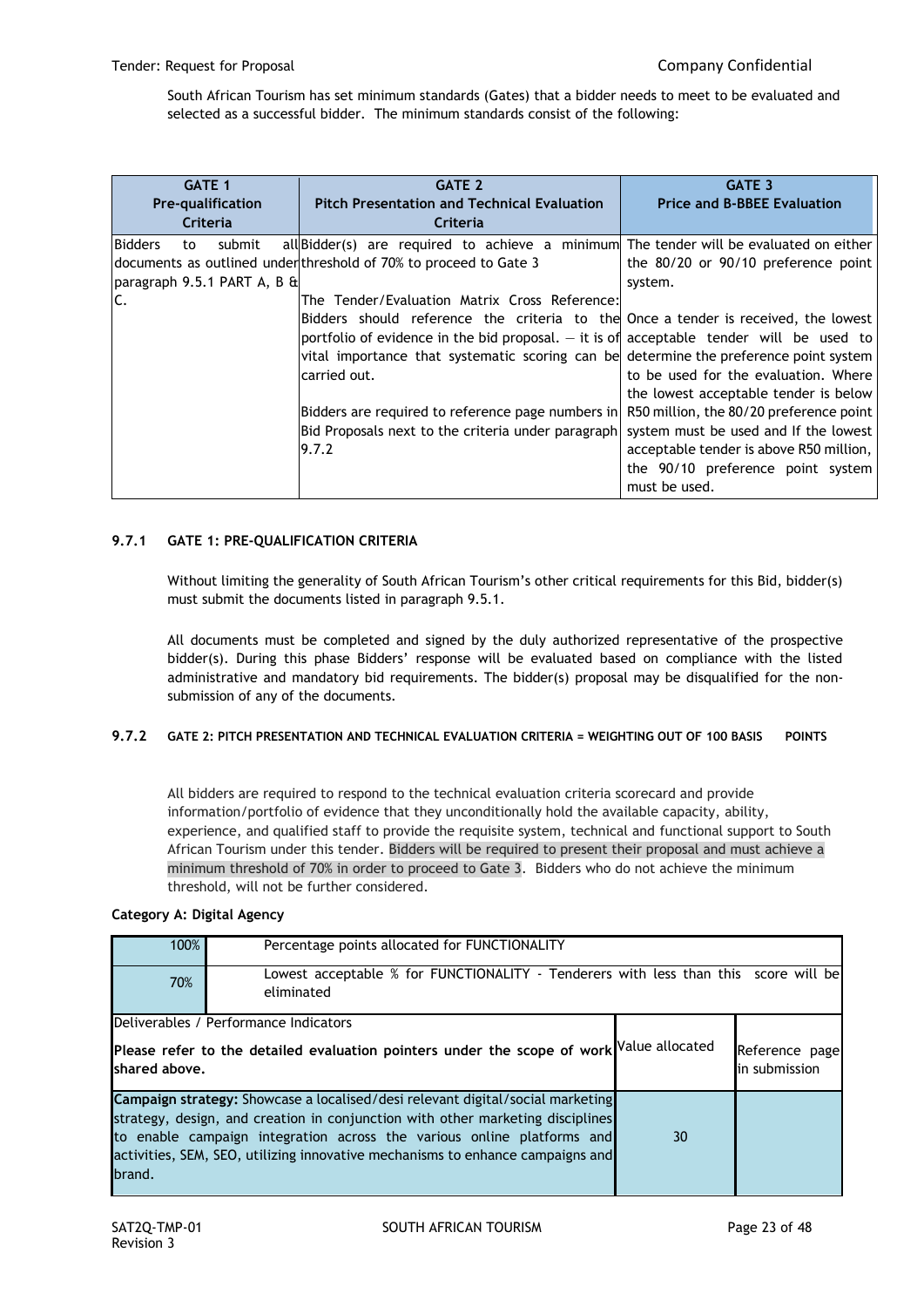| Campaign mechanics and execution: Showcase campaign development and<br>execution across leisure, B2B, MICE. Also provide 2 case studies for successful<br>digital campaigns that were executed in India inclusive of all tagging and<br>tracking. The case studies should also include promotions that were created and<br>developed for DMOs and/or other tourism players if applicable.                                                                                                                                                                                                                                                                                            | 30  |  |
|--------------------------------------------------------------------------------------------------------------------------------------------------------------------------------------------------------------------------------------------------------------------------------------------------------------------------------------------------------------------------------------------------------------------------------------------------------------------------------------------------------------------------------------------------------------------------------------------------------------------------------------------------------------------------------------|-----|--|
| Measurement and reporting: brand performance monitoring, competitor<br>performance tracking and reporting - approach, service and tools that will be<br>made available to South African Tourism.                                                                                                                                                                                                                                                                                                                                                                                                                                                                                     | 20  |  |
| Intelligence and information usage: Showcase understanding of the tourism<br>industry and levers that can be used for impact. The agency will have to be able<br>to deliver an insight report with learnings after every campaign element and a<br>complete insights deck on campaign completion. The agency must indicate how<br>'live' insights will be delivered and cross-reference how these updated insights<br>will be used to optimise the campaign, as well as how these insights will be used<br>to craft and refine future campaigns. It is also imperative that the agency<br>understands social algorithms, audience segmentation and analytics in its full<br>capacity | 10  |  |
| Agency credentials and servicing team: The agency will be expected to present<br>a body of evidence that clearly illustrated their ability to interpret global brand<br>strategies and the localisation of promotional, sales drive and retail campaigns.<br>The agency also needs to show proven experience of the proposed team to be<br>deployed to the project. Number of years (min 7) and level of experience of the<br>proposed team member.                                                                                                                                                                                                                                  | 5   |  |
| Certification: Share social media certifications (GMP and Google certification<br>should be mandatory.)                                                                                                                                                                                                                                                                                                                                                                                                                                                                                                                                                                              | 5   |  |
| <b>Total Weight</b>                                                                                                                                                                                                                                                                                                                                                                                                                                                                                                                                                                                                                                                                  | 100 |  |

South African Tourism will reserve its rights to request bidders for presentations/demonstrations where these will provide an opportunity for the bid evaluation committee to look more closely at the proposals and identify gaps between how the bidder indicated that their proposed solution met the business requirements and what the team is able to discern regarding how closely it actually meets the needs of the business.

If required, they will be at a high level where criterion will be identified that the bid evaluation team might be interested in looking more closely at. The bid evaluation committee will have the opportunity to ask questions and make notes of what they consider to be gaps in the proposals compared with how well the business requirements are satisfied.

- Bids proposals will be evaluated strictly according to the bid evaluation criteria stipulated in this section.
- Bidders must, as part of their bid documents, submit supportive documentation for all functional requirements as indicated in the Terms of Reference. The panel responsible for scoring the respective bids will evaluate and score all bids based on information presented in the bid proposals in line with the RFP and the subsequent system demonstration.
- The score for functionality will be calculated as in terms of the table below where each Bid Evaluation Committee (BEC) member will rate each individual criterion on the score sheet using the following value scale:

| Rating    | <b>Definition</b>                                                                                                                                                                                                                               | Score |
|-----------|-------------------------------------------------------------------------------------------------------------------------------------------------------------------------------------------------------------------------------------------------|-------|
| Excellent | <b>Exceeds</b> the requirement. Exceptional demonstration by the bidder<br>of the relevant ability, understanding, experience, skills, resources<br>and quality measures required to provide the goods/services.                                | 5     |
| Good      | Satisfies the requirement with minor additional benefits. Above-<br>average demonstration by the bidder of the relevant ability,<br>understanding, experience, skills, resource and quality measures<br>required to provide the goods/services. | 4     |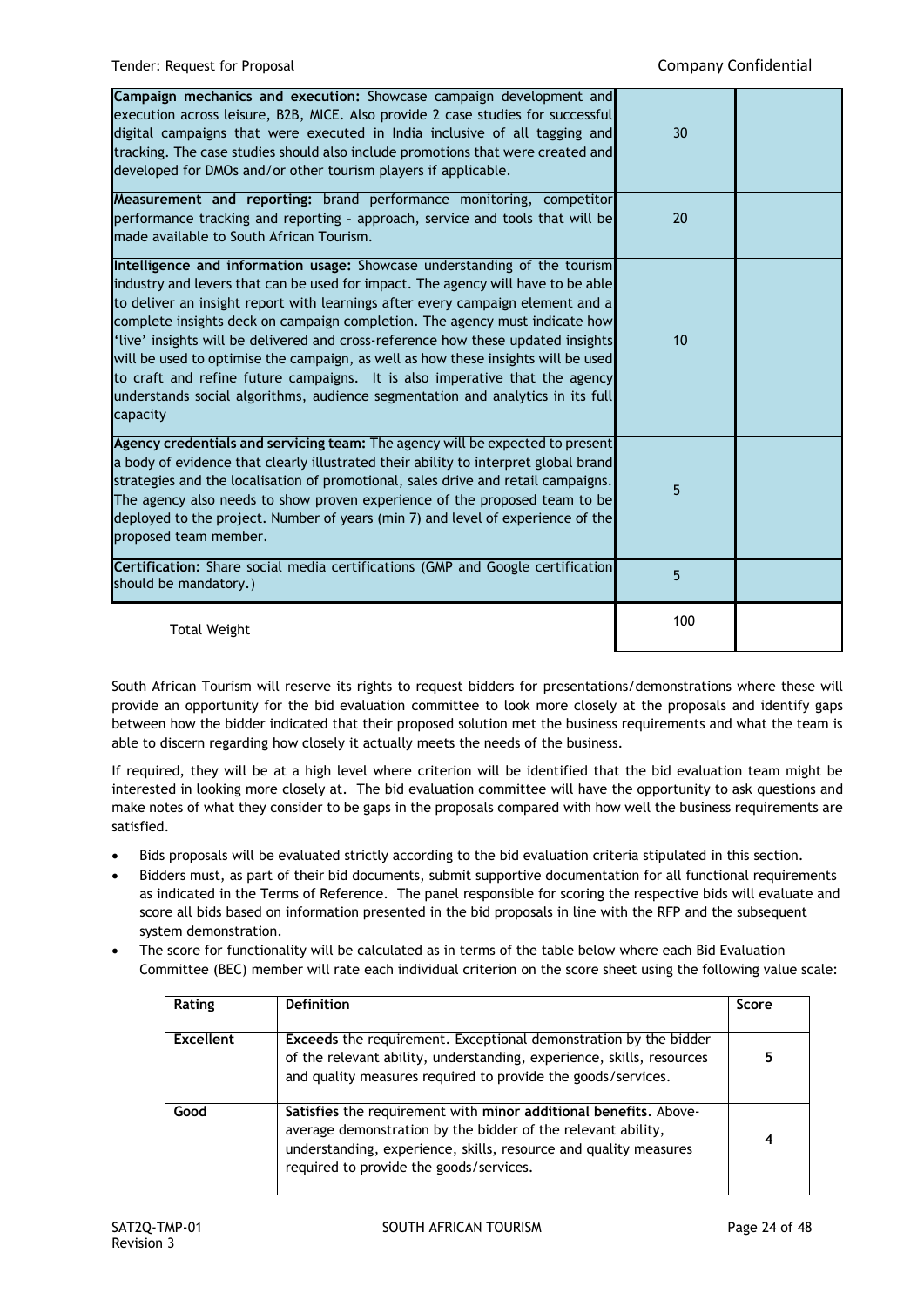| Acceptable                            | Satisfies the requirement. Demonstration by the supplier of the<br>relevant ability, understanding, experience, skills, resource, and<br>quality measures required to provide the goods/services, with<br>supporting evidence.                                                                      | 3 |
|---------------------------------------|-----------------------------------------------------------------------------------------------------------------------------------------------------------------------------------------------------------------------------------------------------------------------------------------------------|---|
| Minor<br><b>Reservations</b>          | Satisfies the requirement with minor reservations. Some minor<br>reservations of the supplier's relevant ability, understanding,<br>experience, skills, resources and quality measures required to<br>provide the goods/services, with little or no supporting evidence.                            | 2 |
| <b>Serious</b><br><b>Reservations</b> | Satisfies the requirement with major reservations. Considerable<br>reservations of the supplier's relevant ability, understanding,<br>experience, skills, resources and quality measures required to<br>provide the goods/services, with little or no supporting evidence.                          |   |
| Unacceptable                          | Does not meet the requirement. Does not comply and/or<br>insufficient information provided to demonstrate that the supplier<br>has the ability, understanding, experience, skills, resource & quality<br>measures required to provide the goods/services, with little or no<br>supporting evidence. | O |

# **9.7.3 GATE 3: PRICE AND BBBEE EVALUATION = 100 POINTS**

Only bidder(s) who meets the minimum threshold for functionality during Gate 2 will be further evaluated for comparative price and BBBEE level of contribution.

The total points for price evaluation (out of 80/90) and the total points for BBBEE evaluation (out of 20/10) will be consolidated. The bidder who scores the highest points for comparative pricing and B-BBEE status level of contributor after the consolidation of points will normally be considered as the preferred bidder who South African Tourism will enter into further negotiations with.

Upon the successful negotiation and signing of a contract and services level agreement with the preferred bidder all other bidders will be considered as unsuccessful.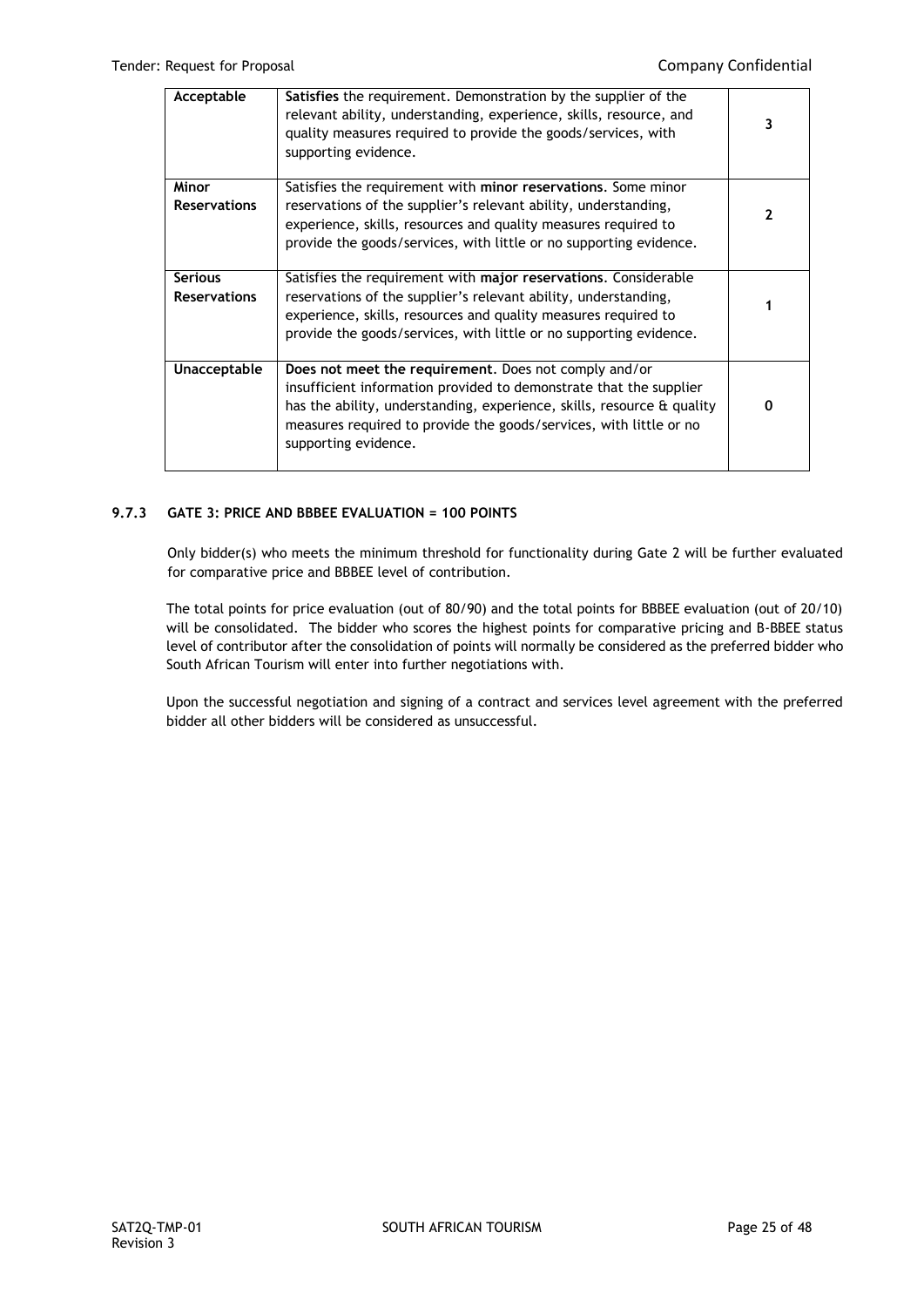# **9.7.5 PREFERENCE POINTS CLAIM FORM IN TERMS OF THE PREFERENTIAL PROCUREMENT REGULATIONS 2017**

**NB: BEFORE COMPLETING THIS FORM, BIDDERS MUST STUDY THE GENERAL CONDITIONS, DEFINITIONS AND DIRECTIVES APPLICABLE IN RESPECT OF B-BBEE, AS PRESCRIBED IN THE PREFERENTIAL PROCUREMENT REGULATIONS, 2017.** 

# **GENERAL CONDITIONS**

9.7.5.1 The following preference point systems are applicable to all bids:

Once a bidder has met the minimum qualifying threshold for functionality, where applicable, the tender will be further evaluated on either the 80/20 or 90/10 preference point system. Once a tender is received, the lowest acceptable tender will be used to determine the preference point system to be used for the evaluation of tenders.

Where the lowest acceptable tender is below R50 million, the 80/20 preference point system must be used. If the lowest acceptable tender is above R50 million, the 90/10 preference point system will be used.

- 9.7.5.2 Points for this bid shall be awarded for:
	- (a) Price; and
	- (b) B-BBEE Status Level of Contributor (This is applicable to South African bidders only.)
- 9.7.5.3 The maximum points for this bid are allocated as follows:

|                                                   | <b>POINTS</b> |
|---------------------------------------------------|---------------|
| <b>PRICE</b>                                      | 80/90         |
| <b>B-BBEE STATUS LEVEL OF CONTRIBUTOR</b>         | 20/10         |
| Total points for Price and B-BBEE must not exceed | 100           |

- 9.7.5.4 Failure on the part of a bidder to submit proof of B-BBEE Status level of contributor together with the bid, will be interpreted to mean that preference points for B-BBEE status level of contribution are not claimed. (This is applicable to South African bidders only.)
- 9.7.5.5 SA Tourism reserves the right to require of a bidder, either before a bid is adjudicated or at any time subsequently, to substantiate any claim in regard to preferences, in any manner required by the purchaser.

# **9.7.6 DEFINITIONS**

- (a) **"B-BBEE"** means broad-based black economic empowerment as defined in section 1 of the Broad-Based Black Economic Empowerment Act;
- (b) "**B-BBEE status level of contributor"** means the B-BBEE status of an entity in terms of a code of good practice on black economic empowerment, issued in terms of section 9(1) of the Broad-Based Black Economic Empowerment Act;
- (c) **"bid"** means a written offer in a prescribed or stipulated form in response to an invitation by an organ of state for the provision of goods or services, through price quotations, advertised competitive bidding processes or proposals;
- (d) **"Broad-Based Black Economic Empowerment Act"** means the Broad-Based Black Economic Empowerment Act, 2003 (Act No. 53 of 2003);
- **(e) "EME"** means an Exempted Micro Enterprise in terms of a code of good practice on black economic empowerment issued in terms of section 9 (1) of the Broad-Based Black Economic Empowerment Act;
- (f) **"functionality"** means the ability of a tenderer to provide goods or services in accordance with specifications as set out in the tender documents.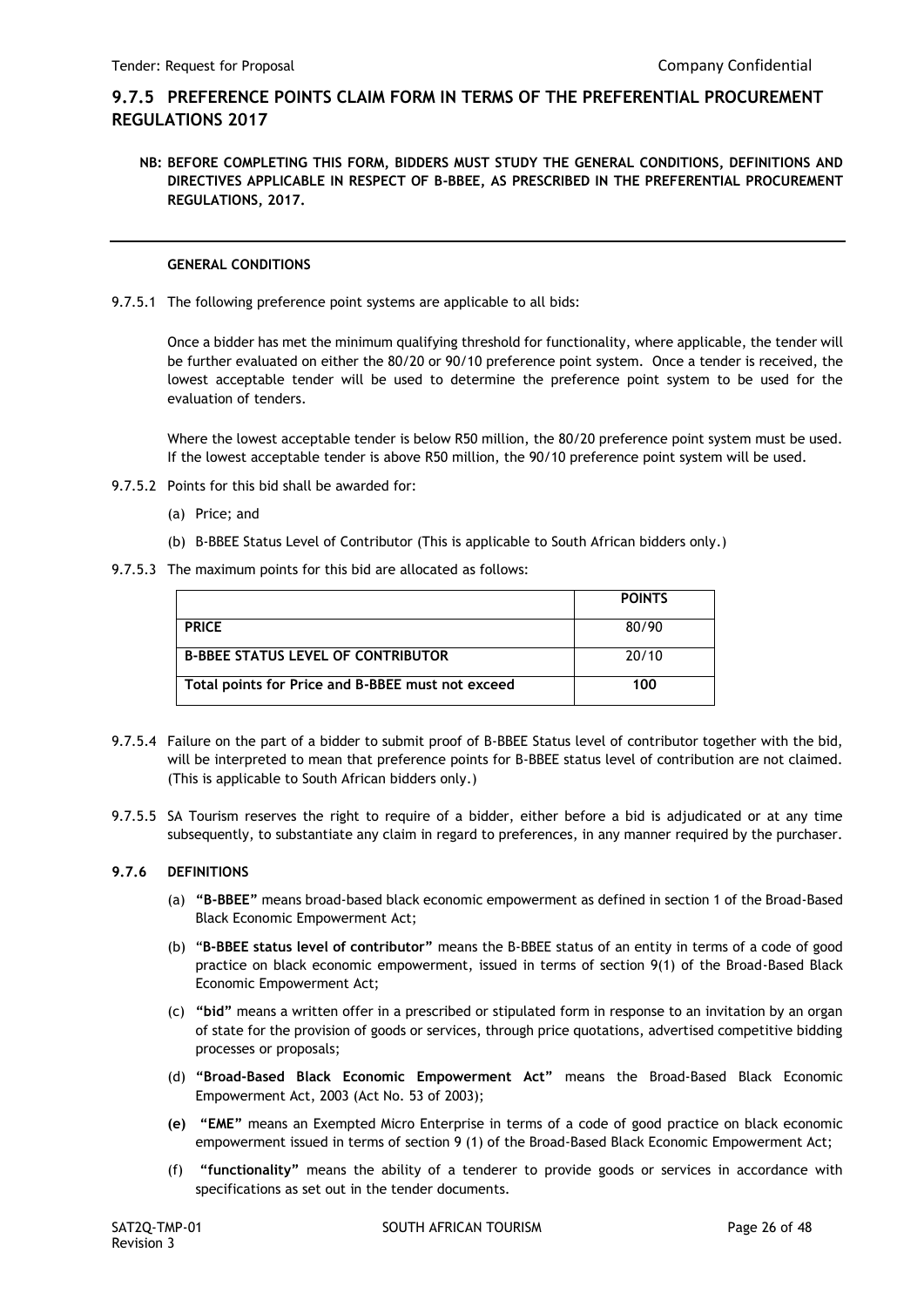- (g) **"prices"** includes all applicable taxes less all unconditional discounts;
- (h) **"proof of B-BBEE status level of contributor"** means:
	- **1)** B-BBEE Status level certificate issued by an authorized body or person;
	- **2)** A sworn affidavit as prescribed by the B-BBEE Codes of Good Practice;
	- **3)** Any other requirement prescribed in terms of the B-BBEE Act;
- (i) **"QSE"** means a qualifying small business enterprise in terms of a code of good practice on black economic empowerment issued in terms of section 9 (1) of the Broad-Based Black Economic Empowerment Act;
- *(j)* **"rand value"** means the total estimated value of a contract in Rand, calculated at the time of bid invitation, and includes all applicable taxes;

#### **9.7.7 POINTS AWARDED FOR PRICE**

**9.7.7.1 THE 80/20 OR 90/10 PREFERENCE POINT SYSTEMS** (This is applicable to South African bidders only.

A maximum of 80 or 90 points is allocated for price on the following basis:

**80/20 or 90/10**

$$
Ps = 80\left(1 - \frac{Pt - P\min P}{\min}\right) \qquad \text{or} \qquad \qquad Ps = 90\left(1 - \frac{Pt - P\min P}{\min}\right)
$$

Where

| Ps   | $=$                       | Points scored for price of bid under consideration |
|------|---------------------------|----------------------------------------------------|
| Pt   | $\mathbf{r} = \mathbf{r}$ | Price of bid under consideration                   |
| Pmin | $\alpha_{\rm{max}}=0.01$  | Price of lowest acceptable bid                     |

**POINTS AWARDED FOR B-BBEE STATUS LEVEL OF CONTRIBUTOR** (This is applicable to South African bidders only.)

In terms of Regulation 6 (2) and 7 (2) of the Preferential Procurement Regulations, preference points must be awarded to a bidder for attaining the B-BBEE status level of contribution in accordance with the table below:

| <b>B-BBEE Status Level of</b><br><b>Contributor</b> | <b>Number of points</b><br>(90/10 system) | <b>Number of points</b><br>(80/20 system) |
|-----------------------------------------------------|-------------------------------------------|-------------------------------------------|
|                                                     | 10                                        | 20                                        |
| 2                                                   | 9                                         | 18                                        |
| 3                                                   | 6                                         | 14                                        |
| 4                                                   | 5                                         | 12                                        |
| 5                                                   | 4                                         | 8                                         |
| 6                                                   | 3                                         | 6                                         |
|                                                     |                                           | 4                                         |
| 8                                                   |                                           | 2                                         |
| Non-compliant contributor                           | ŋ                                         | ŋ                                         |

#### **9.8 BID DECLARATION**

9.8.1 Bidders who claim points in respect of B-BBEE Status Level of Contribution must complete the following: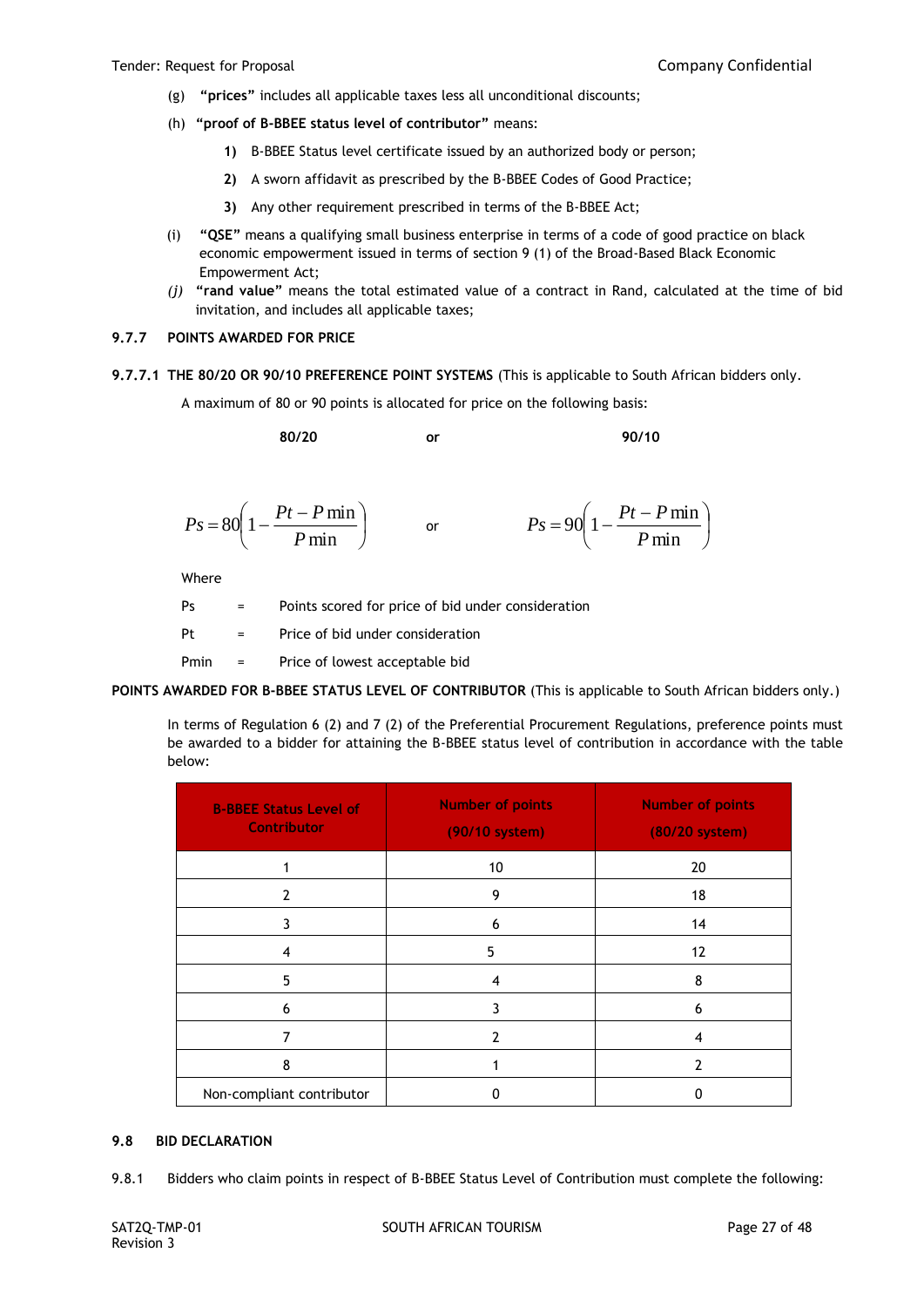#### **B-BBEE STATUS LEVEL OF CONTRIBUTOR CLAIMED IN TERMS OF PARAGRAPHS 9.7.5.3 AND 9.7.7.2**

9.9 B-BBEE Status Level of Contributor:. = .......... (maximum of 10 or 20 points)

(Points claimed in respect of paragraph 9.10 must be in accordance with the table reflected in paragraph 9.7.7.2 and must be substantiated by relevant proof of B-BBEE status level of contributor.

#### **9.9 SUB-CONTRACTING**

9.10.1 Will any portion of the contract be sub-contracted?

(*Tick applicable box*)

| $10 - c$ | $\overline{M}$ |  |
|----------|----------------|--|
|          |                |  |

- 9.10.2 If yes, indicate:
	- i) What percentage of the contract will be subcontracted............…………….…………%
	- ii) The name of the sub-contractor…………………….………………………………………………………..
	- iii) The B-BBEE status level of the sub-contractor.................................……………..
	- iv) Whether the sub-contractor is an EME or QSE *(Tick applicable box*)

| $\cdot$ . $\sim$ |        |     |  |
|------------------|--------|-----|--|
|                  | $\sim$ | . . |  |

v) Specify, by ticking the appropriate box, if subcontracting with an enterprise in terms of Preferential Procurement Regulations,2017:

| Designated Group: An EME or QSE which is at last 51% owned by:    | <b>EME</b> | QSE |
|-------------------------------------------------------------------|------------|-----|
|                                                                   |            | J   |
| <b>Black people</b>                                               |            |     |
| Black people who are youth                                        |            |     |
| Black people who are women                                        |            |     |
| Black people with disabilities                                    |            |     |
| Black people living in rural or underdeveloped areas or townships |            |     |
| Cooperative owned by black people                                 |            |     |
| Black people who are military veterans                            |            |     |
| <b>OR</b>                                                         |            |     |
| Any EME                                                           |            |     |
| Any QSE                                                           |            |     |

#### 9.11 **DECLARATION WITH REGARD TO COMPANY/FIRM**

9.11.1 Name of company/firm:………………………………………………………………………………………………………………. 9.11.2 VAT registration number:…………………………………………………………………………….………………………………… 9.11.3 Company registration number:…………….………………………………………….…………….…………………………….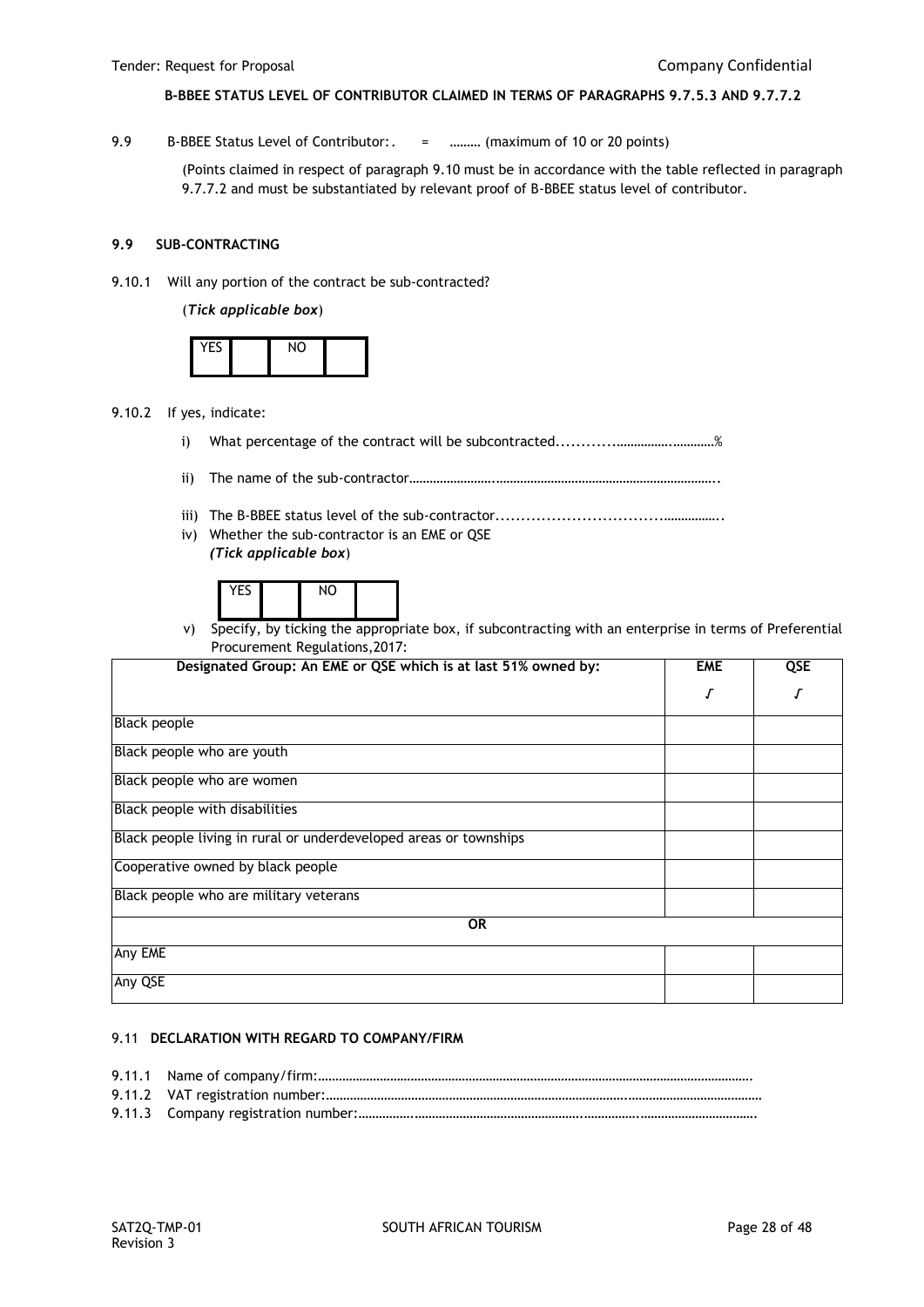# 9.11.4 TYPE OF COMPANY/ FIRM

- □ Partnership/Joint Venture / Consortium
- □ One-person business/sole propriety
- **Close corporation**
- Company
- (Pty) Limited

[TICK APPLICABLE BOX]

#### 9.11.5 DESCRIBE PRINCIPAL BUSINESS ACTIVITIES

………………………………………………………………………………………………………………………………………………………………………… ………………………………………………………………………………………………………………………………………………………………………… ………………………………………………………………………………………………………………………………………………………………………… ………………………………………………………………………………………………………………………………

…………………………………………………………………………………………………………………………………………………………………………

#### 9.11.6 COMPANY CLASSIFICATION

- Manufacturer
- □ Supplier
- **Professional service provider**
- $\Box$  Other service providers, e.g. transporter, etc.

[*TICK APPLICABLE BOX*]

- 9.11.7 Total number of years the company/firm has been in business:.................................
- 9.11.7.1 I/we, the undersigned, who is / are duly authorised to do so on behalf of the company/firm, certify that the points claimed, based on the B-BBEE status level of contributor indicated in paragraphs 9.7.5.3 and 9.9 of the foregoing certificate, qualifies the company/ firm for the preference(s) shown and I / we acknowledge that:
	- i) The information furnished is true and correct;
	- ii) The preference points claimed are in accordance with the General Conditions as indicated in paragraph 9.7.5 of this form;
	- iii) In the event of a contract being awarded as a result of points claimed as shown in paragraphs 9.7.5.3 and 9.9, the contractor may be required to furnish documentary proof to the satisfaction of the purchaser that the claims are correct;
	- iv) If the B-BBEE status level of contributor has been claimed or obtained on a fraudulent basis or any of the conditions of contract have not been fulfilled, the purchaser may, in addition to any other remedy it may have –
		- (a) disqualify the person from the bidding process;
		- (b) recover costs, losses or damages it has incurred or suffered as a result of that person's conduct;
		- (c) cancel the contract and claim any damages which it has suffered as a result of having to make less favourable arrangements due to such cancellation;
		- (d) recommend that the bidder or contractor, its shareholders and directors, or only the shareholders and directors who acted on a fraudulent basis, be restricted by the National Treasury from obtaining business from any organ of state for a period not exceeding 10 years, after the *audi alteram partem* (hear the other side) rule has been applied; and
		- (e) forward the matter for criminal prosecution.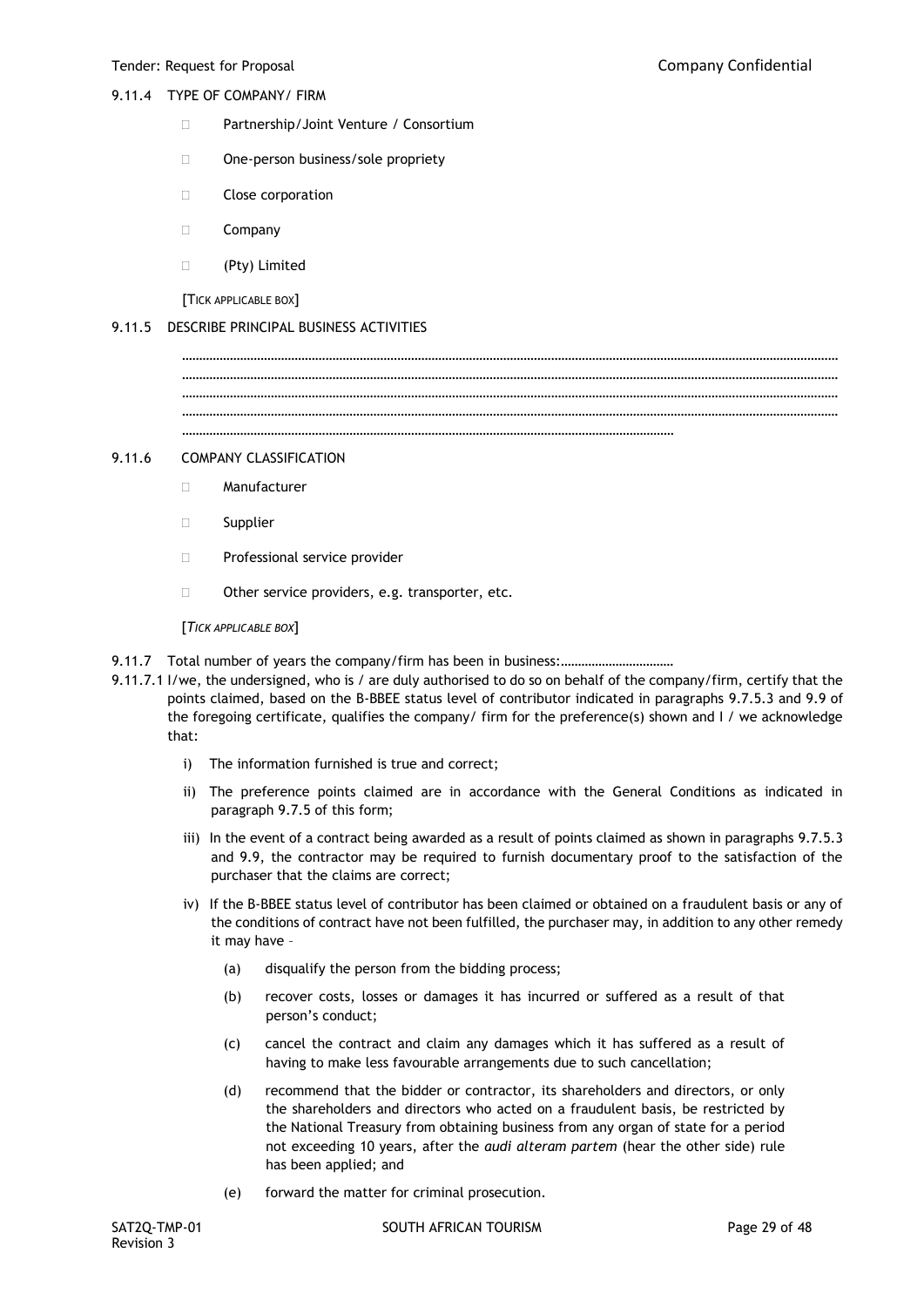| <b>WITNESSES</b>        | .                          |
|-------------------------|----------------------------|
| . .                     | SIGNATURE(S) OF BIDDERS(S) |
| $\mathcal{P}$<br>.<br>. | DATE:                      |

Failure on the part of a bidder to fill in and/or to sign this form and submit a B-BBEE Verification Certificate from a Verification Agency accredited by the South African Accreditation System (SANAS) or a Registered Auditor approved<br>. by the Independent Regulatory Board of Auditors (IRBA) or an Accounting Officer as contemplated in the Close Corporation Act (CCA) together with the bid, will be interpreted to mean that preference points for B-BBEE status level of contribution are not claimed;

# **9.12 CONSOLIDATION OF POINTS FOR COMPARATIVE PRICE AND B-BBEE LEVEL OF CONTRIBUTION (GATE 3)** ……………………………

The total points for price evaluation (out of 80/90) and the total points for BBBEE evaluation (out of 20/10) will be consolidated. The bidder who scores the highest points for comparative pricing and B-BBEE status level of contributor after the consolidation of points will normally be considered as the preferred bidder who South African Tourism will enter into further negotiations with for this tender. ……..

Upon the successful negotiation and signing of a contract and services level agreement with the preferred bidder, all other bidders will be considered as unsuccessful.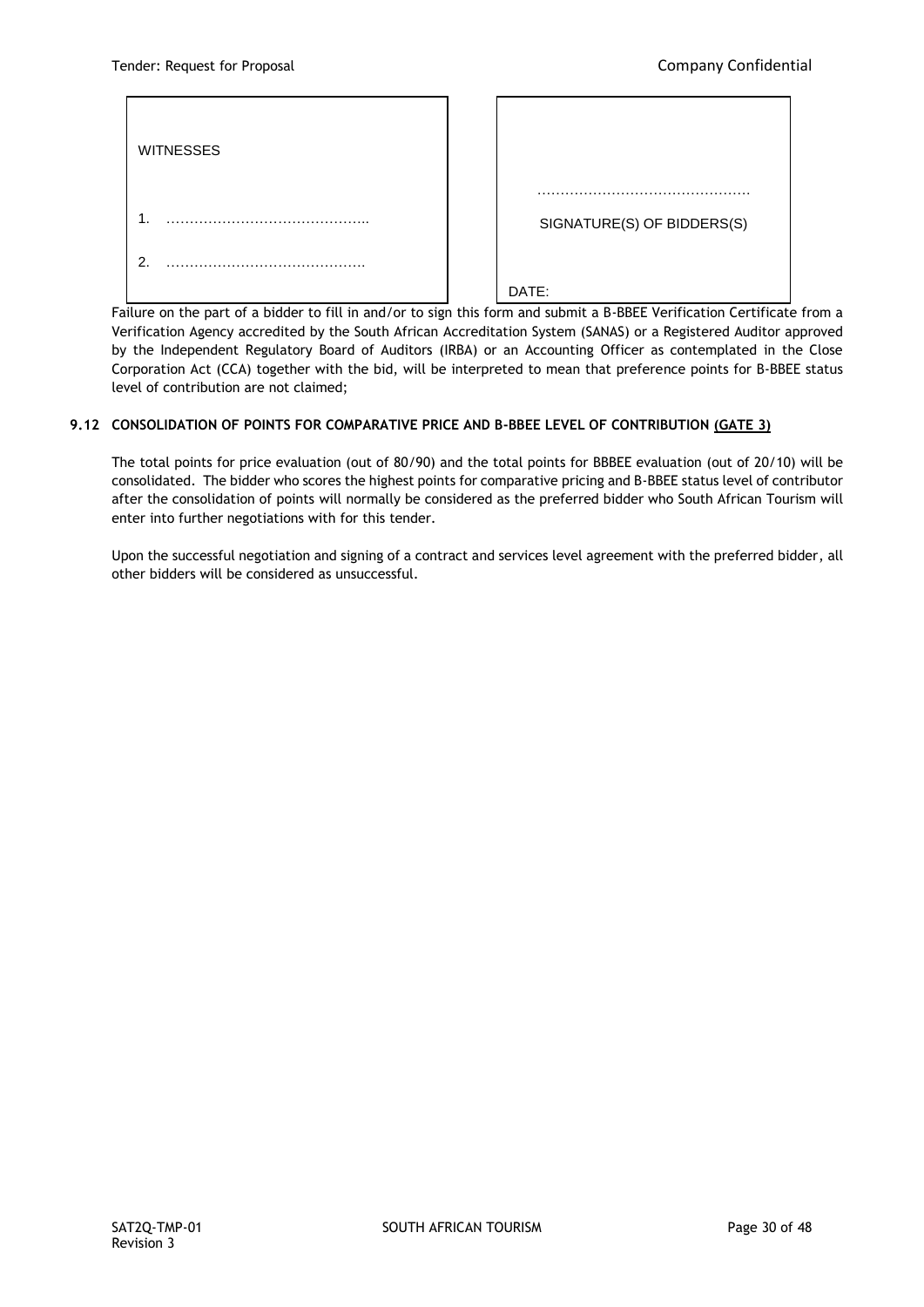# **10. ANNEXURE B - COMPANY INFORMATION**

| <b>SUPPLIER INFORMATION</b>                                                                |                             |           |           |                            |             |                                     |
|--------------------------------------------------------------------------------------------|-----------------------------|-----------|-----------|----------------------------|-------------|-------------------------------------|
| NAME OF BIDDER                                                                             |                             |           |           |                            |             |                                     |
| <b>POSTAL ADDRESS</b>                                                                      |                             |           |           |                            |             |                                     |
| <b>STREET ADDRESS</b>                                                                      |                             |           |           |                            |             |                                     |
| <b>TELEPHONE NUMBER</b>                                                                    | <b>CODE</b>                 |           |           | <b>NUMBER</b>              |             |                                     |
| <b>CELLPHONE NUMBER</b>                                                                    |                             |           |           |                            |             |                                     |
| <b>FACSIMILE NUMBER</b>                                                                    | <b>CODE</b>                 |           |           | <b>NUMBER</b>              |             |                                     |
| E-MAIL ADDRESS                                                                             |                             |           |           |                            |             |                                     |
| VAT REGISTRATION NUMBER                                                                    |                             |           |           |                            |             |                                     |
| <b>TAX CLEARANCE NUMBER</b>                                                                |                             |           |           |                            |             |                                     |
| <b>CLEARANCE</b><br><b>EXPIRY</b><br><b>TAX</b><br><b>DATE</b>                             |                             |           |           |                            |             |                                     |
| HAS PROOF OF CENTARLISED SUPPLIER DATABASE REGISTRATION BEEN SUBMITTED?                    |                             |           |           |                            |             | YES or NO                           |
| <b>SUPPLIER COMPLIANCE</b>                                                                 | <b>TAX</b>                  |           |           | <b>CENTRAL</b>             |             |                                     |
| <b>STATUS</b>                                                                              | <b>COMPLIANCE</b>           |           |           | <b>SUPPLIER</b>            |             |                                     |
|                                                                                            | <b>SYSTEM PIN:</b>          |           | <b>OR</b> | <b>DATABASE</b>            |             |                                     |
|                                                                                            |                             |           |           | No:                        | <b>MAAA</b> |                                     |
|                                                                                            |                             |           |           |                            |             |                                     |
| <b>B-BBEE STATUS LEVEL</b>                                                                 | <b>TICK APPLICABLE BOX]</b> |           |           | <b>B-BBEE STATUS LEVEL</b> |             | <b>[TICK APPLICABLE</b>             |
| <b>VERIFICATION CERTIFICATE</b>                                                            |                             |           |           | SWORN AFFIDAVIT            |             | BOX]                                |
|                                                                                            |                             |           |           |                            |             |                                     |
|                                                                                            |                             |           |           |                            |             |                                     |
|                                                                                            |                             |           |           |                            |             |                                     |
|                                                                                            | $\Box$ Yes                  | $\Box$ No |           |                            |             |                                     |
|                                                                                            |                             |           |           |                            |             | $\Box$ Yes                          |
|                                                                                            |                             |           |           |                            |             | No                                  |
|                                                                                            |                             |           |           |                            |             |                                     |
|                                                                                            |                             |           |           |                            |             |                                     |
|                                                                                            |                             |           |           |                            |             |                                     |
| [A B-BBEE STATUS LEVEL VERIFICATION CERTIFICATE/ SWORN AFFIDAVIT (FOR EMES & QSEs) MUST BE |                             |           |           |                            |             |                                     |
| SUBMITTED IN ORDER TO QUALIFY FOR PREFERENCE POINTS FOR B-BBEE]                            |                             |           |           |                            |             |                                     |
| ARE YOU THE                                                                                | $\Box$ Yes                  |           |           | ARE YOU A                  |             |                                     |
|                                                                                            |                             |           |           |                            |             |                                     |
| <b>ACCREDITED</b>                                                                          | No                          |           |           | <b>FOREIGN BASED</b>       |             | Yes<br>$\Box$<br>$\mathsf{L}$<br>No |
| <b>REPRESENTATIVE</b>                                                                      |                             |           |           | SUPPLIER FOR               |             |                                     |
| <b>IN SOUTH AFRICA</b>                                                                     |                             |           |           | THE<br>GOODS               |             |                                     |
| FOR THE GOODS                                                                              |                             |           |           | /SERVICES                  |             | [IF YES, ANSWER PART                |
| /SERVICES                                                                                  | [IF YES ENCLOSE PROOF]      |           |           | /WORKS                     |             | B:3]                                |
| /WORKS                                                                                     |                             |           |           | OFFERED?                   |             |                                     |
| <b>OFFERED?</b>                                                                            |                             |           |           |                            |             |                                     |
| <b>QUESTIONNAIRE TO BIDDING FOREIGN SUPPLIERS</b>                                          |                             |           |           |                            |             |                                     |
|                                                                                            |                             |           |           |                            |             |                                     |
| IS THE ENTITY A RESIDENT OF THE REPUBLIC OF SOUTH AFRICA (RSA)?<br>$\Box$ NO               |                             |           |           |                            |             | YES                                 |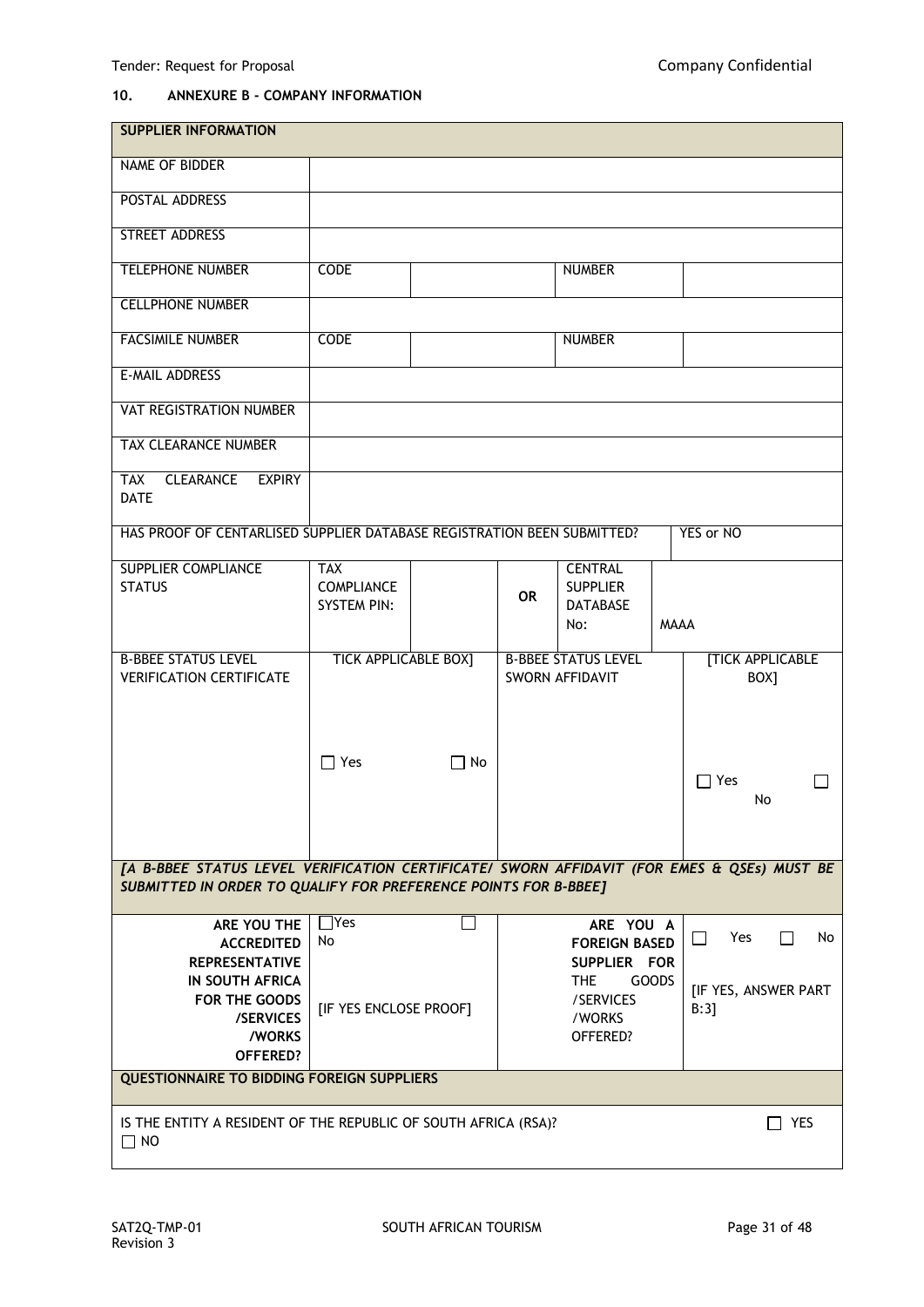| DOES THE ENTITY HAVE A BRANCH IN THE RSA?<br>$\Box$ YES $\Box$ NO                                                                                                                                                         |     |    |  |  |  |
|---------------------------------------------------------------------------------------------------------------------------------------------------------------------------------------------------------------------------|-----|----|--|--|--|
| DOES THE ENTITY HAVE A PERMANENT ESTABLISHMENT IN THE RSA?<br>$\Box$ YES $\Box$ NO                                                                                                                                        |     |    |  |  |  |
| DOES THE ENTITY HAVE ANY SOURCE OF INCOME IN THE RSA?<br>YES $\Box$ NO                                                                                                                                                    |     |    |  |  |  |
| IS THE ENTITY LIABLE IN THE RSA FOR ANY FORM OF TAXATION?<br>$\Box$ YES $\Box$ NO                                                                                                                                         |     |    |  |  |  |
| IF THE ANSWER IS "NO" TO ALL OF THE ABOVE, THEN IT IS NOT A REQUIREMENT TO REGISTER FOR A TAX<br>COMPLIANCE STATUS SYSTEM PIN CODE FROM THE SOUTH AFRICAN REVENUE SERVICE (SARS) AND IF NOT<br>REGISTER AS PER 2.3 BELOW. |     |    |  |  |  |
|                                                                                                                                                                                                                           |     |    |  |  |  |
| Total number of years the firm has been in business                                                                                                                                                                       |     |    |  |  |  |
| Total number of employees :                                                                                                                                                                                               |     |    |  |  |  |
| <b>Full Time</b>                                                                                                                                                                                                          |     |    |  |  |  |
| <b>Part Time</b>                                                                                                                                                                                                          |     |    |  |  |  |
| Street Address of all Facilities used by Firm (e.g. Warehousing, storage space, offices etc.)                                                                                                                             |     |    |  |  |  |
|                                                                                                                                                                                                                           |     |    |  |  |  |
|                                                                                                                                                                                                                           |     |    |  |  |  |
|                                                                                                                                                                                                                           |     |    |  |  |  |
|                                                                                                                                                                                                                           |     |    |  |  |  |
| Do you Share Facilities                                                                                                                                                                                                   | Yes | No |  |  |  |
| If yes, which facilities                                                                                                                                                                                                  |     |    |  |  |  |
| With who do you share facilities (Name of Firm / Individual)                                                                                                                                                              |     |    |  |  |  |
|                                                                                                                                                                                                                           |     |    |  |  |  |
|                                                                                                                                                                                                                           |     |    |  |  |  |
|                                                                                                                                                                                                                           |     |    |  |  |  |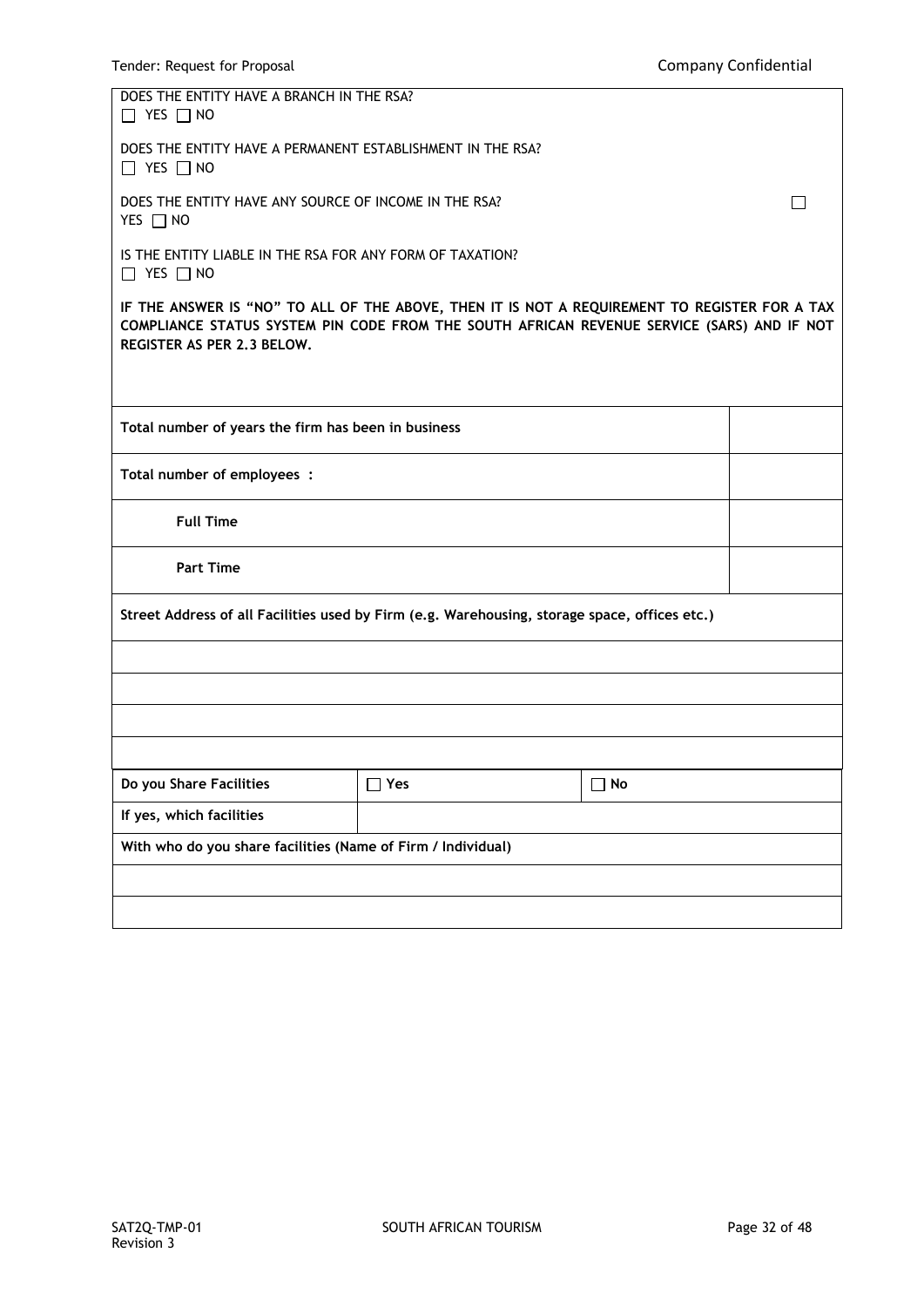What is the enterprises annual turnover (excl VAT) during the lesser period for which the business has been operating, or for the previous three financial years

| Rand amount:      | R/INR                                                                                              |            |       |  |
|-------------------|----------------------------------------------------------------------------------------------------|------------|-------|--|
| Or Previous three | Year                                                                                               | Year       | Year  |  |
| financial years   | R / INR                                                                                            | R / INR    | R/INR |  |
|                   | Management Structure (Percentage of management on executive level in each of the following groups) |            |       |  |
| Group             |                                                                                                    | Percentage |       |  |
| African           |                                                                                                    |            |       |  |
| Coloured          |                                                                                                    |            |       |  |
| Indian            |                                                                                                    |            |       |  |
| White             |                                                                                                    |            |       |  |

| The undersigned is duly authorised on behalf of the firm and affirms that the information furnished is true and |  |  |  |  |
|-----------------------------------------------------------------------------------------------------------------|--|--|--|--|
| correct                                                                                                         |  |  |  |  |
| Name and surname                                                                                                |  |  |  |  |
| Signature                                                                                                       |  |  |  |  |
| Capacity under which the bid is<br>signed                                                                       |  |  |  |  |
| Duly authorised to sign on<br>behalf of                                                                         |  |  |  |  |
| Date                                                                                                            |  |  |  |  |
| Commissioner of Oath Signature                                                                                  |  |  |  |  |
| Commissioner of Oath Stamp                                                                                      |  |  |  |  |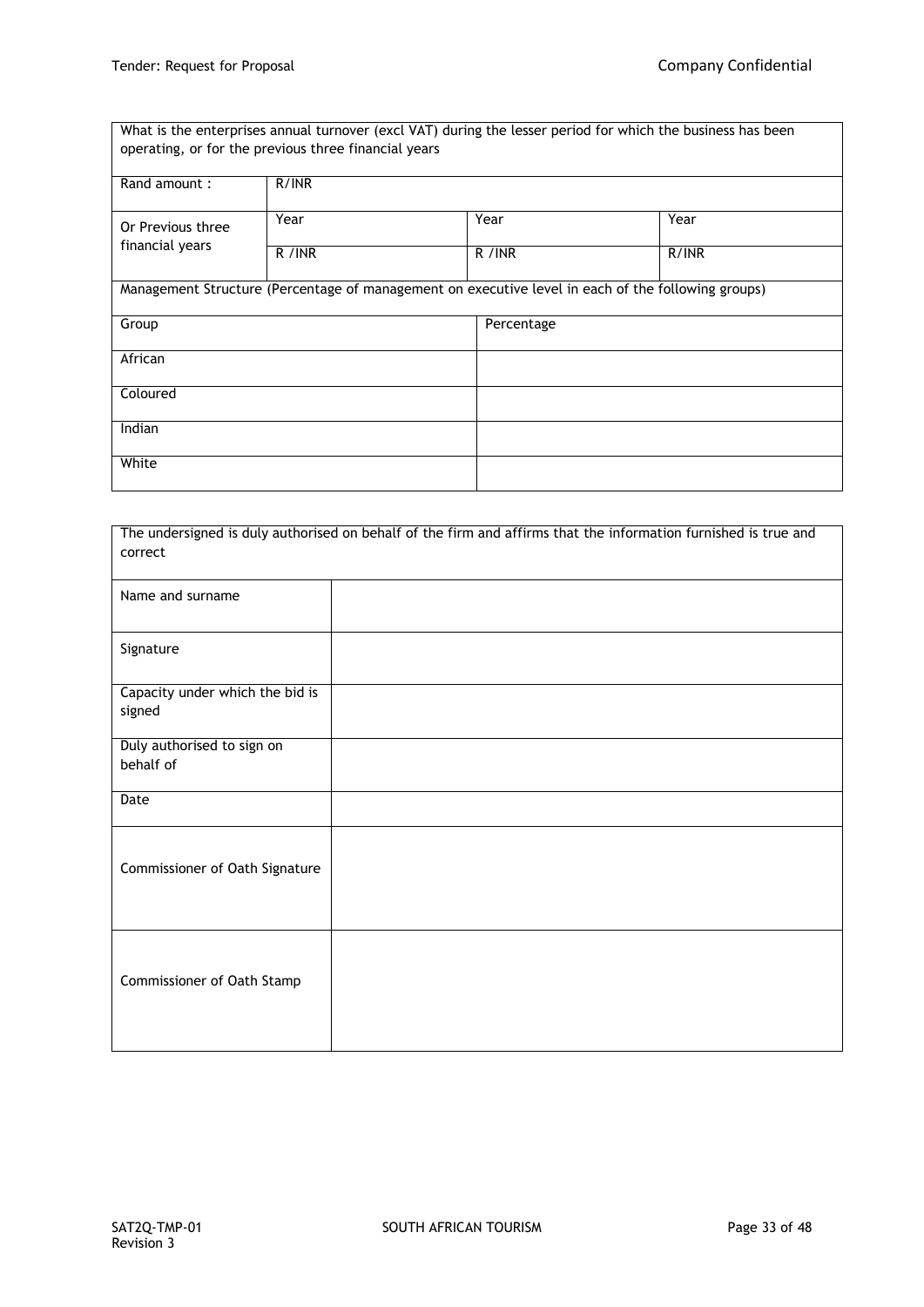# 11**. ANNEXURE C: DETAILED BREAKDOWN OF TOTAL COST AND STANDARD SERVICES**

A detailed cost breakdown (inclusive of VAT/GST) based on your understanding of South African Tourism's full requirements under this tender. If any aspect is uncertain, as much detail as possible should be provided. Also clearly indicate any once-off cost.

A detailed price schedule (including rate) must be supplied. Clear indication of annual escalation must be completed as per below.

Please summarise the total cost below which agrees to your detailed pricing schedule:

| <b>PRICE</b>    | ZAR/INR (Including all<br>applicable taxes) | Projected annual<br>escalation<br>Percentage |
|-----------------|---------------------------------------------|----------------------------------------------|
| YEAR 1          |                                             |                                              |
| <b>YEAR 2</b>   |                                             |                                              |
| YEAR 3          |                                             |                                              |
| OTHER - SPECIFY |                                             |                                              |
| OTHER - SPECIFY |                                             |                                              |

#### **12. TIME FRAMES**

Pricing schedule should be supported by time frames for delivery and/or execution in the form of detailed project / roll out plans where applicable.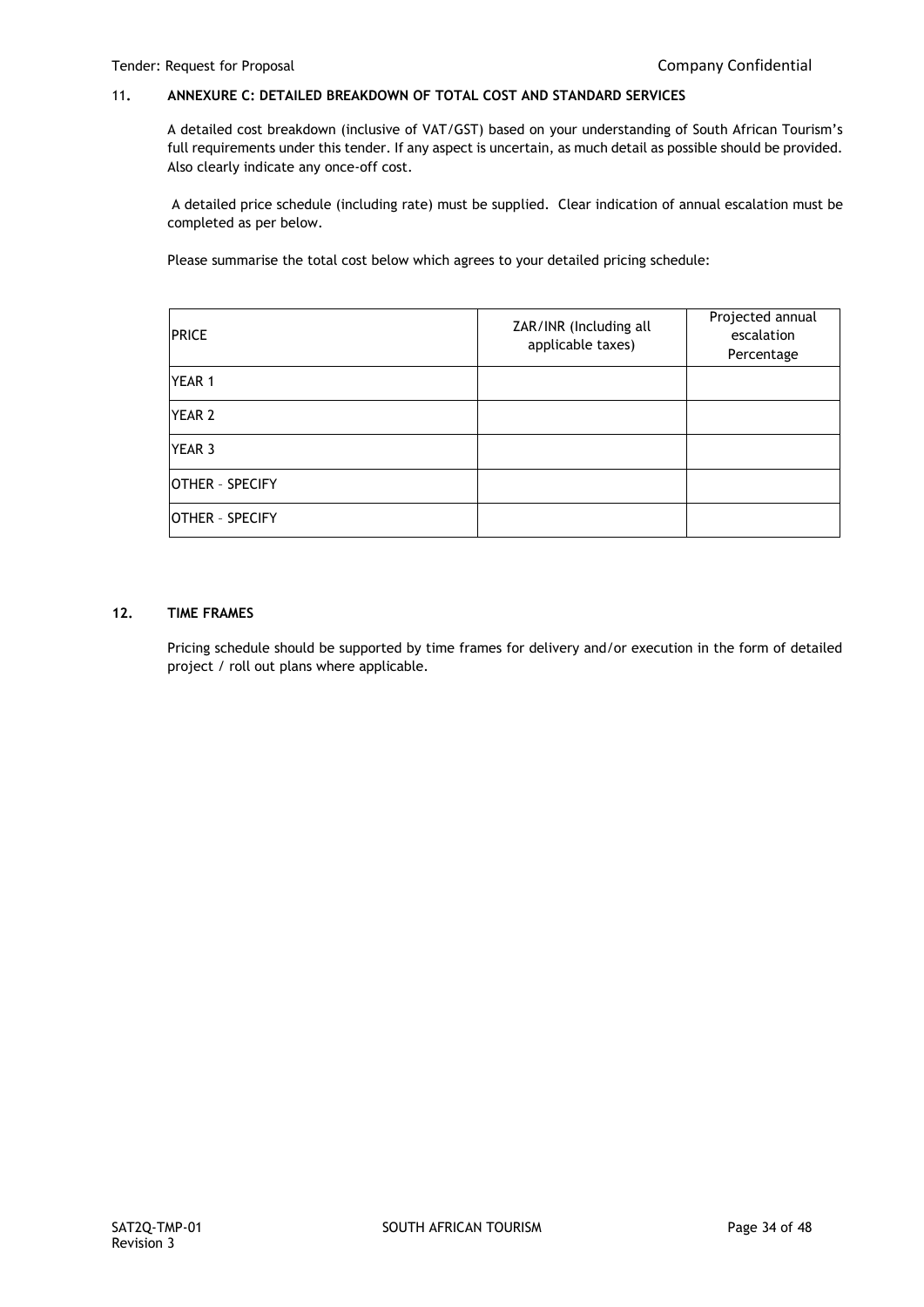# **13. ANNEXURE D: ACCEPTANCE OF GENERAL TENDER CONDITIONS OF SOUTH AFRICAN TOURISM**

I/We hereby tender to supply all or any of the services described in the Tender Request for Proposal, in accordance with the specifications stipulated therein (and which will be taken as part of, and incorporated into, this tender submission) at the prices and on the terms regarding time for delivery and/or execution inserted therein, to South African Tourism on the terms of the General Tender Conditions of South African Tourism

I/WE AGREE THAT -

- 13.1 the offer herein will remain binding upon me/us and open for acceptance by South African Tourism during the Validity Period indicated and calculated from the closing time of the tender.
- 13.2 if I/we withdraw my/our tender within the period for which I/we have agreed that the tender will remain open for acceptance, or fail to fulfill the contract when called upon to do so, South African Tourism may, without prejudice to its other rights, agree to the withdrawal of my/our tender or cancel the contract that may have been entered into between me/us and South African Tourism and I/we will then pay to South African Tourism any additional expense incurred by South African Tourism having either to accept any less favorable tender or, if fresh tenders have to be invited, the additional expenditure incurred by the invitation of fresh tenders and by the subsequent acceptance of any less favorable tender; South African Tourism will also have the right to recover such additional expenditure by set-off against moneys which may be due or become due to me/us under this or any other tender or contract or against any guarantee or deposit that may have been furnished by me/us or on my/our behalf for the due fulfillment of this or any other tender or contract and pending the ascertainment of the amount of such additional expenditure to retain such moneys, guarantee or deposit as security for any loss the Province may sustain by reason of my/our default;
- 13.3 if my/our tender is accepted the acceptance may be communicated to me/us by letter or order by ordinary post or registered post and that SA Post Office Ltd will be regarded as my/our agent; and delivery of such acceptance to SA Post Office Ltd will be treated as delivery to me/us;
- 13.4 the law of the Republic of India will govern the contract created by the acceptance of my/our tender and that I/we choose domicilium citandi et executandi in the Republic at (full address of this place)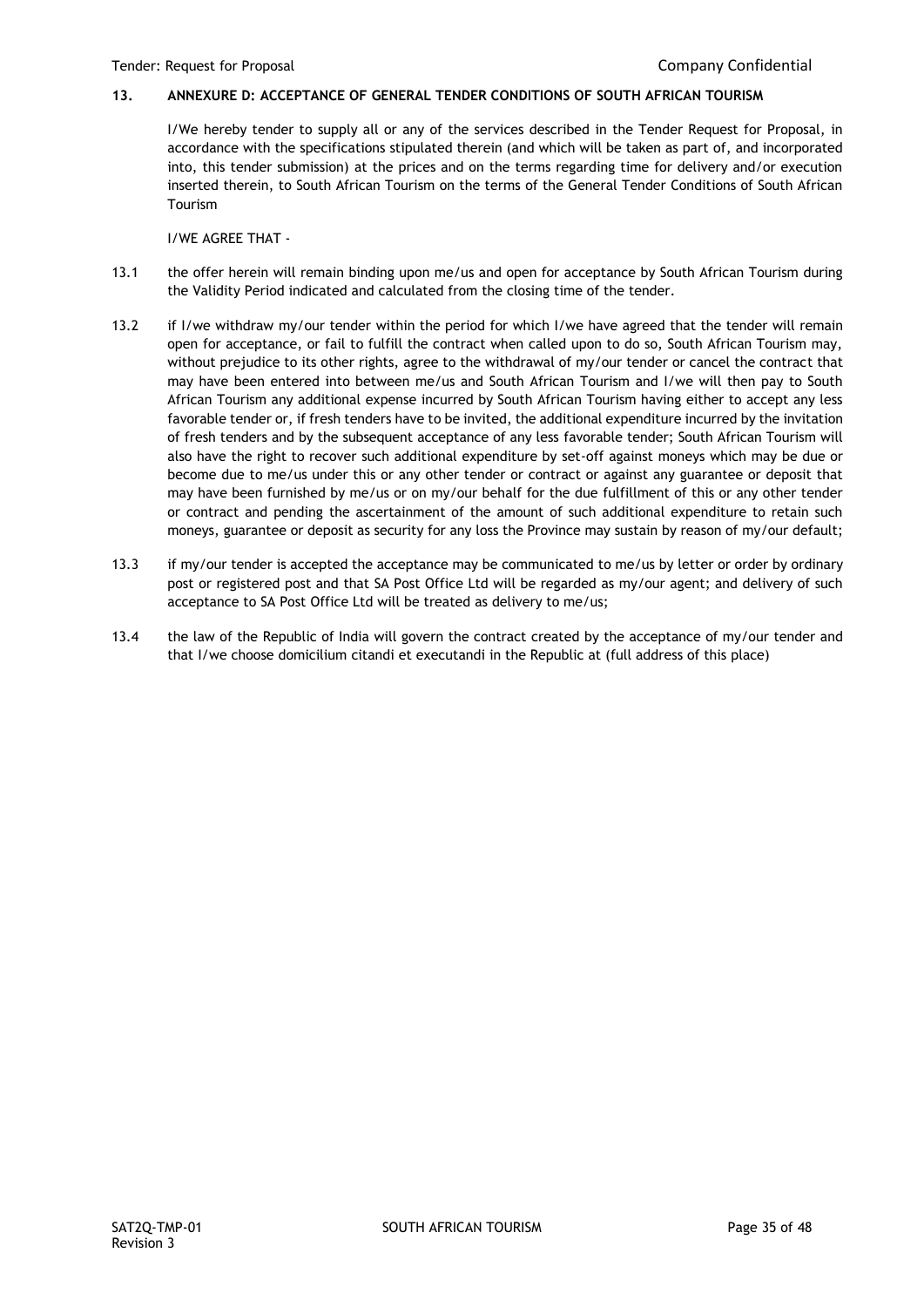I/We furthermore confirm that I/we have satisfied myself/ourselves as to the correctness and validity of my/our tender; that the price(s) and rate(s) quoted cover all the work/item(s) specified in the tender documents and that the price(s) and rate(s) cover all my/our obligations under a resulting contract and that I/we accept that any mistakes regarding price(s) and calculations will be at my/our risk.

I/We hereby accept full responsibility for the proper execution and fulfillment of all obligations and conditions devolving on me/us under this agreement as to the Principal(s) liable for the due fulfillment of this contract.

I/We agree that any action arising from this contract may in all respects be instituted against me/us and I/we hereby undertake to satisfy fully any sentence or judgment which may be pronounced against me/us as a result of such action.

I/We agree that background screening can be done to all directors of our legal entity that submits this bid

I/We declare that I/we have participation /no participation in the submission of any other offer for the supplies/services described in the attached documents. If in the affirmative, state name(s) of tender(s) involved:

Duly signed by authorised person on this day of 20 as unconditional acceptance of the terms and conditions of this Tender.

Name: Signature: Signature: Signature: Signature: Signature: Signature: Signature: Signature: Signature: Signature: Signature: Signature: Signature: Signature: Signature: Signature: Signature: Signature: Signature: Signatu

In capacity as:

**These conditions form part of the tender and failure to comply therewith may invalidate a tender.**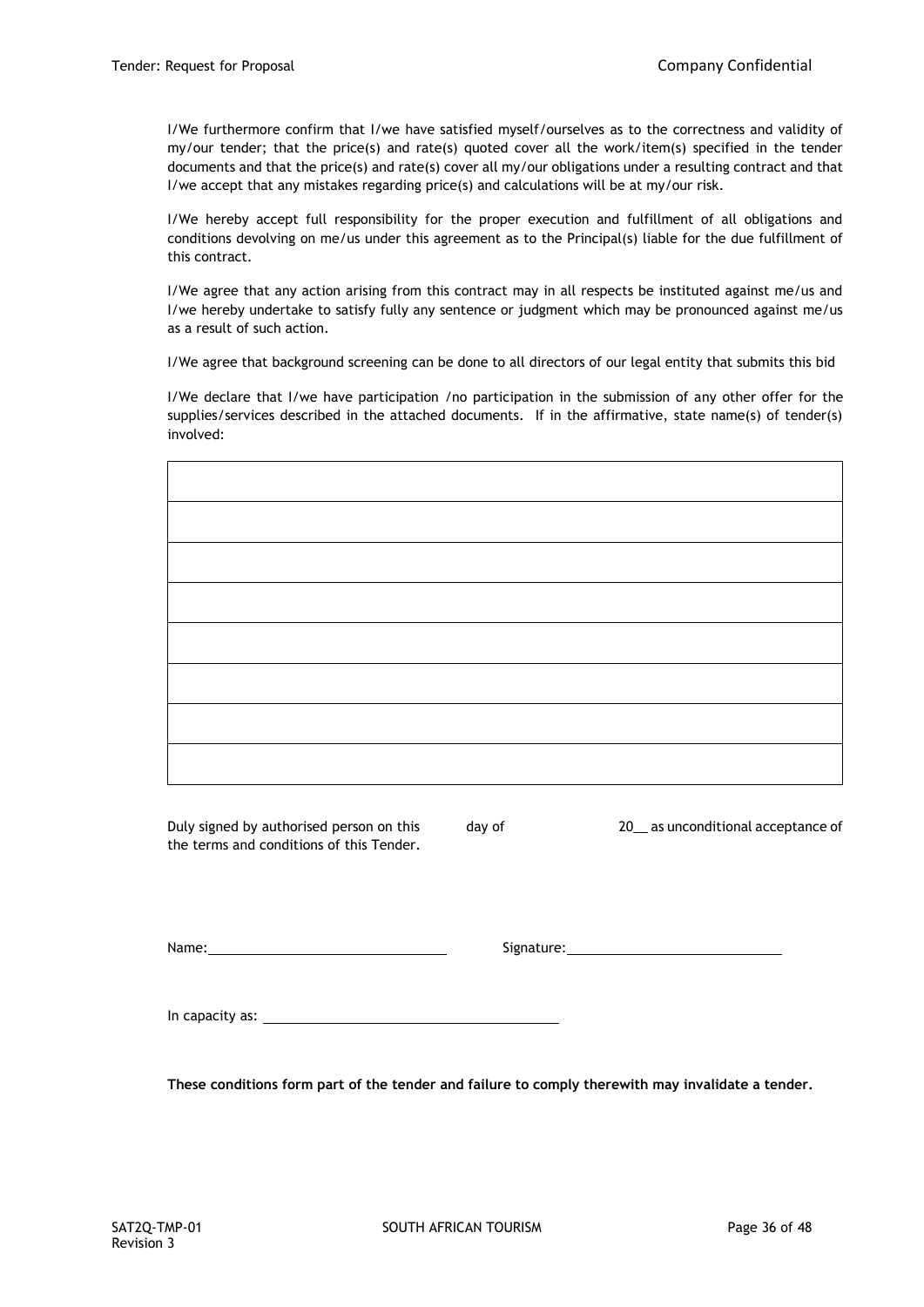#### **14 ANNEXURE E: DECLARATION OF INTEREST FOR TENDERS**

This declaration must accompany tender documents submitted.

Any legal person, including persons employed by the South African Tourism or persons who act on behalf of South African Tourism or persons having a kinship with persons employed by South African Tourism including a blood relationship, may make an offer or offers in terms of this tender invitation. In view of possible allegations of favoritism, should the resulting tender, or part thereof, be awarded to persons employed by South African Tourism, or to persons who act on behalf of South African Tourism, or to persons connected with or related to them, it is required that the tenderer or his/her authorized representative will declare his/her position vis-à-vis the evaluating authority and/or take an oath declaring his/her interest, where

The tenderer is employed by South African Tourism or acts on behalf of South African Tourism; and/or the legal person on whose behalf the tender document is signed, has a relationship with persons/a person who are/is involved with the evaluation of the tender(s), or where it is known that such a relationship exists between the person or persons for or on whose behalf the declarant acts and persons who are involved with the evaluation of the tender.

In order to give effect to the above, complete the following and submit with the tender.

| Are you or any person connected with the tenderer, act on behalf of, or<br>employed by South African Tourism?                                                                                                                                                           | Yes        | No |
|-------------------------------------------------------------------------------------------------------------------------------------------------------------------------------------------------------------------------------------------------------------------------|------------|----|
| If Yes, state particulars :                                                                                                                                                                                                                                             |            |    |
| Do you, or any person connected with the tenderer, have any relationship<br>(family, friend, other) with a person employed in the department concerned<br>or with South African Tourism, and who may be involved with the evaluation<br>or adjudication of this tender? | コ Yes      | No |
| If Yes, state particulars :                                                                                                                                                                                                                                             |            |    |
| Are you or any person connected with the tenderer, aware of any relationship<br>(family, friend, other) between the tenderer and any person employed by<br>South African Tourism, who may be involved with the evaluation or<br>adjudication of this tender?            | <b>Yes</b> | No |
| If Yes, state particulars :                                                                                                                                                                                                                                             |            |    |

Duly signed by authorised person on this day of 20 as

Declaration of Interest for the tendering of:

TENDER REQUIREMENT, TENDER NUMBER.

| <b>Commissioner of Oath:</b> |
|------------------------------|
|                              |
|                              |
|                              |
|                              |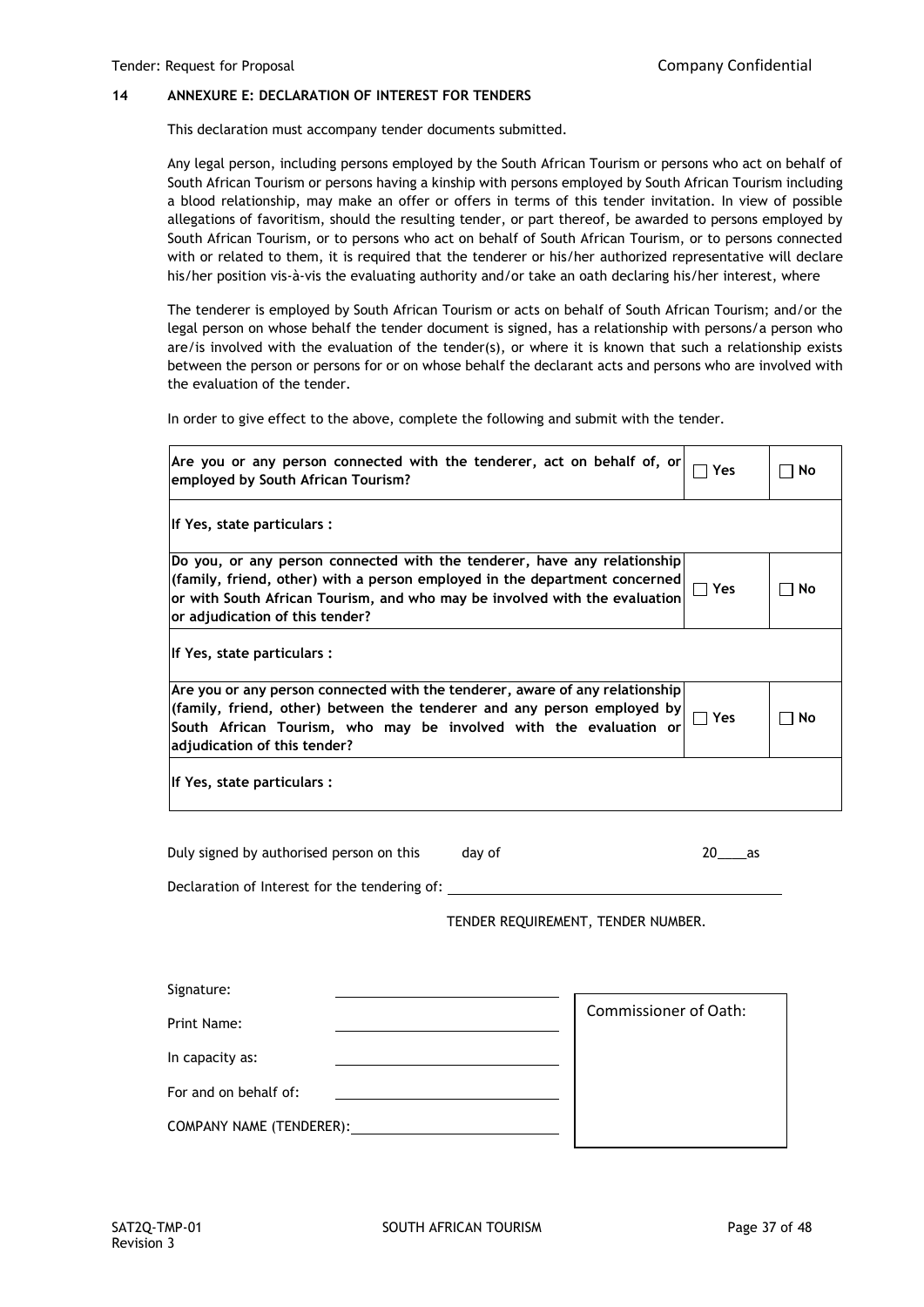#### **15 ANNEXURE F: DECLARATION OF INTEREST FOR TENDERS (SBD4)**

This declaration must accompany tender documents submitted.

- 1 Any legal person, including persons employed by the state, or persons having a kinship with persons employed by the state, including a blood relationship, may make an offer or offers in terms of this invitation to bid (includes a price quotation, advertised competitive bid, limited bid or proposal). In view of possible allegations of favouritism, should be the resulting bid, or part thereof, be awarded to persons employed by the state, or to persons connected with or related to them, it is required that the bidder or his/her authorised representative declare his/her position in relation to the evaluating/adjudicating authority where
	- the bidder is self-employed by the state; and/or
	- the legal person on whose behalf the bidding document is signed, has a relationship with persons/a person who are/is involved in the evaluation and or adjudication of the bid(s), or where it is known that such a relationship exists between the person or persons for or on whose behalf the declarant acts and persons who are involved with the evaluation and or adjudication of the bid.
- 2 In order to give effect to the above, the following questionnaire must be completed and submitted with the bid.

| 2.1 | Full name of bidders or his or her<br>representative:                 |  |
|-----|-----------------------------------------------------------------------|--|
| 2.2 | Identity Number:                                                      |  |
| 2.3 | Position occupied in the company<br>(director, trustee, shareholder): |  |
| 2.4 | Company registration number:                                          |  |
| 2.5 | Tax reference number:                                                 |  |
| 2.6 | Vat registration number:                                              |  |

- 2.7 Are you or any person connected with the bidder presently employed by the state? YES / NO
- 2.7.1 If so, furnish the following particulars:

| 2.7.1.1 | Name of person / director / trustee /<br>shareholder / member:                                  |  |
|---------|-------------------------------------------------------------------------------------------------|--|
| 2.7.1.2 | Name of state institution at which you<br>or the person connected to the bidder<br>is employed: |  |
| 2.7.1.3 | Position occupied in the state<br>institution:                                                  |  |
| 2.7.1.4 | Any other particulars:                                                                          |  |

| 2.7.2 | If you are presently employed by the state, did you obtain the appropriate authority | YES / NO |
|-------|--------------------------------------------------------------------------------------|----------|
|       | to undertake remunerative work outside employment in the public sector?              |          |
|       | 2.7.2.1 If yes, did you attach proof of such authority to the bid document?          | YES / NO |

(Note: Failure to submit proof of such authority, where applicable, may result in the disqualification of the bid)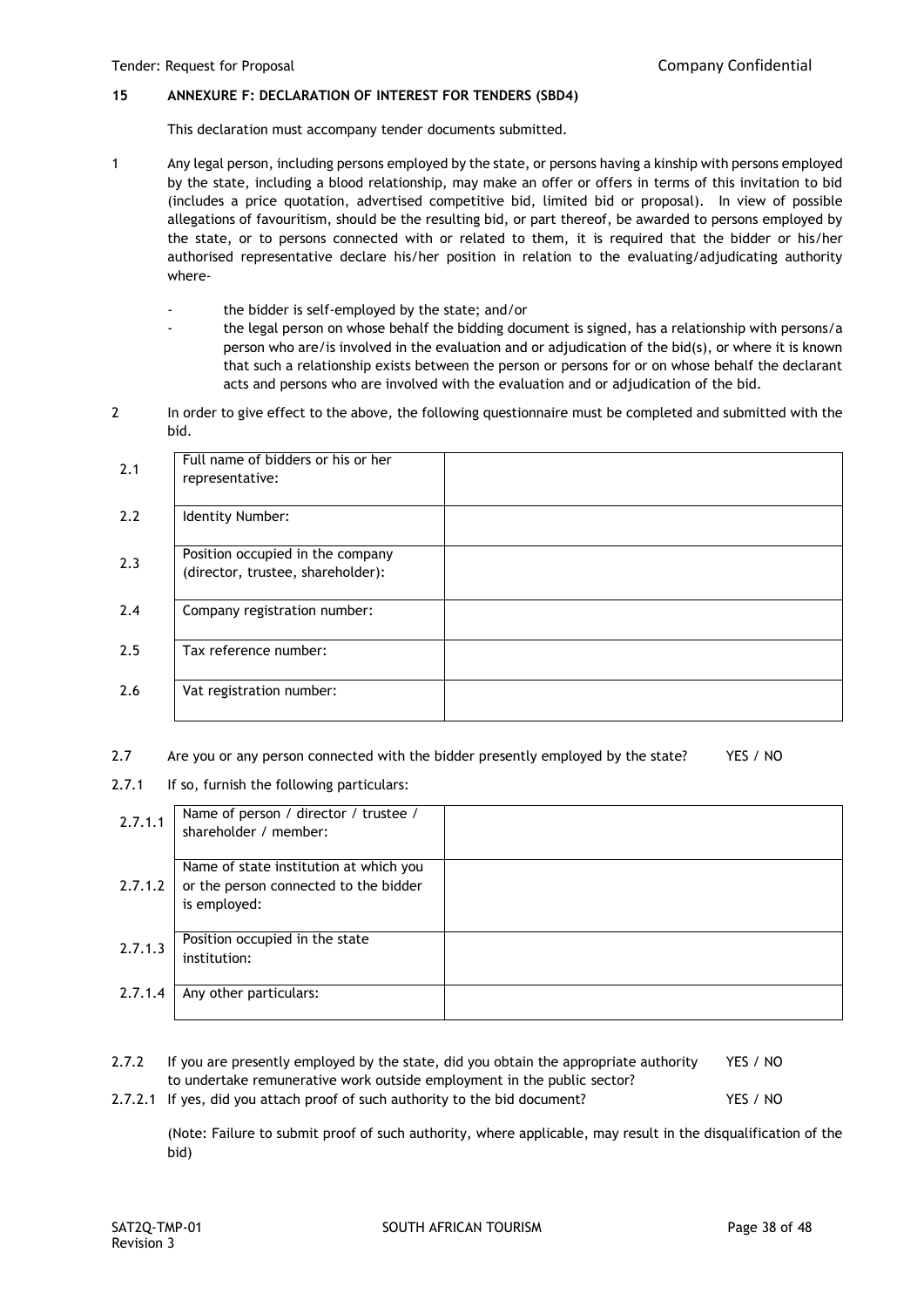- $2.7.2.2$  If no, furnish reasons for the nonsubmission of such proof:
- 2.8 Did you or your spouse, or any of the company's directors/trustees/shareholders/members YES / NO or their spouses conduct business with the state in the previous twelve months?

| 2.8.1 | If yes, furnish particulars: |  |
|-------|------------------------------|--|
|       |                              |  |
|       |                              |  |
|       |                              |  |
|       |                              |  |
|       |                              |  |
|       |                              |  |

2.9 Do you, or any person connected with the bidder, have any relationship (family, friend, YES / NO other) with a person employed by the state and who may be involved with the evaluation of this bid?



2.10 Are you, or any person connected with the bidder, aware of any relationship (family, friend, other) between any other bidder and any person employed by the state who YES / NO may be involved with the evaluation and or adjudication of this bid?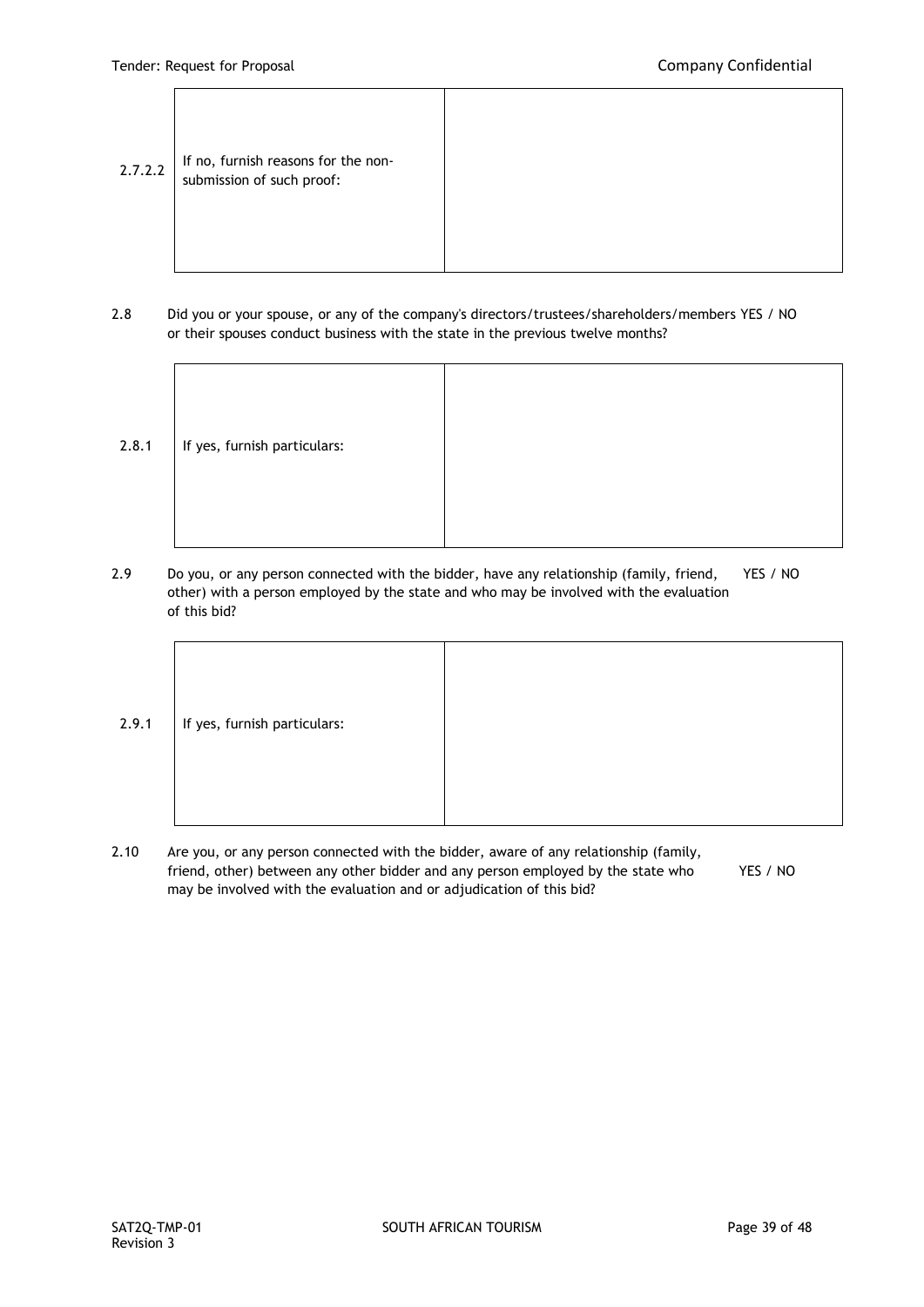.

| 2.10.1 | If yes, furnish particulars: |  |
|--------|------------------------------|--|
|--------|------------------------------|--|

# 2.11 Do you or any of the directors/trustees/shareholders/members of the company have YES / NO any interest in any other related companies whether or not they are bidding for this contract?

| 2.11.1 | If yes, furnish particulars: |  |
|--------|------------------------------|--|
|        |                              |  |

# 3 Full details of directors/trustees/members/shareholders

|     | <b>Full Name</b> | <b>Identity Number</b> | Personal Tax<br>Reference<br>Number | State<br>Employee<br>Number / |
|-----|------------------|------------------------|-------------------------------------|-------------------------------|
|     |                  |                        |                                     | Persal<br>Number              |
| 3.1 |                  |                        |                                     |                               |
| 3.2 |                  |                        |                                     |                               |
| 3.3 |                  |                        |                                     |                               |
| 3.4 |                  |                        |                                     |                               |
| 3.5 |                  |                        |                                     |                               |
| 3.6 |                  |                        |                                     |                               |
| 3.7 |                  |                        |                                     |                               |
| 3.8 |                  |                        |                                     |                               |
| 3.9 |                  |                        |                                     |                               |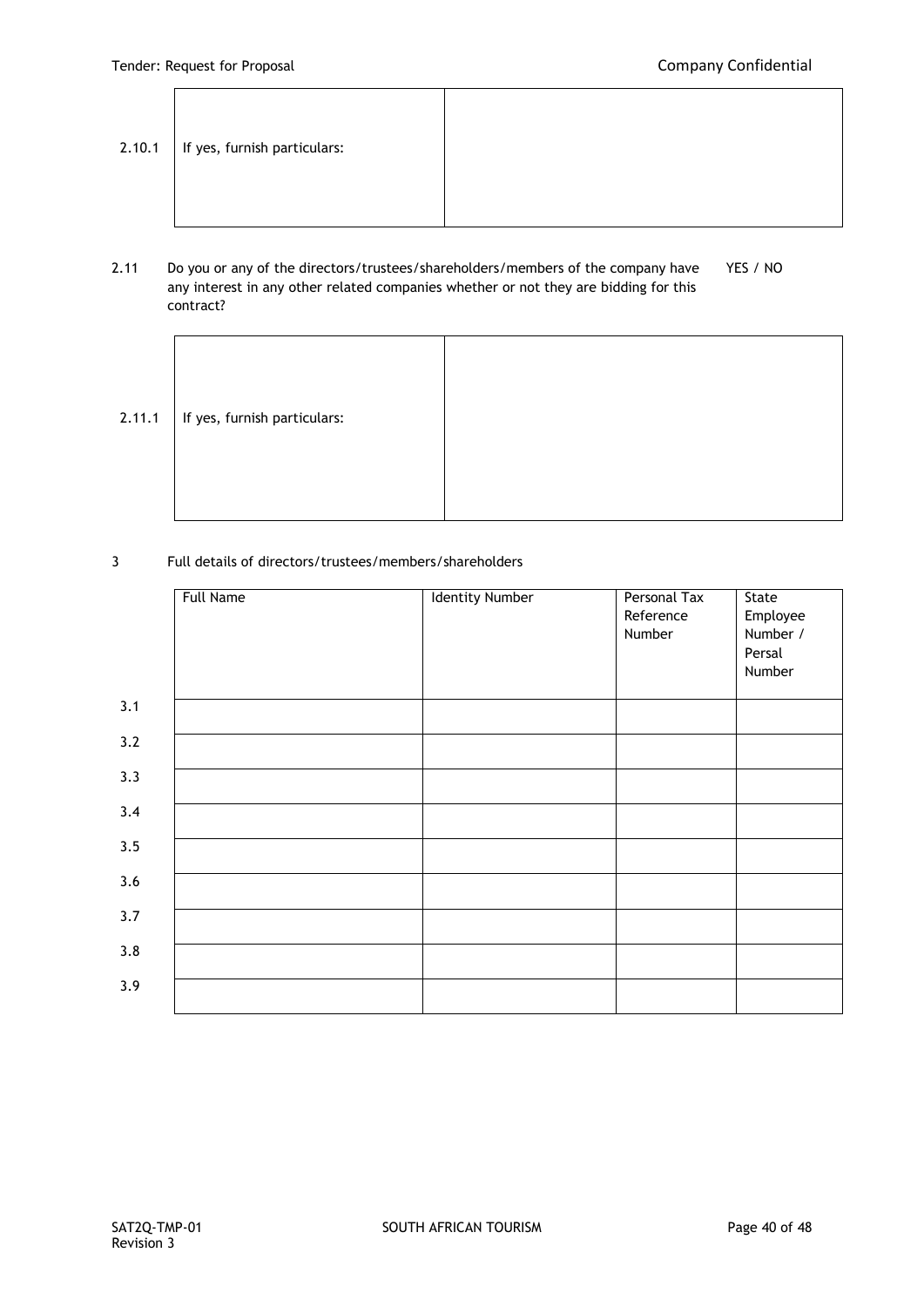# 4 DECLARATION

I, THE UNDERSIGNED (NAME) \_

CERTIFY THAT THE INFORMATION FURNISHED IN PARAGRAPHS 2 AND 3 ABOBE IS CORRECT.

I ACCEPT THAT THE STAE MAY REJECT THE BID OR ACT AGAINST ME IN TERMS OF PARAGRAPH 3 OF THE GENEREAL CONDITIONS OF CONTRACT SHOULD THIS DECLARATION PROVE TO BE FALSE.

SIGNATURE DATE

POSITION NAME OF

BIDDER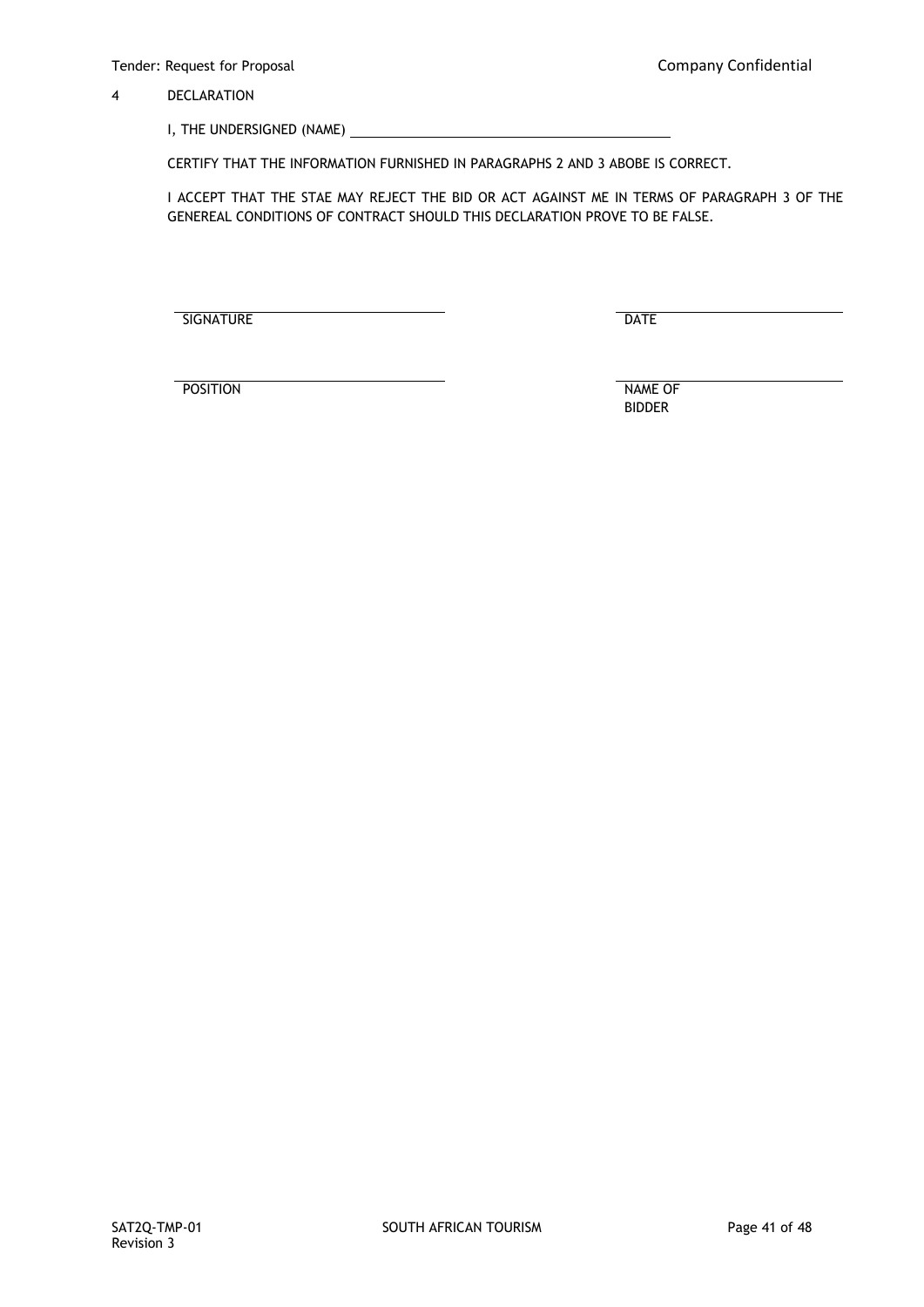# **16 ANNEXURE G – NATIONAL TREASURY CENTRALISED SUPPLIER DATABSE (this is only applicable for South African registered legal entities)**

To demonstrate compliance to commercial information bidders are required to attach proof of their successful supplier registration on National Treasury's Centralized Supplier Database (CSD).

#### **SA Tourism will not consider any bids from bidders whose tax status is not valid on CSD.**

Bidders who are not registered on CSD can do so on<https://secure.csd.gov.za/>

In bids where Consortia / Joint Ventures / Sub-contractors are involved, each party must submit a separate centralized supplier database registration report.

**Failure to submit proof of CSD registration shall invalidate a tender and/or inclusion in any list or database of prospective suppliers.**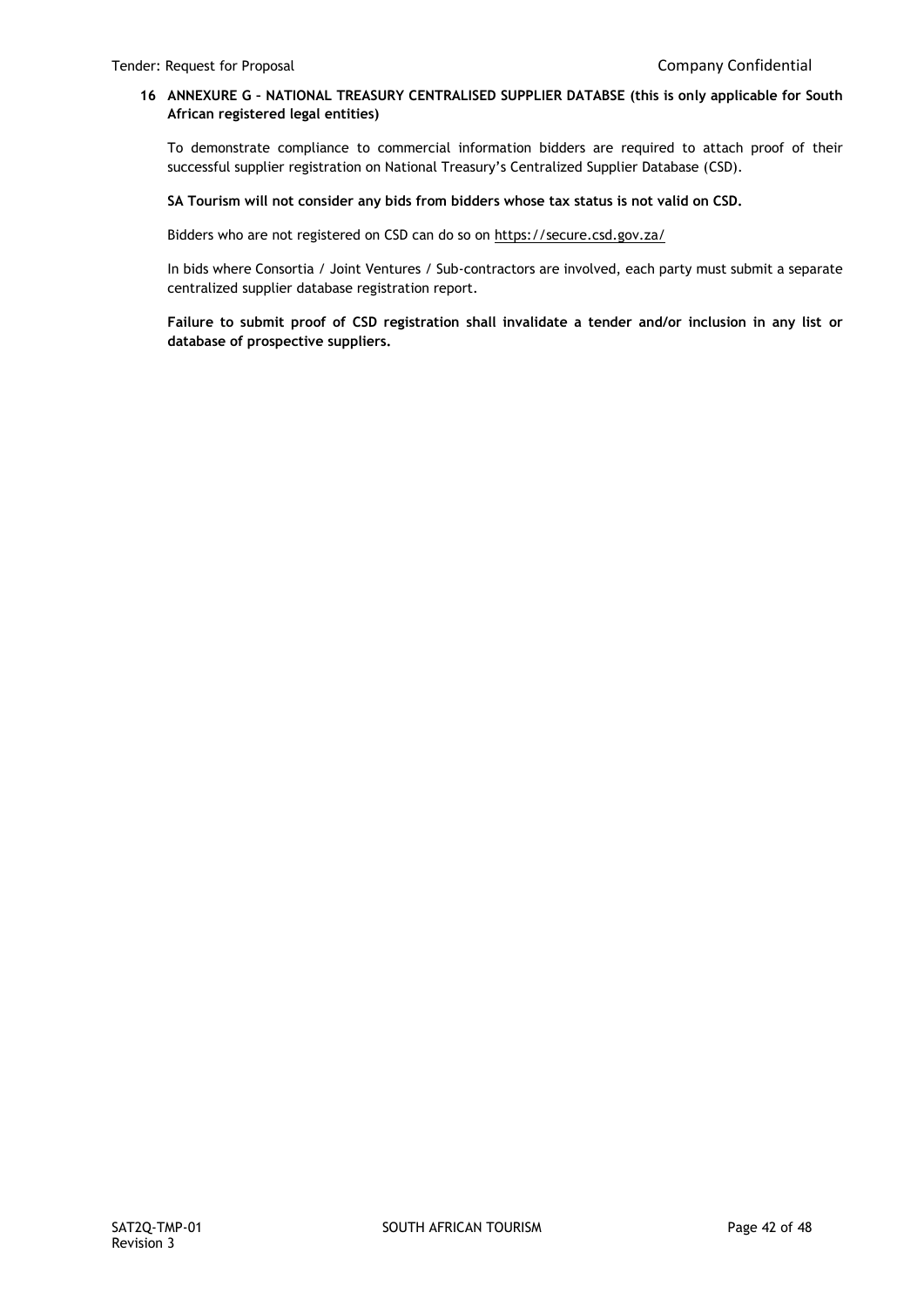# **17. ANNEXURE H - DECLARATION OF BIDDERS'S PAST SUPPLY CHAIN MANAGEMENT PRACTICES (SBD8)**

This Standard Bidding Document must form part of all bids invited.

It serves as a declaration to be used by institutions in ensuring that when goods and services are being procured, all reasonable steps are taken to combat the abuse of the supply chain management system.

The bid of any bidder may be disregarded if that bidder or any of its directors have-

- abused the institution's supply chain management system;
- committed fraud or any other improper conduct in relation to such system; or
- failed to perform on any previous contract.

In order to give effect to the above, the following questionnaire must be completed and submitted with the bid.

| Item   | Question                                                                                                                                                                                                                                      | Yes    | No     |
|--------|-----------------------------------------------------------------------------------------------------------------------------------------------------------------------------------------------------------------------------------------------|--------|--------|
| 17.1   | Is the bidder or any of its directors listed on the National Treasury's Database of<br>Restricted Suppliers as companies or persons prohibited from doing business with the                                                                   | Yes    | No     |
|        | public sector?                                                                                                                                                                                                                                | $\Box$ | $\Box$ |
|        | (Companies or persons who are listed on this Database were informed in writing of this<br>restriction by the Accounting Officer/Authority of the institution that imposed the<br>restriction after the audi alteram partem rule was applied). |        |        |
|        | The Database of Restricted Suppliers now resides on the National Treasury's website<br>(www.treasury.gov.za) and can be accessed by clicking on its link at the bottom of the<br>home page.                                                   |        |        |
| 17.1.1 | If so, furnish particulars:                                                                                                                                                                                                                   |        |        |
|        |                                                                                                                                                                                                                                               |        |        |
| 17.2   | Is the bidder or any of its directors listed on the Register for Tender Defaulters in<br>terms of section 29 of the Prevention and Combating of Corrupt Activities Act (No 12                                                                 | Yes    | No     |
|        | of 2004)?                                                                                                                                                                                                                                     | $\Box$ | └      |
|        | The Register for Tender Defaulters can be accessed on the National Treasury's<br>website (www.treasury.gov.za) by clicking on its link at the bottom of the home<br>page.                                                                     |        |        |
| 17.2.1 | If so, furnish particulars:                                                                                                                                                                                                                   |        |        |
|        |                                                                                                                                                                                                                                               |        |        |
| 17.3   | Was the bidder or any of its directors convicted by a court of law (including a court<br>outside of the Republic of South Africa) for fraud or corruption during the past five                                                                | Yes    | No     |
|        | years?                                                                                                                                                                                                                                        | П      |        |
| 17.3.1 | If so, furnish particulars:                                                                                                                                                                                                                   |        |        |
|        |                                                                                                                                                                                                                                               |        |        |
|        |                                                                                                                                                                                                                                               |        |        |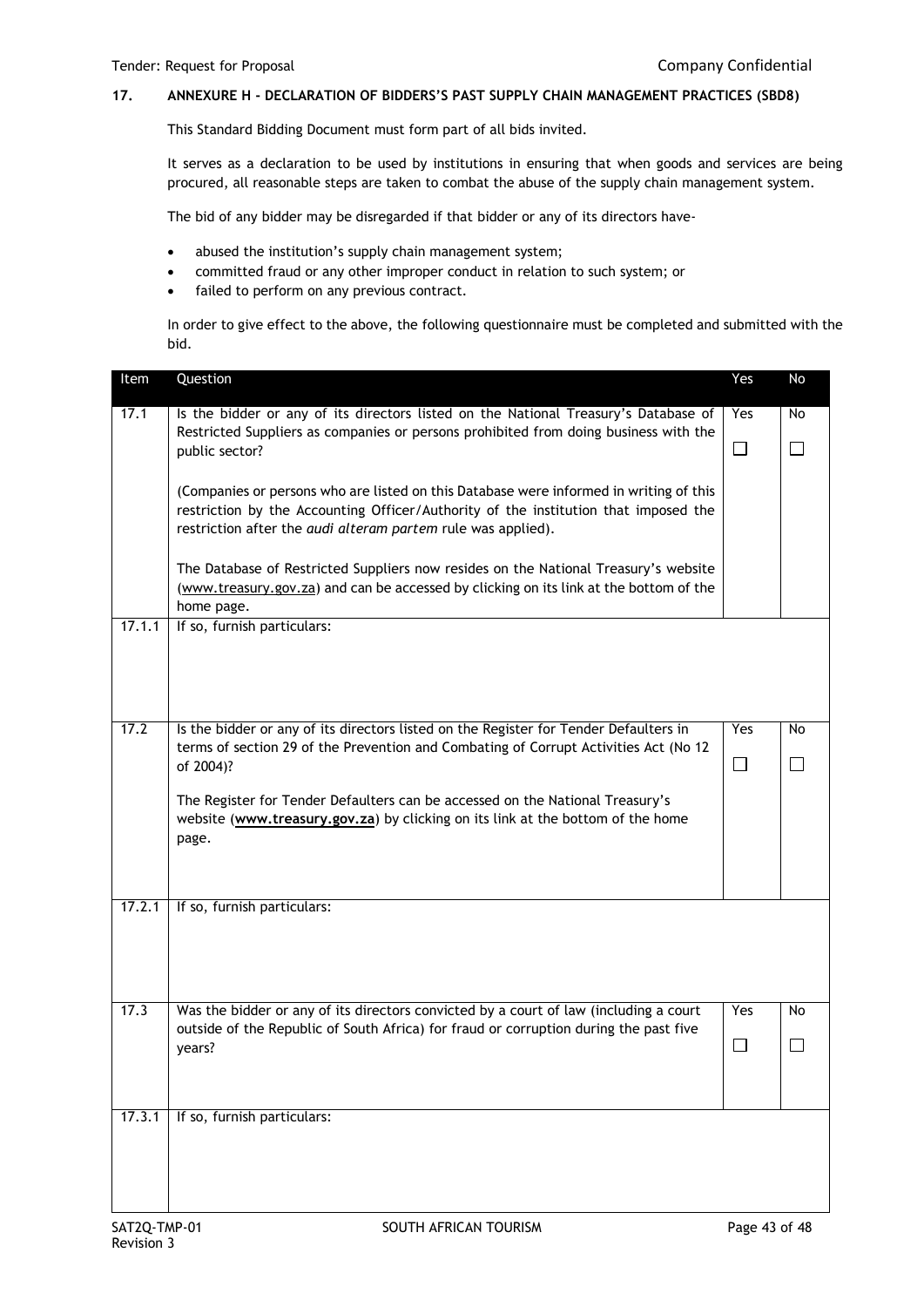| 17.4   | Was any contract between the bidder and any organ of state terminated during the<br>past five years on account of failure to perform on or comply with the contract? | Yes | No |
|--------|----------------------------------------------------------------------------------------------------------------------------------------------------------------------|-----|----|
| 17.4.1 | If so, furnish particulars:                                                                                                                                          |     |    |

# **CERTIFICATION**

I, the undersigned, (NAME IN FULL)  $\overline{\phantom{a}}$  = 0.000  $\overline{\phantom{a}}$  = 0.000  $\overline{\phantom{a}}$  , certify that the information furnished on this Declaration is true and correct.

I accept that, in addition to cancellation of a contract, action may be taken against me should this declaration, made on behalf of the tendering company, prove to be false.

Signature Date Date Date Date Date Date

Position **Name of bidder**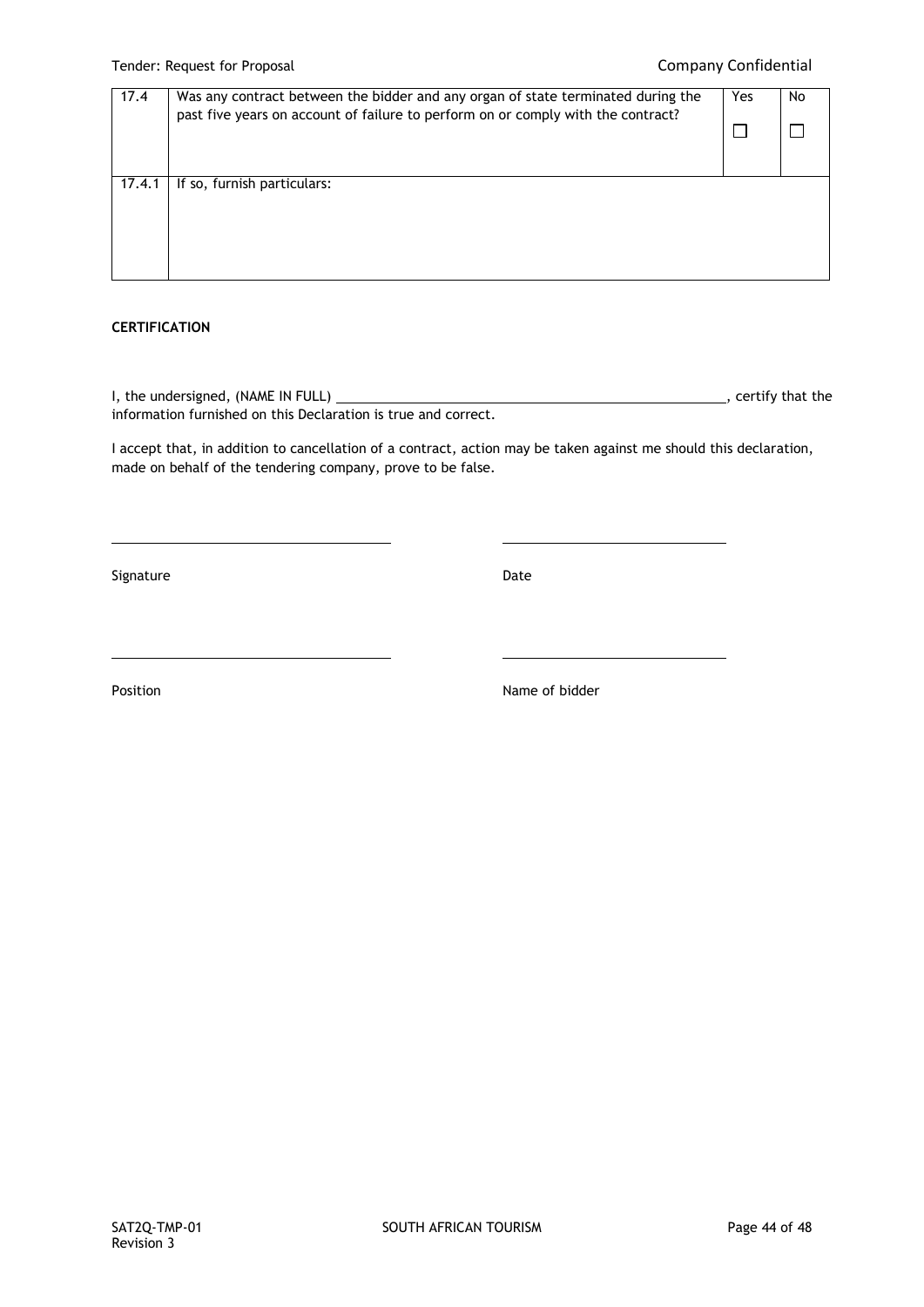# **18. ANNEXURE K - CERTIFICATE OF INDEPENDENT BID DETERMINATION (SBD9)**

- 18.1 This Standard Bidding Document (SBD) must form part of all bids<sup>1</sup> invited.
- 18.2 Section 4 (1) (b) (iii) of the Competition Act No. 89 of 1998, as amended, prohibits an agreement between, or concerted practice by, firms, or a decision by an association of firms, if it is between parties in a horizontal relationship and if it involves collusive bidding (or bid rigging).² Collusive bidding is a *per se* prohibition meaning that it cannot be justified under any grounds.
- 18.3 Treasury Regulation 16A9 prescribes that accounting officers and accounting authorities must take all reasonable steps to prevent abuse of the supply chain management system and authorizes accounting officers and accounting authorities to:

a. disregard the bid of any bidder if that bidder or any of its directors have abused the institution's supply chain management system and or committed fraud or any other improper conduct in relation to such system.

b. cancel a contract awarded to a supplier of goods and services if the supplier committed any corrupt or fraudulent act during the bidding process or the execution of that contract.

This SBD serves as a certificate of declaration that would be used by institutions to ensure that, when bids are considered, reasonable steps are taken to prevent any form of bid-rigging.

In order to give effect to the above, the attached Certificate of Bid Determination (SBD 9) must be completed and submitted with the bid:

<sup>1</sup> Includes price quotations, advertised competitive bids, limited bids and proposals.

<sup>2</sup> Bid rigging (or collusive bidding) occurs when businesses, that would otherwise be expected to compete, secretly conspire to raise prices or lower the quality of goods and/or services for purchasers who wish to acquire goods and/or services through a bidding process. Bid rigging is, therefore, an agreement between competitors not to compete.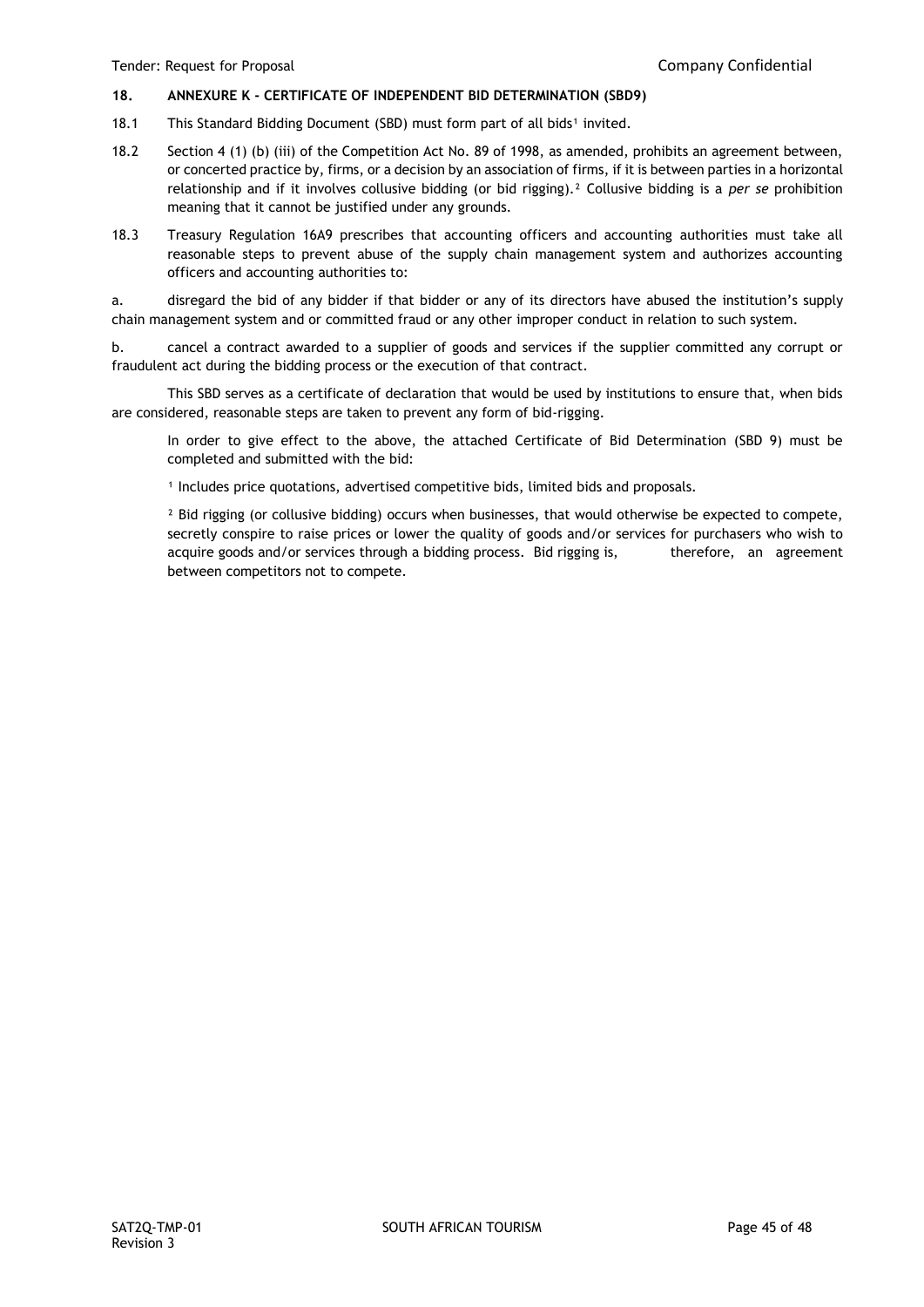#### **19. CERTIFICATE OF INDEPENDENT BID DETERMINATION (SBD9)**

I, the undersigned, in submitting the accompanying bid:

...................................................................................................................................

#### (Bid number and Description)

in response to the invitation for the bid made by:

#### **SOUTH AFRICAN TOURISM**

do hereby make the following statements that I certify to be true and complete in every respect:

I certify, on behalf of: …………………………………………………………………………………………………………………that:

#### (Name of Bidder)

- 19.1 I have read and I understand the contents of this Certificate;
- 19.2 I understand that the accompanying bid will be disqualified if this Certificate is found not to be true and complete in every respect;
- 19.3 I am authorized by the bidder to sign this Certificate, and to submit the accompanying bid, on behalf of the bidder;
- 19.4 Each person whose signature appears on the accompanying bid has been authorized by the bidder to determine the terms of, and to sign the bid, on behalf of the bidder;

19.5 For the purposes of this Certificate and the accompanying bid, I understand that the word "competitor" shall include any individual or organization, other than the bidder, whether or not affiliated with the bidder, who:

- (a) has been requested to submit a bid in response to this bid invitation;
- (b) could potentially submit a bid in response to this bid invitation, based on their qualifications, abilities or experience; and
- (c) provides the same goods and services as the bidder and/or is in the same line of business as the bidder.
- 19.6 The bidder has arrived at the accompanying bid independently from, and without consultation, communication, agreement or arrangement with any competitor. However communication between partners in a joint venture or consortium<sup>3</sup> will not be construed as collusive bidding.
- 19.7 In particular, without limiting the generality of paragraphs 6 above, there has been no consultation, communication, agreement or arrangement with any competitor regarding:
- (a) prices;
- (b) geographical area where product or service will be rendered (market allocation)
- (c) methods, factors or formulas used to calculate prices;
- (d) the intention or decision to submit or not to submit, a bid;
- (e) the submission of a bid which does not meet the specifications and conditions of the bid; or
- (f) bidding with the intention not to win the bid.
- 19.8 In addition, there have been no consultations, communications, agreements or arrangements with any competitor regarding the quality, quantity, specifications and conditions or delivery particulars of the products or services to which this bid invitation relates.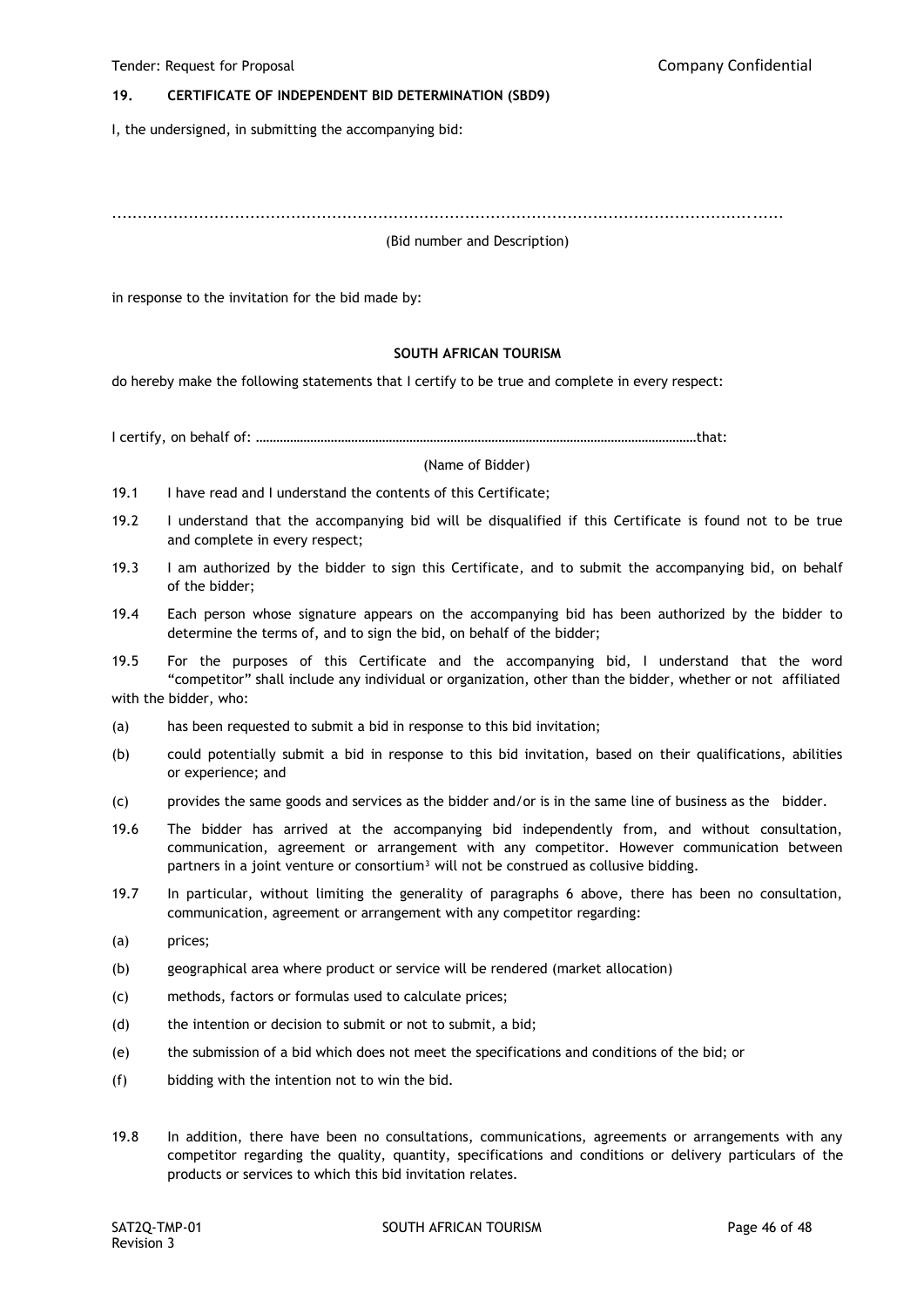19.9 The terms of the accompanying bid have not been, and will not be, disclosed by the bidder, directly or indirectly, to any competitor, prior to the date and time of the official bid opening or of the awarding of the contract.

<sup>3</sup> Joint venture or Consortium means an association of persons for the purpose of combining their expertise, property, capital, efforts, skill and knowledge in an activity for the execution of a contract.

19.10 I am aware that, in addition and without prejudice to any other remedy provided to combat any restrictive practices related to bids and contracts, bids that are suspicious will be reported to the Competition Commission for investigation and possible imposition of administrative penalties in terms of section 59 of the Competition Act No 89 of 1998 and or may be reported to the National Prosecuting Authority (NPA) for criminal investigation and or may be restricted from conducting business

with the public sector for a period not exceeding ten (10) years in terms of the Prevention and Combating of Corrupt Activities Act No 12 of 2004 or any other applicable legislation.

……………………………………………………………………… …………………………………………………………..

Signature Date

……………..………………………………………………………… ………………………………………………………..…..

**Position** Name of bidder